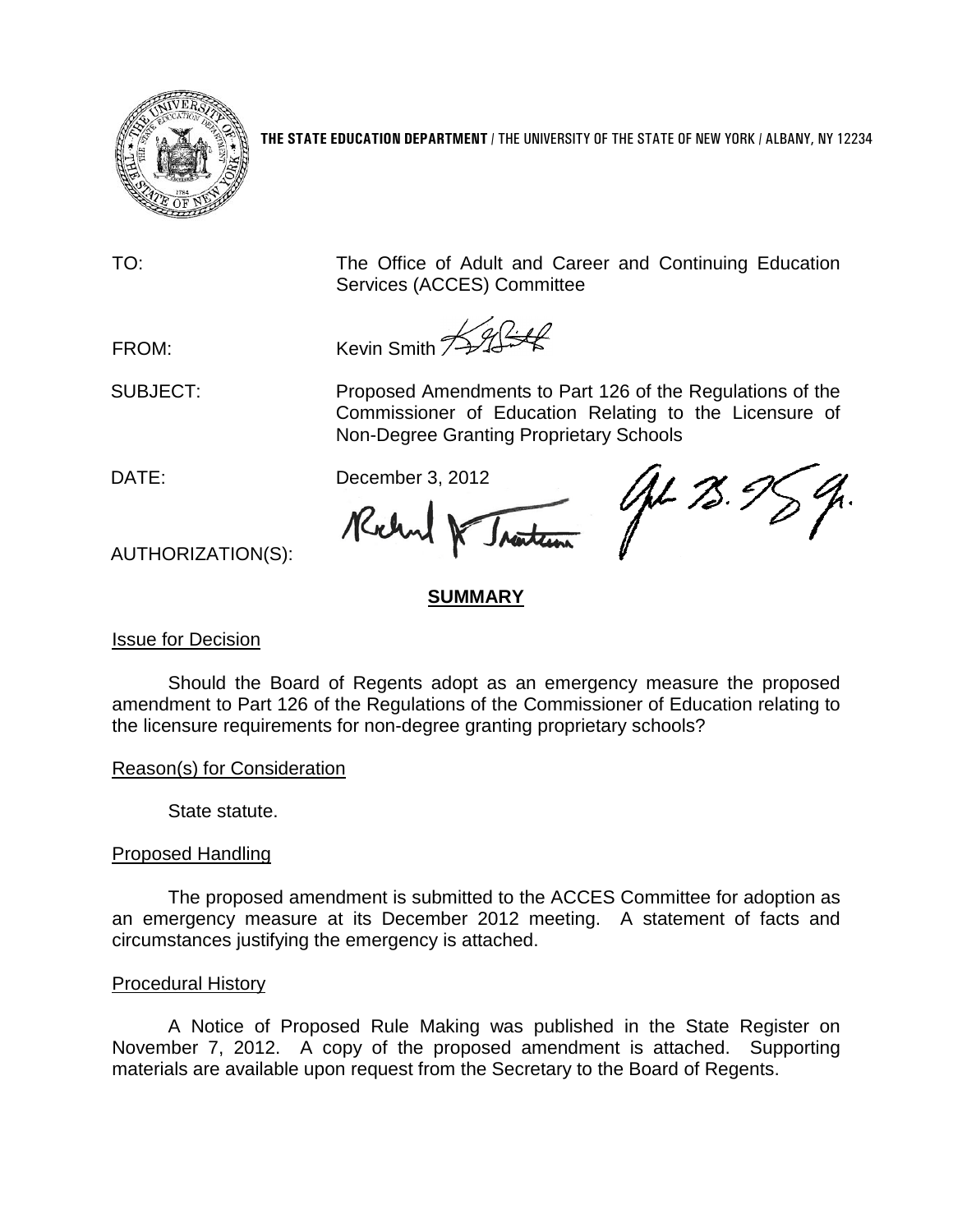#### **Background**

Chapter 381 of the Laws of 2012 amended Article 101 of the Education Law (sections 5001 through 5010) to eliminate the distinction between licensed private schools and registered business schools, to replace the phrase "licensed private schools" with the more descriptive "licensed private career schools", adjust fees, which have not changed since 1990, and establish a candidate school category that would allow a school to operate legally while it is in the process of obtaining a non-degreegranting proprietary school license.

Specifically, section 5001 of the Education Law is amended to provide for the consolidation of registered business schools and licensed private schools into one designation, eliminating the artificial distinction between these types of schools and reflecting the current heterogeneous nature of training programs offered at these schools. This section also clarifies the exemptions for certain schools from the licensure requirements and exempts conferences, trade shows, workshops and such other courses of study from the licensing requirements. Candidate school status is also allowed as a practical means for prospective schools to operate legally prior to meeting all the requirements of full licensure. This section also amends the specific fees for initial and renewal applications for such licensure. Renewal fees are increased to reflect the State Education Department's ("Department's") current cost of supervising these schools and to meet the prospective costs for reimbursing tuition for a significant number of students when these students' schools close due to fiscal failure or noncompliance. Initial application fees are set at certain amounts and fees for renewal are based on the school's gross annual tuition income. Renewal fees are accrued to the credit of the proprietary vocational school supervision account.

Section 5001 sets forth procedures for working with schools that are not financially viable to protect the tuition reimbursement account. The method of assessing schools is changed from more complicated regular and special assessment formulas to one based on the number of quarterly assessments paid, whereby newer schools with the potential to fail would pay a higher assessment than schools with a history of satisfactory licensed operation. Section 5001(4)(e), relating to annual audited financial statements, is amended to change the gross tuition criteria for submission of such statements to the Commissioner and the filing schedule for such statements to bring the non-degree sector into parity with schools in the degree-granting and public institutions of higher education sectors. This section also authorizes the Commissioner to deny, suspend, revoke or decline to renew any license if the Commissioner determines that a school's financial condition may result in the interruption or cessation of instruction or jeopardize student tuition funds. If the Commissioner determines that the financial condition may result in interruption or cessation of instruction or jeopardize student tuition funds, the Commissioner may place the school on probation for a period of no more than one year and the school shall be required to submit a report on its financial condition to the Commissioner.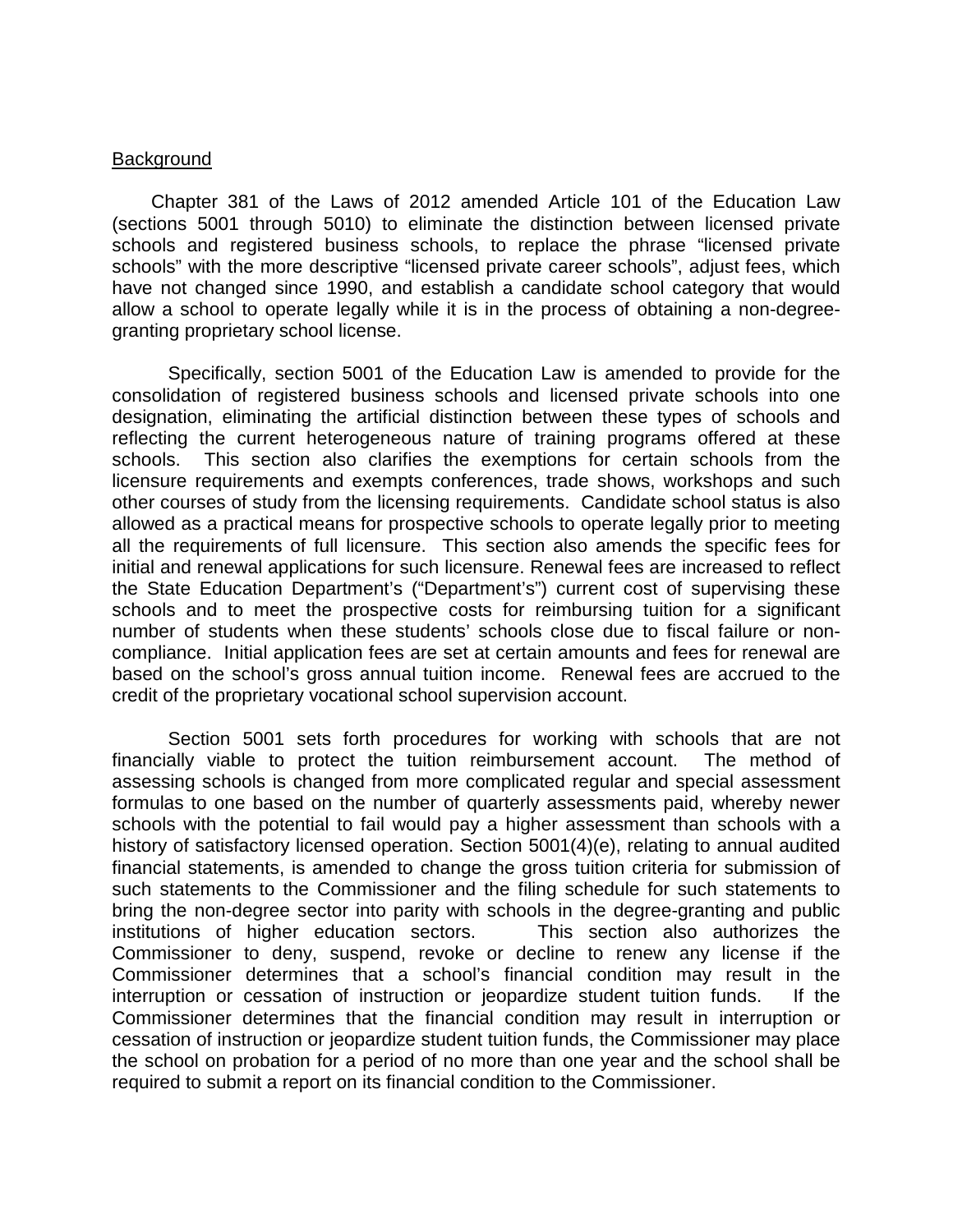Section 5002 is amended to restrict the amount of private loan payments for tuition that a school could receive on behalf of a student prior to their completing a program, thereby limiting students' loan liability as well as the tuition reimbursement account's liability for payment of loan funds for tuition payments, which is the most significant portion of the loan. This section also increases the maintenance of record requirement from 6 to 7 years. Section 5002(1)(d)(1) relating to admission of students under the ability to benefit provision is amended to authorize the Commissioner to accept other entrance requirement documentation, such as prerequisite coursework, professional or vendor certifications, personal interviews and/or attestations of equivalent knowledge in lieu of the examination requirement. Section 5002(3)(h) is amended to require schools to submit for approval a school catalog that contains a weekly tuition liability chart for each program that indicates the amount of refund due a student upon withdrawal. This section is also amended to provide that in addition to paying the curriculum application fee, schools will be required to pay the cost of an expert or independent consultant for an outside evaluation of a particular course or facility of the school up front, rather than reimburse the Department. This section is also amended to establish a curriculum/course application fee to fund the Department's Bureau of Proprietary Schools Supervision's ("the Bureau's") curriculum unit. Fees from school and personnel license applications do not cover the cost of curriculum review, as some schools have only a handful of courses or curricula that require approval while others have between 400 and 700. Schools requiring the most evaluation would pay more, those with few programs would pay less. Section 5002(6) is also amended so that all teacher licenses would no longer be restricted to a single school location, as private career school teacher licenses currently are. This will result in a more mobile and efficient teacher pool for schools to draw from for faculty members, reduced expense for processing teacher applications and a reduced workload for the Bureau..

Section 5003 is amended to establish more practical timeframes for disciplinary proceedings by prescribing procedures for handling written complaints by students attending candidacy schools alleging failure of the school to disclose its candidacy status and the implications and to obtain the required attestation from the student. If such a violation is found, the school is required to provide the student a full refund of all monies received from the student. Section 5003(6) is also amended to increase the fines established in 1990 so they reflect the Department's current cost of school oversight and expands the list of violations that may result in the imposition of a civil penalty, including failure to offer an approved course or program.

Section 5004 is amended to increase private school agent fees from \$100 to \$200, while extending the term of a private school agent's certificate from 2 years to 3 years.

Section 5006 is amended to allow the Department to intervene more effectively when a private career education school ceases instruction. Currently, schools that are closing are required to develop teachout plans that arrange to have students continue to receive instruction from other private career schools upon closure of the school. The Department's experience is that schools that must close have little incentive to establish teachouts, so authorizing the Department to arrange for a teachout plan would provide greater protection for students. This section also authorizes the Commissioner to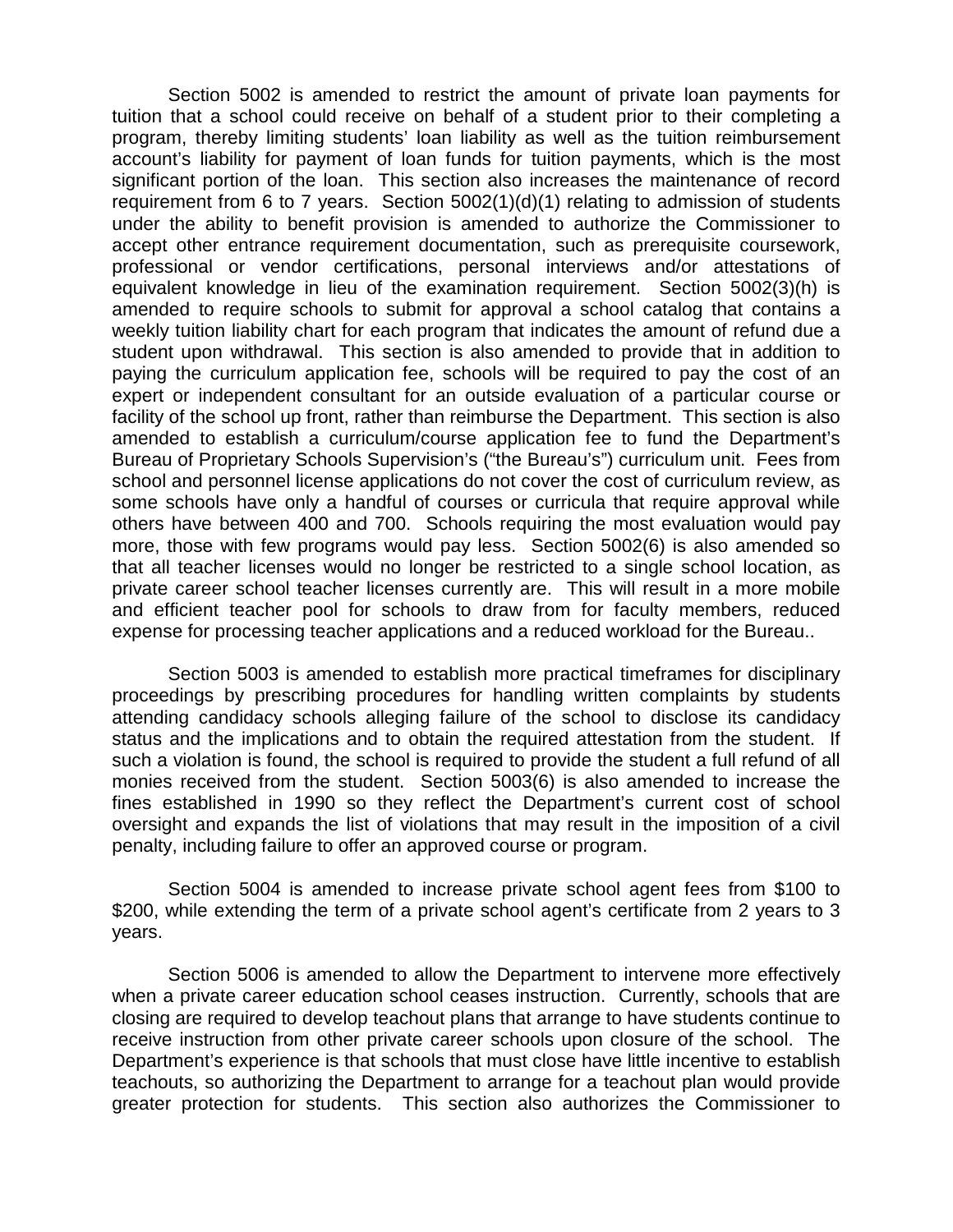prescribe the educational qualifications and practical experience for teachers and directors in these schools.

Section 5007 is amended to expand the expenses eligible for reimbursement for students whose schools are closing. This section provides refunds of tuition, fees and book charges paid by or on behalf of the students in cash or through loans, excluding funding obtained through government agencies and authorizes the Commissioner to refund expenditures for fees, books and tuition to students of schools that have closed. The provisions for special assessments for new schools in section 5007(10) are also amended to be consistent with the assessment changes in section 5001, and to reflect the Department's experience with assessing schools that have not been in operation for an entire year. The requirement in section 5007(11) for an annual fund audit of the tuition reimbursement account would be changed to mandate a two-year audit.

The proposed amendment implements these provisions.

#### Recommendation

It is recommended that the Board of Regents take the following action:

VOTED: That Part 126 of the Regulations of the Commissioner of Education be amended, as submitted, effective December 15, 2012, as an emergency action upon a finding by the Board of Regents that such action is necessary for the preservation of the general welfare to immediately conform the Regulations of the Commissioner to timely implement the requirements of Chapter 381 of the Laws of 2012, which changes the requirements for non-degree granting proprietary schools, effective December 15, 2012.

#### Timetable for Implementation

If adopted at the December Regents meeting, the emergency rule would take effect on December 15, 2012, the effective date of the new law. It is anticipated that the proposed amendment will be presented to the Board of Regents for permanent adoption at the January Regents meeting, after publication of the proposed amendment in the State Register and expiration of the 45-day public comment period required under the State Administrative Procedure Act.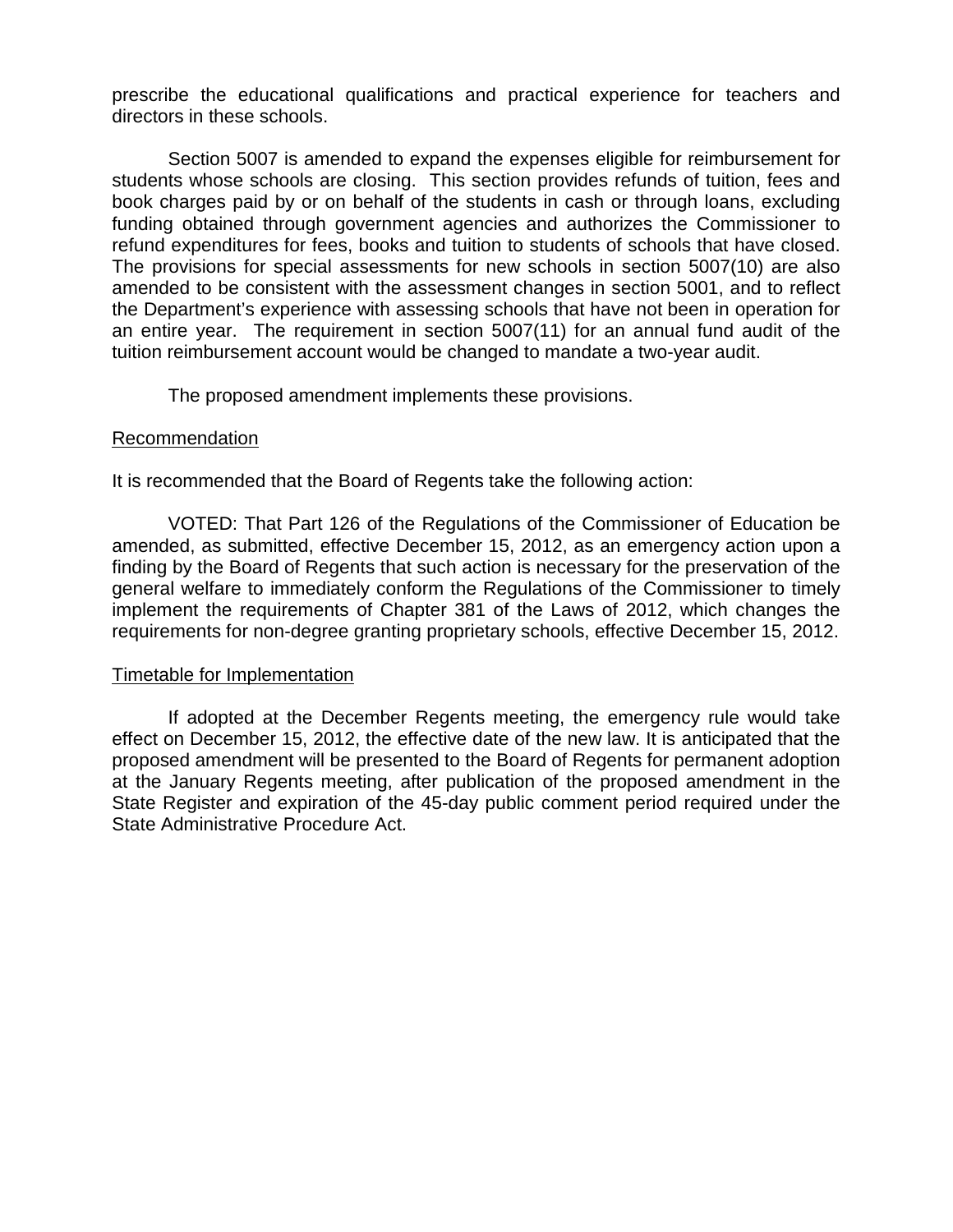#### 8 NYCRR Part 126

# STATEMENT OF FACTS AND CIRCUMSTANCES WHICH NECESSITATE EMERGENCY ACTION

The proposed amendment to the Regulations of the Commissioner of Education is necessary to implement Chapter 381 of the Laws of 2012, which amends Education Law sections 5001 through 5010, to amend the requirements for non-degree granting schools. Because the Board of Regents meets at fixed intervals, the earliest the proposed amendment can be presented for adoption, after expiration of the required 45 day public comment period provided for in State Administrative Procedure Act (SAPA) section 202(1) and (5), would be the January 14-15, 2012 Regents meeting. Furthermore, pursuant to SAPA section 203(1), the earliest effective date of the proposed amendment, if adopted at the January meeting, would be January 30, 2013, the date a Notice of Adoption would be published in the State Register. However, the provisions of Chapter 381 of the Laws of 2012 will become effective on December 15, 2012.

Emergency action is necessary for the preservation of the general welfare in order to enable the State Education Department to immediately establish requirements to timely implement Chapter 381 of the Laws of 2012, in order to implement the provisions of the new law by its stated effective date.

It is anticipated that the proposed amendment will be presented for adoption as a permanent rule at the January 14-15, 2012 meeting of the Board of Regents, after publication in the State Register and expiration of the 45-day public comment period on proposed rule makings required by the State Administrative Procedure Act.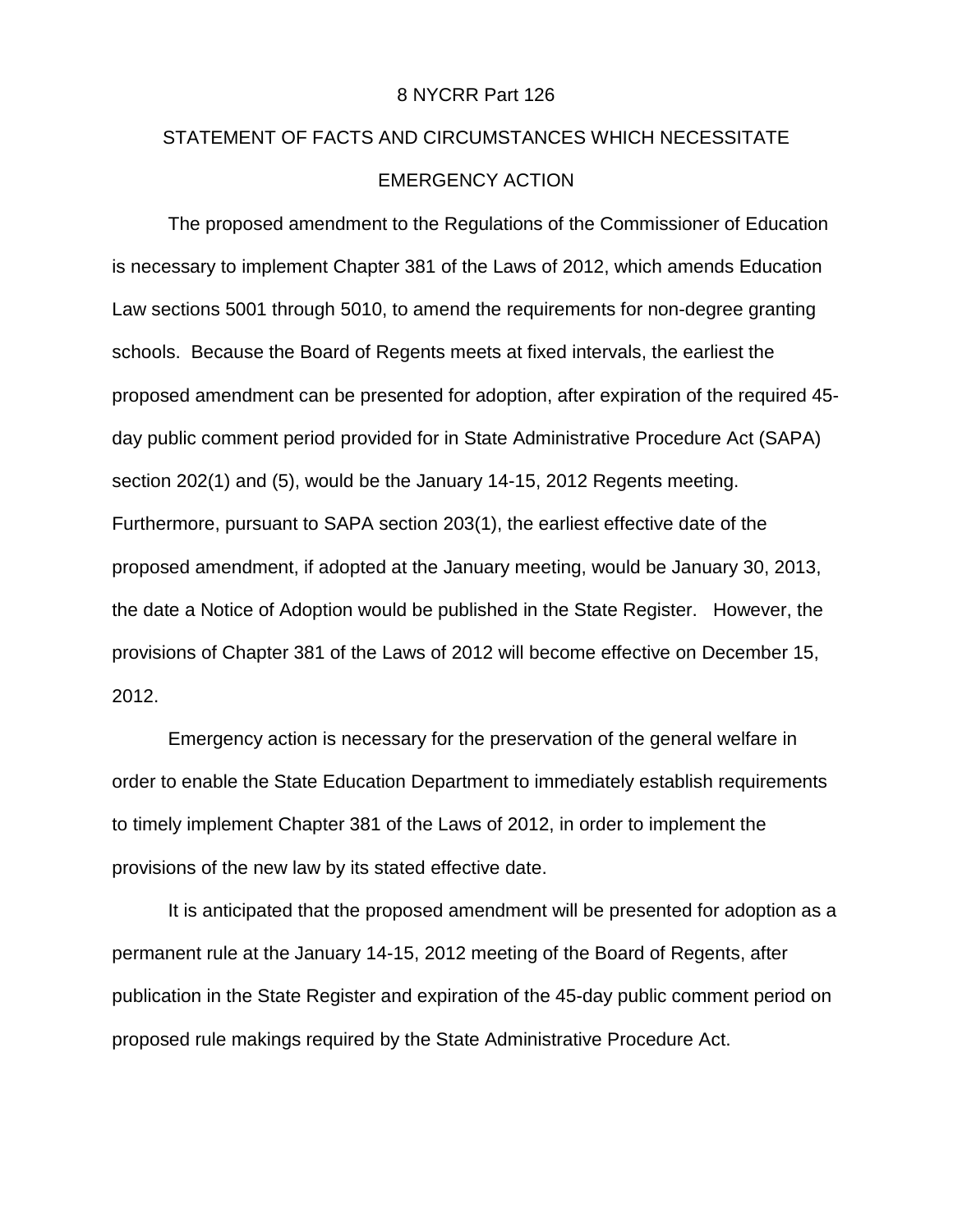#### AMENDMENTS TO THE REGULATIONS OF THE COMMISSIONER OF EDUCATION

Pursuant to sections 207, 212, 305, 5001, 5002, 5003, 5004, 5005, 5006, 5007,

5008, 5009 and 5010 of the Education Law and Chapter 381 of the Laws of 2012.

Part 126 of the Regulations of the Commissioner of Education is amended, effective December 15, 2012, to read as follows:

PART 126 LICENSED PRIVATE CAREER SCHOOLS [, REGISTERED BUSINESS SCHOOLS AND COMPUTER TRAINING FACILITIES] OR LICENSED PRIVATE **SCHOOLS** 

Section 126.1 Definitions. As used in this Part:

- $(a) \ldots$
- $(b) \ldots$
- $(c)$  . . .

(d) Curriculum means a sequence of courses which together comprise a program of instruction and is 100 clock hours or longer in duration.

(e) Course means a sequence of units of instruction in a given subject area which is a component of a program of instruction or curriculum, or which has an educational or vocational objective of its own and is less than 100 clock hours in duration.

- $(f)$  . . .
- $(g) \ldots$
- $(h)$  . . .
- $(i) \ldots$
- $(i) \ldots$
- $(k) \ldots$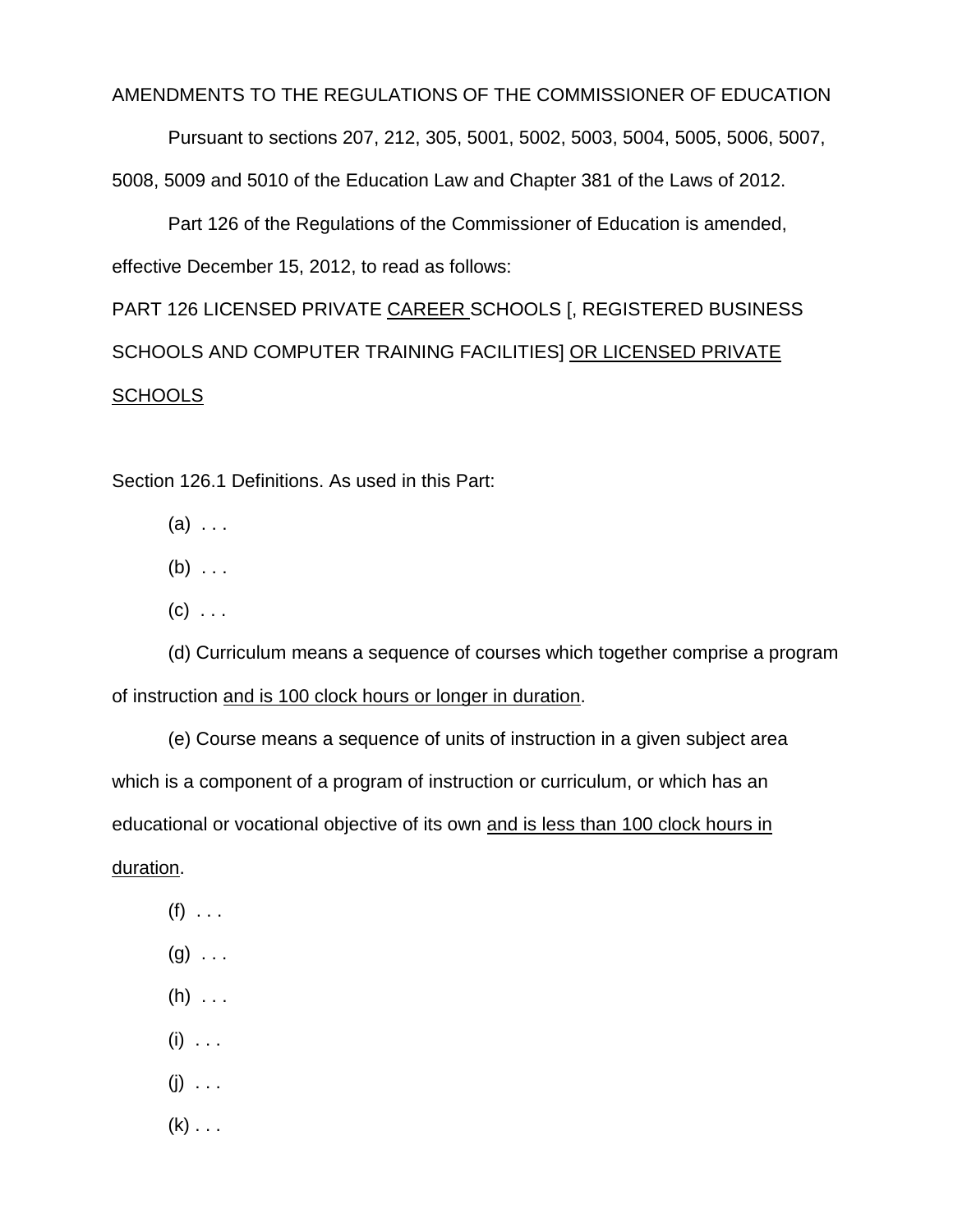$(I)$  . . .

 $(m)$  . . .

(n) [Technical occupational subject means subject areas taught in licensed private schools that may also be taught in registered business schools/computer training facilities by teachers licensed or holding a permit pursuant to the requirements of section 126.6 of this Part.] Practical experience means full-time work experience, or its part time equivalent, that is acceptable to the Commissioner using skills included in the occupation for which the program is designed and approved.

(o) Gross tuition means all [charges] revenues received for instruction by or on behalf of the student, prior to any refund, from all sources, including but not limited to, lending institutions, Federal agencies, State agencies, and any other entity or organization. Gross tuition shall not include income from registration fees, the sale of books, supplies, services, kits, uniforms or equipment.

(p) School means a licensed private career school [, registered business school, or a computer training facility] or licensed private school as defined in section 5001 of the Education Law.

 $(q)$  . . .

- $(r)$  . . .
- $(s)$  ...
- $(t)$  . . .

(u) [Unaudited reviewed] Reviewed financial statement means a financial statement reported in accordance with standards established by the American Institute of Certified Public Accountants and conducted by a licensed public accountant or a certified public accountant.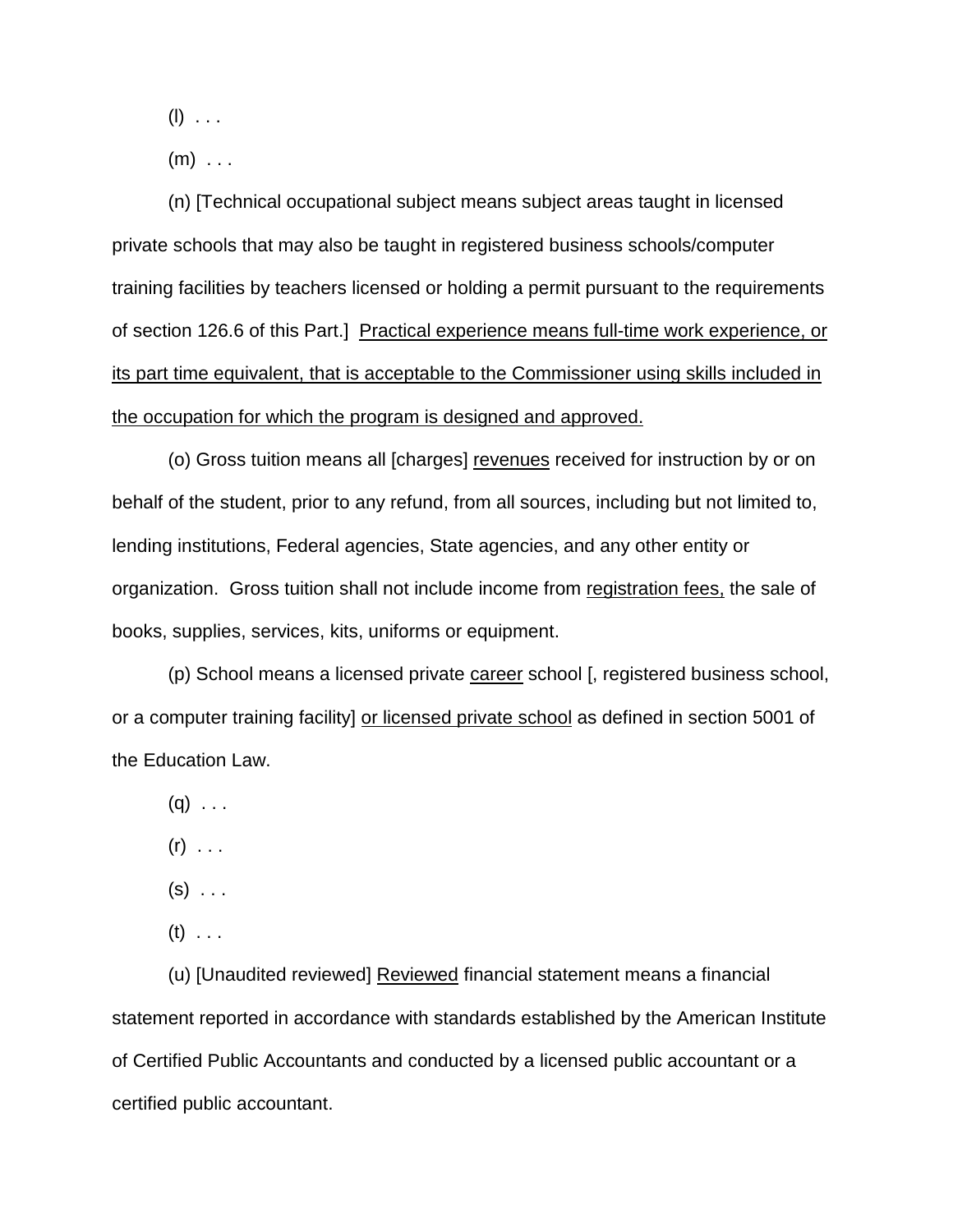(v) [Unaudited compiled financial statement means a financial statement prepared in accordance with the standards established by the American Institute of Certified Public Accountants and in accordance with the requirements of the commissioner.] Occupationally required credential means a professional license, vendor certification, or other credential that is required for employment in the occupation or where employment in the occupation without such a credential is diminished.

(w) Audited financial statement [of revenue] means a [special report] financial statement prepared by a licensed public accountant or a certified public accountant in accordance with generally accepted [auditing standards] accounting principles issued by the American Institute of Certified Public Accountants.

(x) Certified English as a Second Language Schools or Nonpublicly funded ESL schools means schools that provide instruction in English as a second language; receive no public funding, including but not limited to public funding received as a result of participation in student financial aid general award programs pursuant to articles 13 and 14 of the Education Law; and operate on a for-profit basis.

 $(y)$  . . .

 $(z) \ldots$ 

(aa) . . .

126.2 Conduct of the school.

 $(a) \ldots$ 

 $(b) \ldots$ 

 $(c)$  . . .

(d) Each school shall submit to the commissioner for approval all scholarship and grant programs offered by the school. In approving such programs, the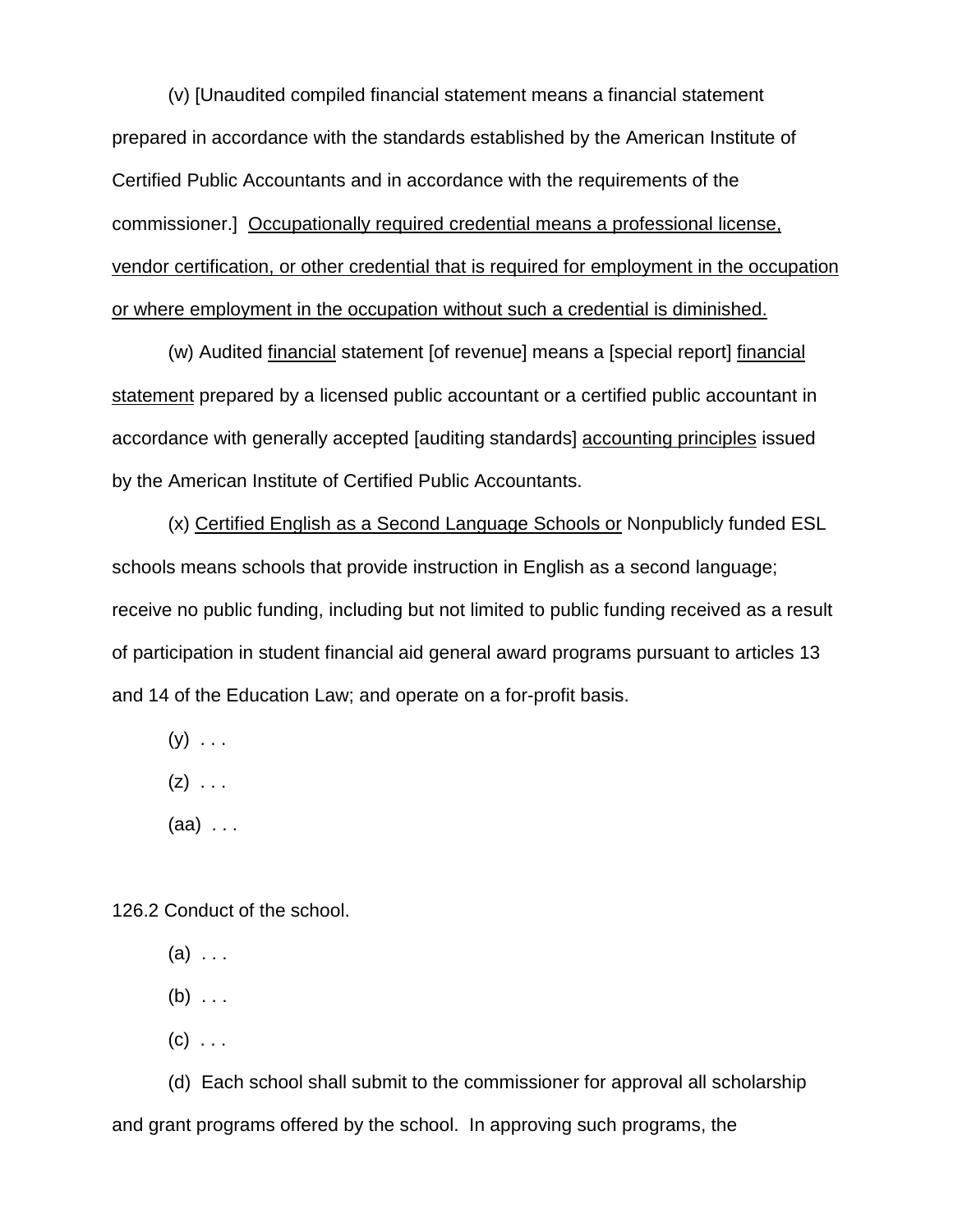commissioner shall consider the following factors: the name of the scholarship program; the number and amount of scholarships; period of time covered by the scholarship; the eligibility and application criteria; academic and award criteria; source of scholarship funds; the manner in which scholarships are paid; and that such funds are collected and applied in accordance with section 5002(1)(b-1) of Education Law; provisions for awarding scholarships to alternate candidates; standards for continued scholarship eligibility; and the names and affiliation of all award committee members. Each school shall assure that all scholarship recipients meet department-mandated entrance requirements.

126.3 Advertising.

- $(a) \ldots$
- $(b)$  . . .
- $(c)$  . . .
- $(d)$  ...
- $(e) \ldots$

(f) Pursuant to section 5002(7)(b) of the Education Law, beginning on January 1, 2000 all schools shall include in their advertising, promotional material or letterhead the phrase, "Licensed by the State of New York, New York State Education Department" [or "Registered by the State of New York, New York State Education Department," as appropriate]. Such statement shall also be accompanied by the symbol issued by the commissioner to indicate such status.

126.4 Standards and methods of instruction.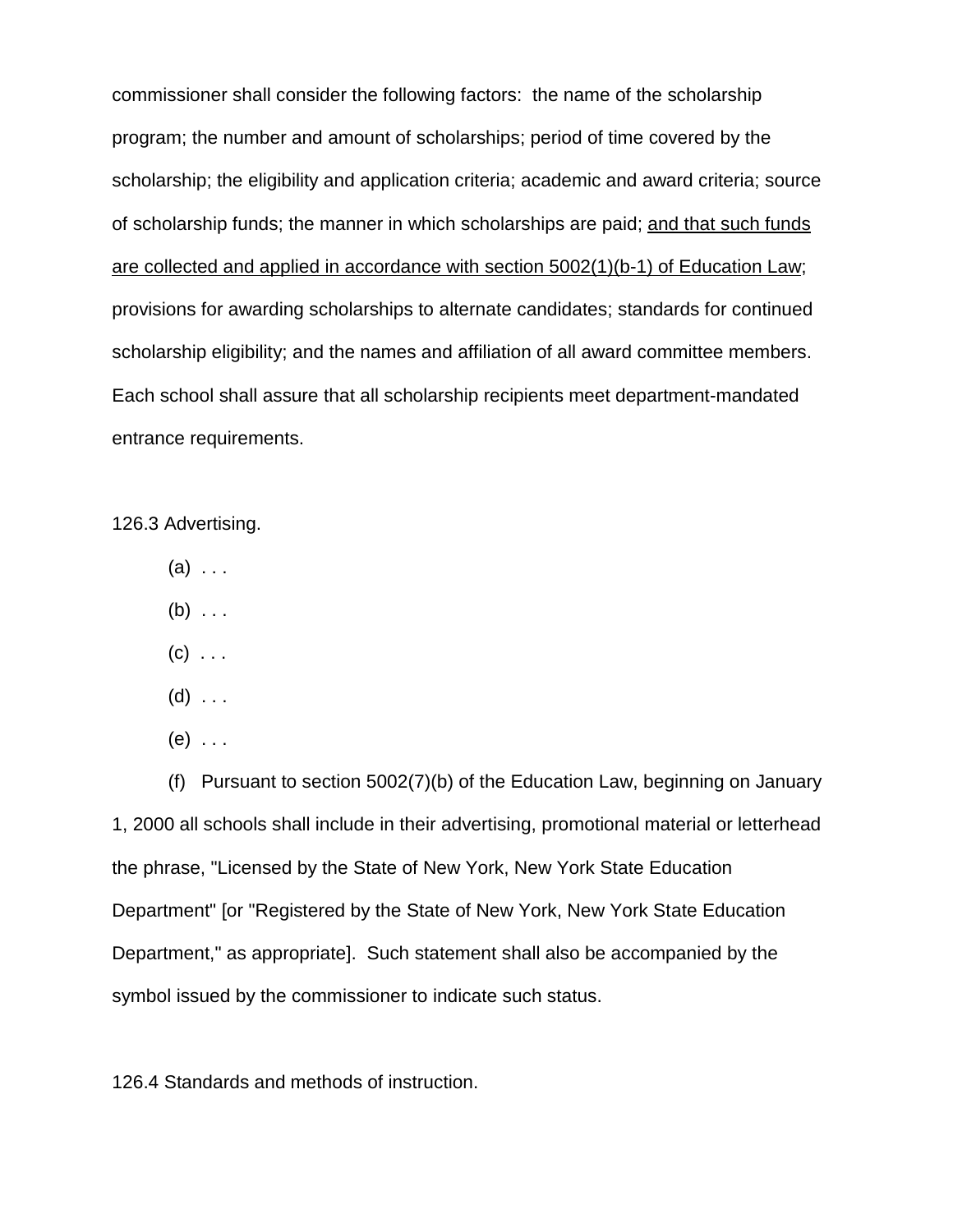(a) Schools shall conduct only those curricula or courses which have been approved by the commissioner, and shall conduct such curricula or courses in accordance with section 5002(4) and (5) of the Education Law and this Part; except for those programs which have been deemed exempt from the requirements of article 101 of the Education Law and this Part, as prescribed in section 5001(2-b) of the Education Law. The commissioner shall approve the appropriate student-to-teacher ratio for each course or curricula. Schools shall ensure that student enrollment on the attendance register does not exceed the approved ratio after the first week of instruction. Pursuant to section 5002(4)(c) of the Education Law, for all courses or curricula reviewed by an expert or outside consultant not employed by the department, [schools shall reimburse the department for the reasonable cost of such services] the department shall retain the expert or outside consultant and the school shall bear the expense of the expert or outside consultant, in addition to the curriculum or course application fee set forth in section 5002(4)(a) of the Education Law. The cost of a review by an expert or outside consultant not employed by the department shall be set according to the following schedule:

- $(1)$  . . .
- $(2)$  . . .
- $(3)$  ...
- $(4)$  ...
- $(5)$  ...
- $(6)$  ...
- $(7)$  . . .
- $(b)$  ...
- $(c)$  ...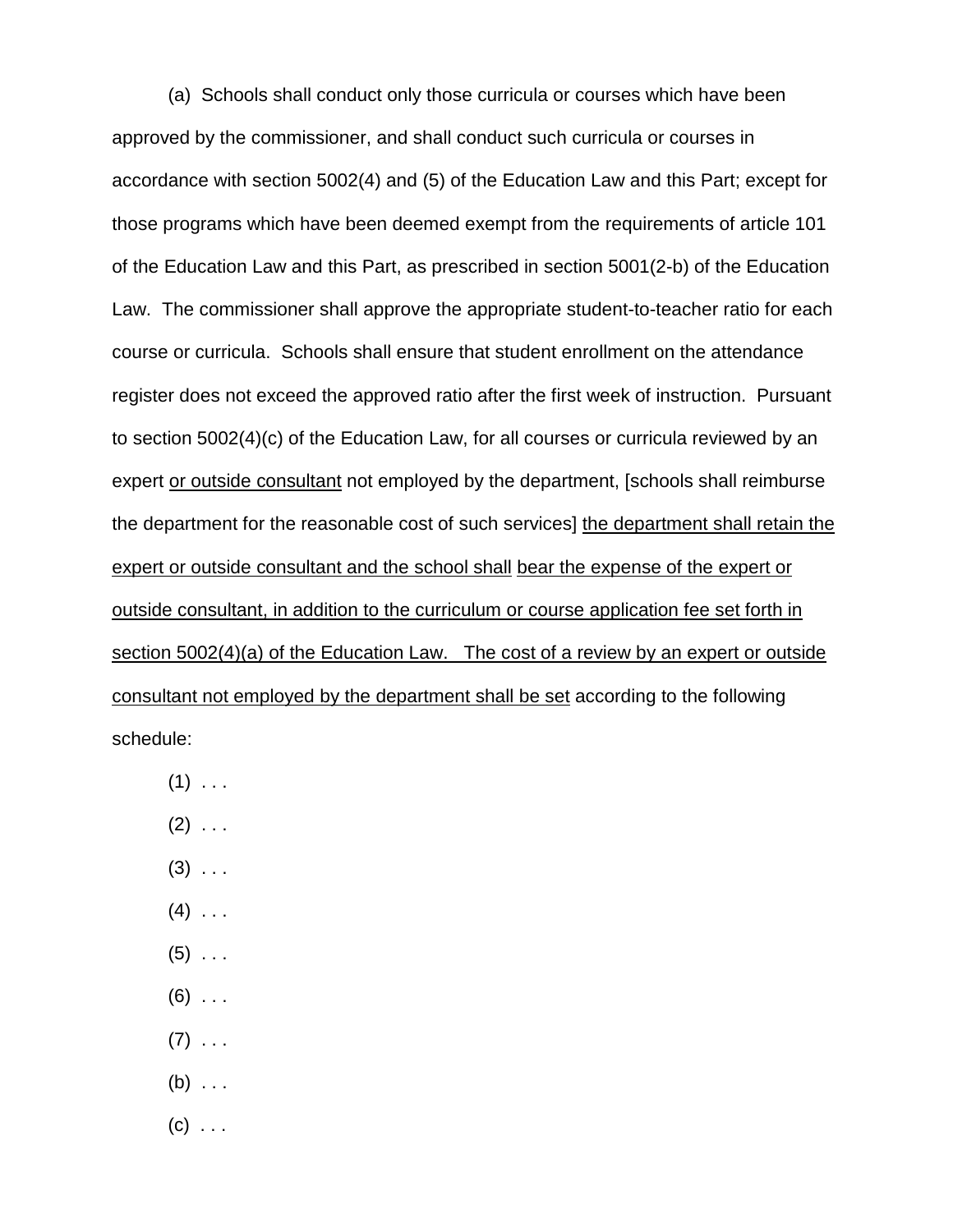$(d)$  .. (e) . . .  $(f)$  . . .  $(g) \ldots$  $(h)$  . . .  $(i)$  . . .

126.5 Equipment and housing.

 $(a)$  ...

 $(b) \ldots$ 

 $(c)$  . . .

 $(d)$  ...

(e) . . .

126.6 Qualifications of teaching and management personnel.

(a) [A school]Each applicant shall submit, [on forms] in a format specified by the commissioner, such data concerning the education, training, experience and other qualifications, including supporting documentation, of the administrative, supervisory and instructional staff of the school as the commissioner may require. Upon submission of an application for a [teacher or] director, the owner [or director] shall attest to the applicant's ability to comply with the provisions of this section. Pursuant to section 5002(6) of the Education Law, all [complete] applications for teachers and directors shall be mailed to the commissioner [and postmarked] four days prior to employment at the school**,** and must be completed, with all supporting materials and fees required for evaluation of the file, within 20 days thereafter. However, the commissioner, for good cause shown, may extend the time within which to complete the application. When a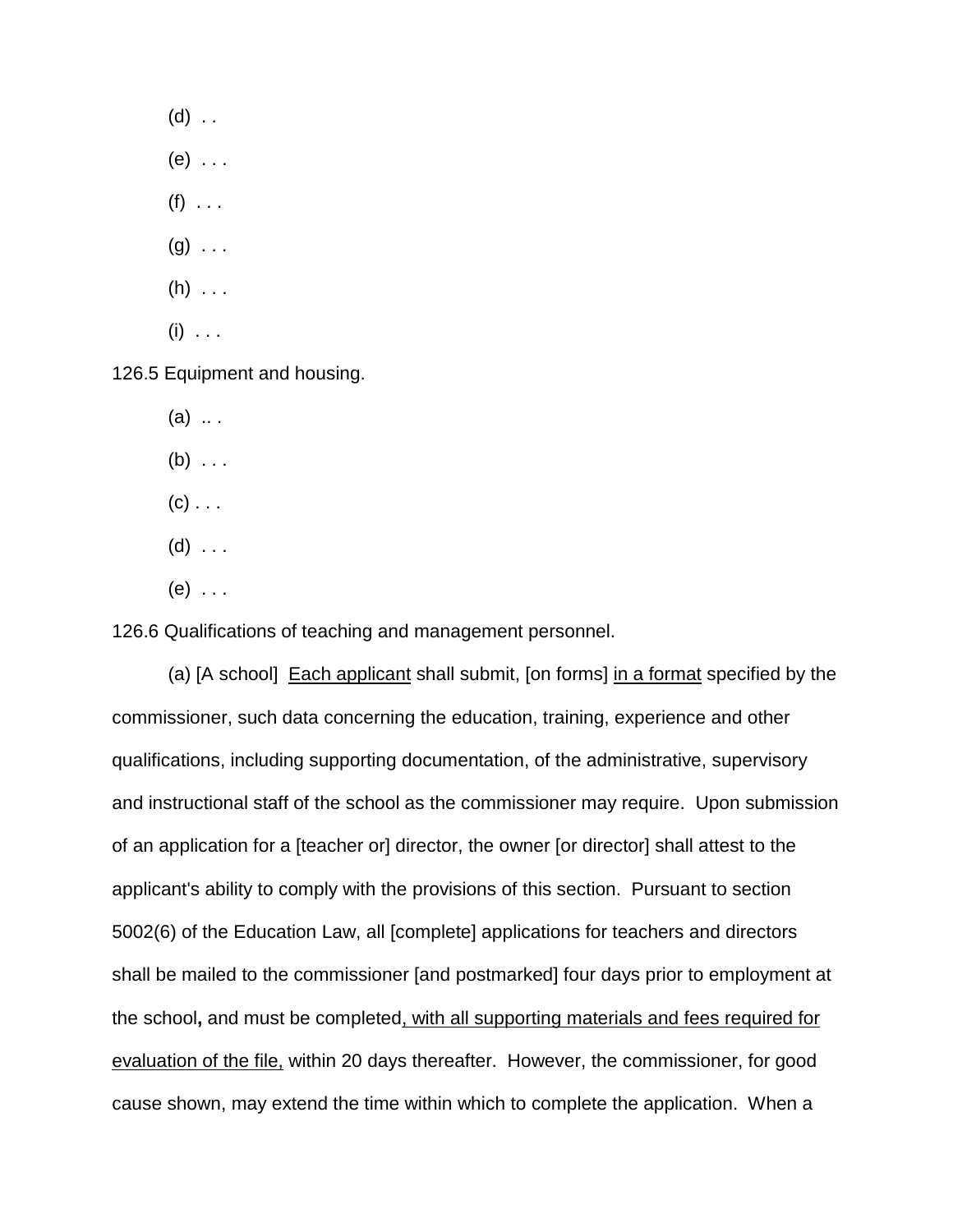complete application is made, the commissioner shall act upon such application within 30 days. If no written denial is made within 30 days, the application shall be deemed to be approved until the commissioner acts upon it or until the end of the term or semester, whichever occurs first. If a written denial is made after the 30-day period, the commissioner may allow the applicant to teach at the school for the remainder of the term or semester if the commissioner determines that the removal of the teacher would not be in the best interest of students. [Any school submitting an application for a teacher or director to the department that is postmarked less than four days prior to the employment of such individual and who and the applicant is subsequently determined not to be qualified pursuant to the provisions of this section, the school may be subject to disciplinary action pursuant to section 5003 of the Education Law, if such conduct constitutes a pattern of abuse.] If a teacher or director application, submitted to the department and postmarked less than four days prior to the employment of such individual, is evaluated and it is subsequently determined that the applicant is not qualified pursuant to the provisions of this section, the school may be subject to disciplinary action pursuant to section 5003 of the Education Law, if such conduct constitutes a pattern of abuse. As used in this subdivision, a pattern of abuse is defined as violations which occur three or more times in a 12-month period.

 $(b) \ldots$ 

(c) Directors' licenses shall be valid only for the school for which they are issued. No individual may be employed as a director at more than one school without the approval of the commissioner.

(i) Teachers' permits or licenses, issued on or after December 15, 2012, shall be valid at any licensed private career school only for the curricula, courses/content areas or occupations listed on the license.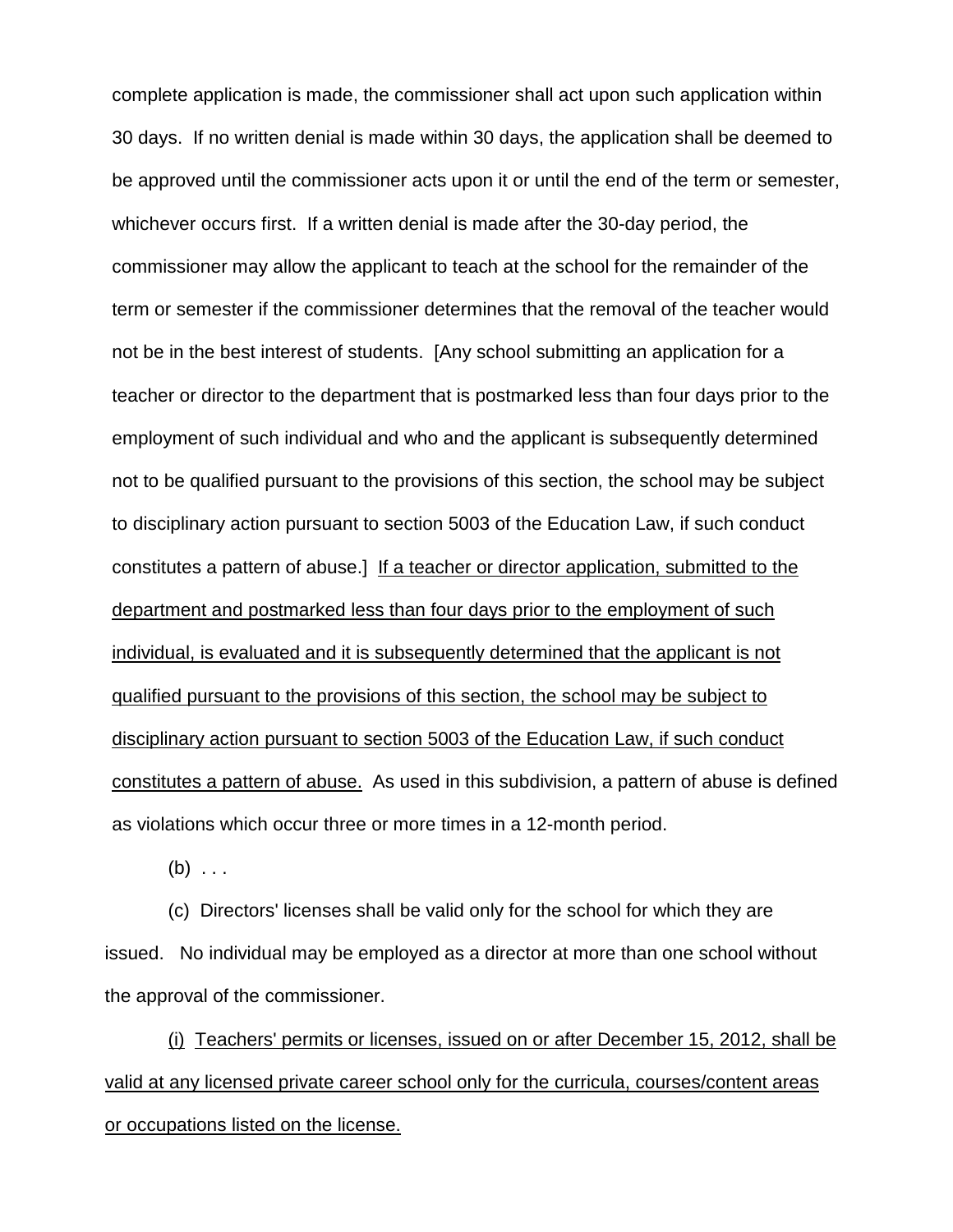(ii) Teachers' permits or licenses issued prior to December 15, 2012, including licenses for teaching specific occupational subjects or specific subjects certified by a nationally recognized vendor, or the licenses approved pursuant to subdivision (k) of this section shall be valid only for the school or schools, [curriculum] curricula, [course or] courses/content areas. or occupation indicated on the license, except that a teacher's license issued to a teacher in a registered business school/computer training facility on or after January 1, 1987 shall be valid at all [registered business schools/computer training facilities] licensed private career schools for the courses, curricula/content areas or occupation indicated on the license [; unless the license is for teaching specific occupational subjects or specific subjects from a curriculum certified by a nationally recognized vendor, or the license is approved pursuant to subdivision (k) of this section, in which case the license shall be restricted to a specific school]. Teachers holding valid private school teacher licenses valid at only one school location shall have them replaced, at no cost, with licenses valid at any licensed school in the same subject or subjects and with the same expiration date as was listed on the previous teaching license.

(d) Each licensed private career school [and registered business school/computer training facility] shall employ a director who shall be responsible for all activities of the school or done in the name of the school. A director shall meet the requirements of this subdivision to be licensed by the department and, pursuant to section 5004(4-a) of the Education Law, may apply for a private school agent's certificate on forms prescribed by the Commissioner without incurring the agent application fees.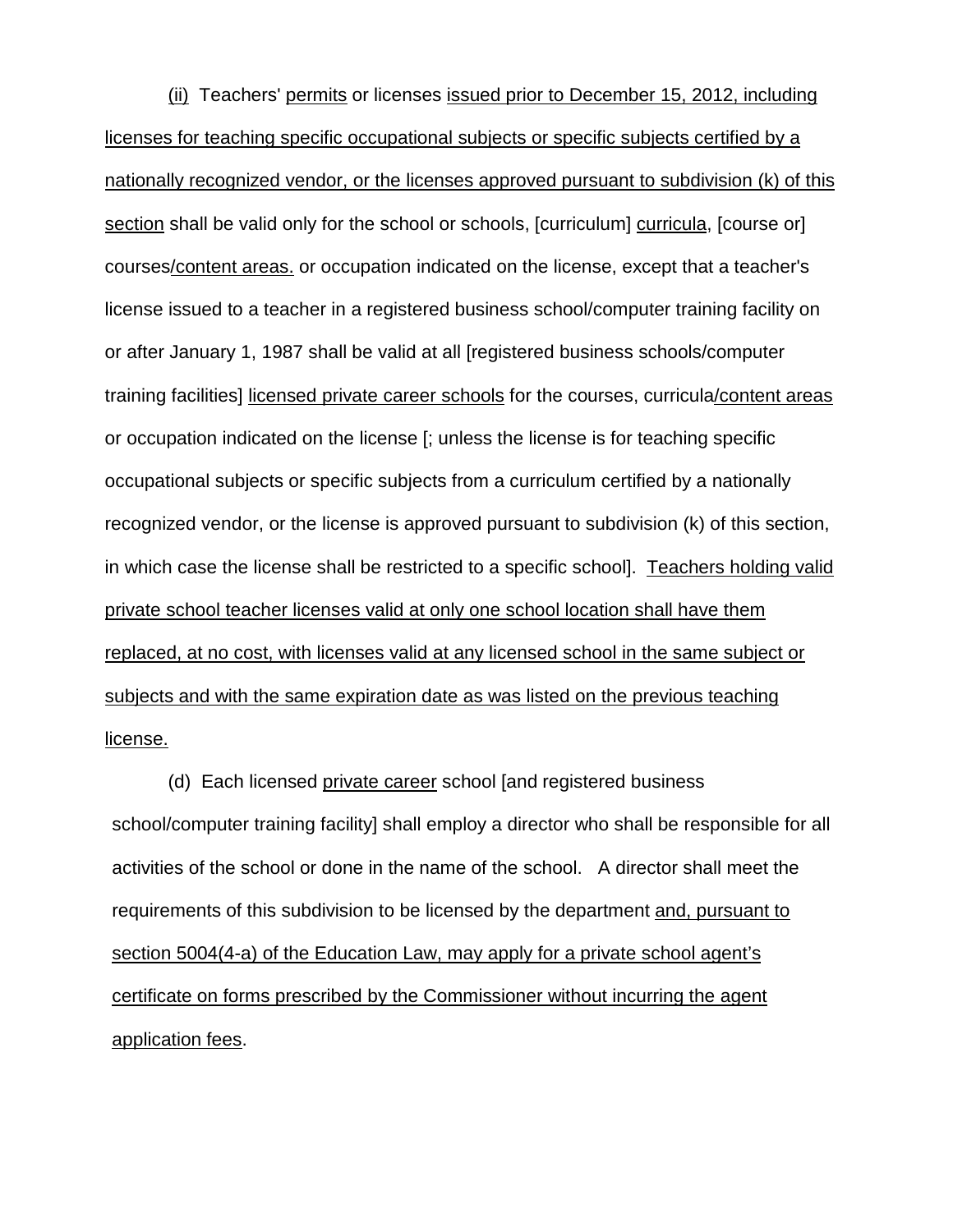(1) Preparation. Directors shall meet the preparation requirements for licensure prescribed in subparagraph (i) or (ii) of this paragraph, as applicable, and also the preparation requirement in subparagraph (iii) of this paragraph.

(i) [Licensed private schools.] Directors of licensed private career schools shall meet the following preparation requirements:

 $(a) \ldots$ 

 $(b) \ldots$ 

(c) have received an appropriate baccalaureate or higher degree upon completion of an approved college program in the field of business administration, educational administration, or public administration.

(ii) [Registered business schools/computer training facilities. Directors of registered business schools/computer training facilities shall meet the following preparation requirements:

(a) have received an appropriate baccalaureate or higher degree upon completion of an approved college program; and

(b) have at least five years of acceptable practical experience in one or more of the courses taught in the school, or five years of acceptable teaching experience in one or more of the courses taught in the school, or five years of acceptable administrative or supervisory experience, or a combination of such acceptable experience amounting to at least five years.

(iii)] In addition to meeting the preparation requirements of subparagraph (i) [or (ii)] of this paragraph [, as applicable,] all directors shall have completed an approved 15 clock-hour course offered by the department in private school administration prior to receiving a full director license.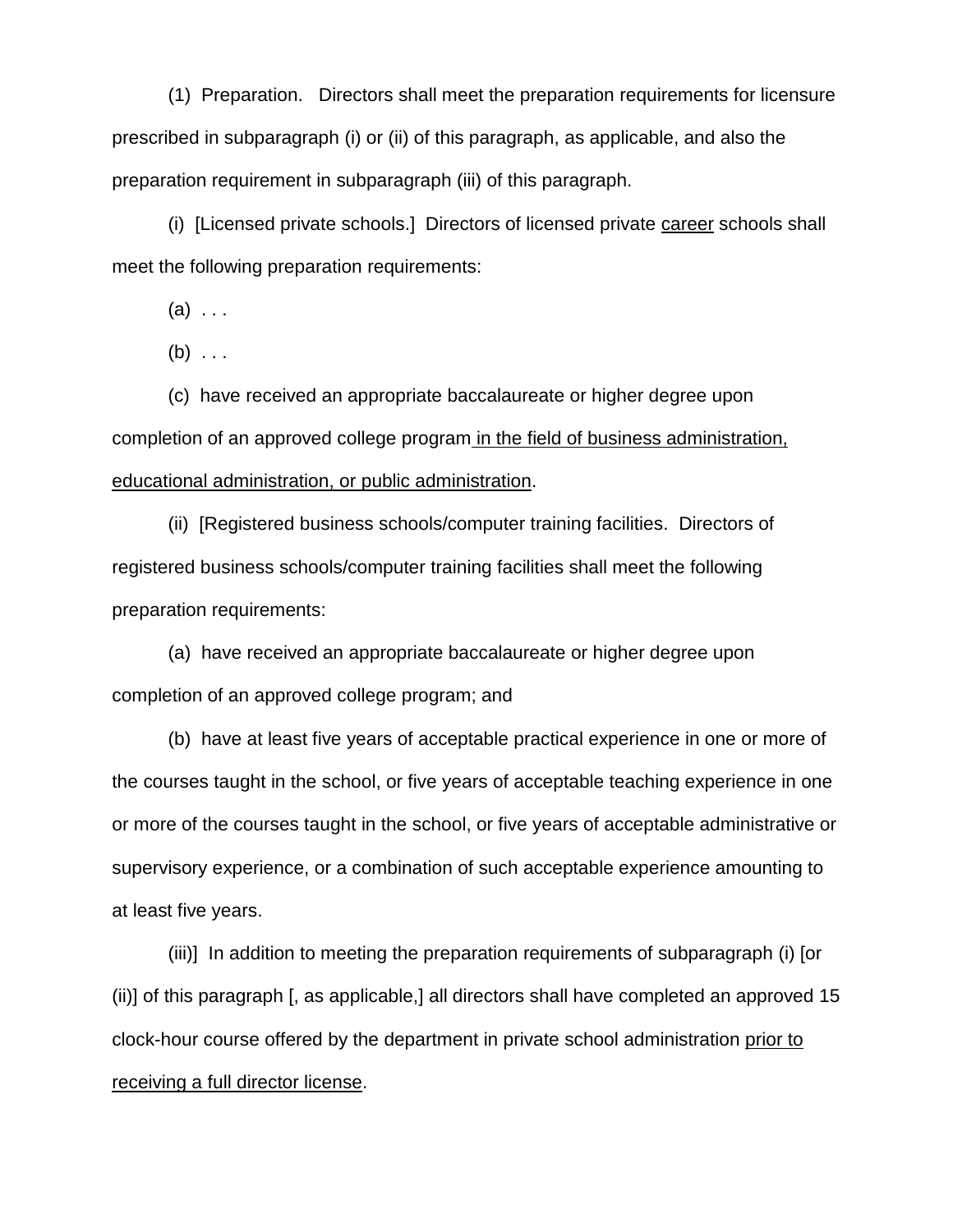[(iv)] (iii) Upon a finding by the commissioner that an applicant for licensure possesses education, training and/or experience that is substantially equivalent to a preparation requirement of this paragraph, the commissioner may accept such education, training and/or experience in lieu of meeting the preparation requirement of this paragraph.

 $(2) \ldots$ 

 $(3)$  ...

(4) Temporary permit requirements. Individuals who meet the preparation requirements of subparagraph [(1)(i) or (ii), as applicable,] (i) of paragraph (1) of this subdivision may be issued a temporary permit, valid for one year, during which the requirement of subparagraph [(1)(iii)] (ii) of paragraph (1) of this subdivision shall be met. A full director's license shall not be issued until the candidate meets all applicable preparation requirements, prescribed in paragraph (1) of this subdivision.

(5) Duration of license.

(i) A full director's license issued on or after May 25, 2000 shall be valid for the same period for which the school is licensed or registered and a renewal application for such license shall be submitted with the renewal application for the employing school.

(ii) A permanent director's license issued prior to May 25, 2000, shall continue to be valid without renewal until such time as the director leaves the school and location for which the license is valid.

[(6) Directors whose education and practical experience qualifications were approved prior to July 1, 1973 shall be deemed to have met the requirements of paragraph (1) of this subdivision.]

(e) All teachers who have been issued a license or permit pursuant to the requirements of this section shall successfully complete an orientation to classroom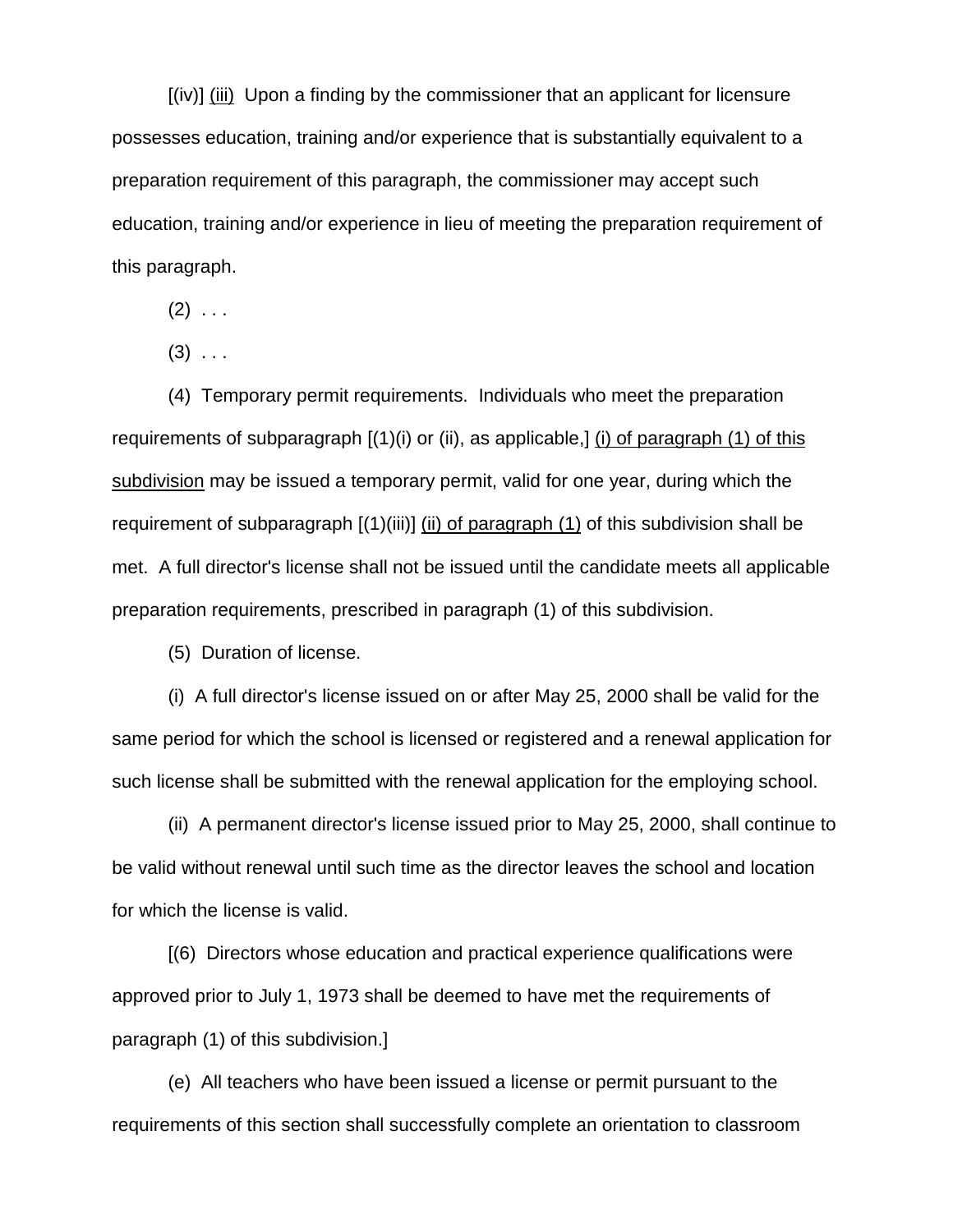management program within four weeks of employment at a licensed private career school [, registered business school/computer training facility or chain of schools], according to the following requirements:

 $(1)$  . . .

- $(2)$  . . .
- $(3)$  ...

(f) All teachers in licensed private career schools shall meet the requirements of this subdivision[, except that prospective teachers seeking a license to teach English as a second language, a high school equivalency program or business courses shall be subject to the provisions of subdivision (g) of this section and except that the requirements of this subdivision shall be applicable to teachers seeking a license to teach specific subjects from a curriculum certified by a nationally recognized vendor only to the extent they are made applicable by subdivision (g) of this section].

(1) Teachers shall meet the following requirements:

(i) have completed an approved four-year high school program or hold a valid high school equivalency diploma; and

(ii) [have had at least two years of practical experience acceptable to the commissioner in the subject area or occupation to be taught. Teaching experience will not be accepted in lieu of practical experience;] have the required preparation and training set forth in either clause (a) or (b) of this subparagraph:

(a) at least two years of practical experience acceptable to the commissioner in the subject area or occupation to be taught. Teaching experience will not be accepted in lieu of practical experience; or

(b) for specific business subject areas only:

(1) the candidate shall hold a valid permit: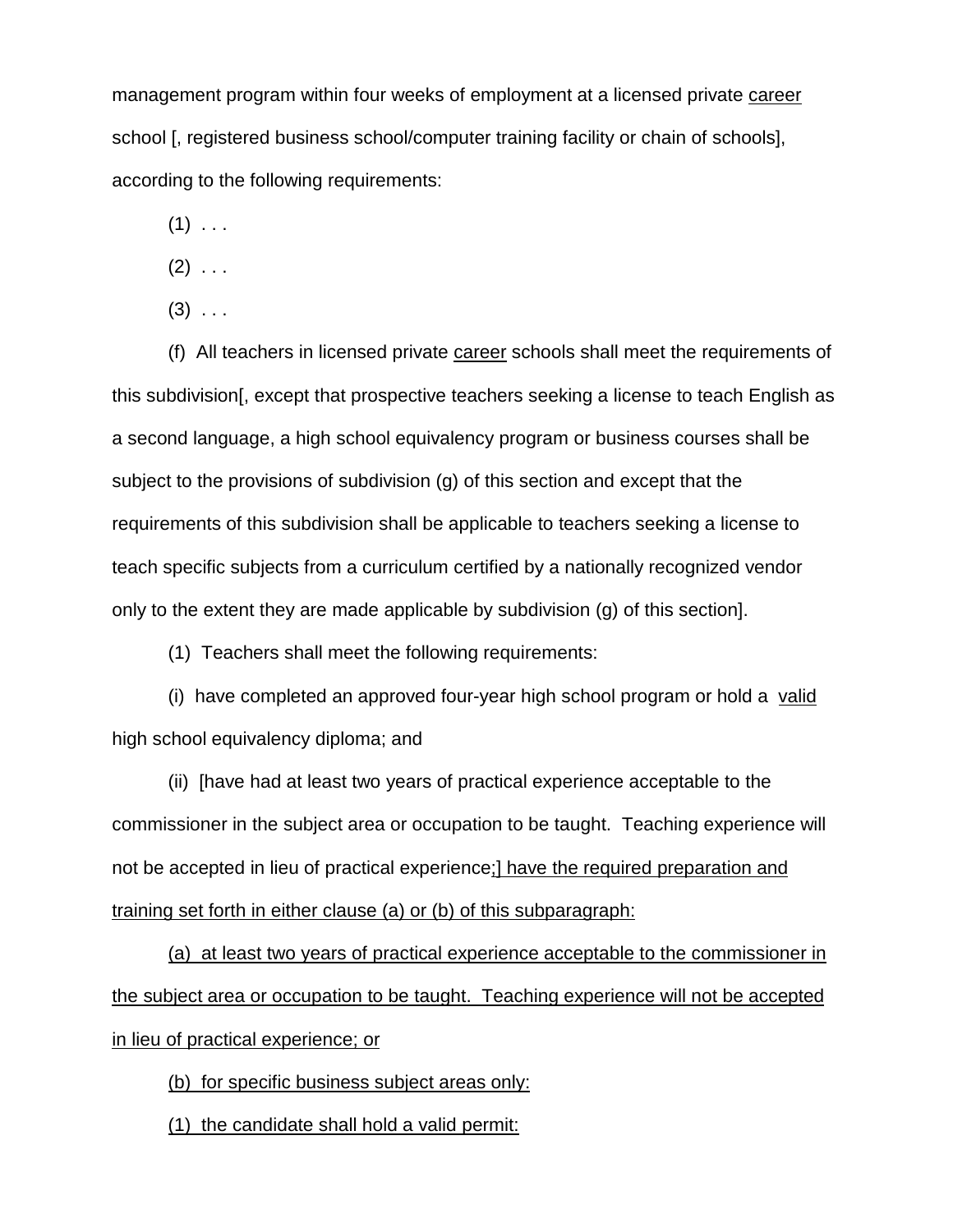(i) for a permit in general academic, an applicant shall have been awarded a baccalaureate or equivalent degree from an institution whose programs are registered or recognized by the department.

(ii) for a permit in accounting, office skills, or management and marketing, an applicant shall have been awarded a baccalaureate or equivalent degree and 18 semester hour credits in approved course work appropriate for the instructional area of the permit from an institution whose programs are registered or recognized by the department. Such 18 semester hour credits may be earned in the baccalaureate or equivalent program or may be credits earned in addition to credits earned in such a program.

(iii) for a permit in English for speakers of other languages (ESOL), an applicant shall have been awarded a baccalaureate or equivalent degree from an institution whose programs are registered or recognized by the department; and either:

(a) shall have successfully completed an approved 30-clock-hour course in teaching English for speakers of other languages (ESOL) from a proprietary school association recognized by the commissioner; or

(b) shall have been awarded three semester hour credits in teaching ESOL from an institution whose programs are registered or recognized by the department.

(iv) for a permit in computer applications or computer programming, an applicant either:

(a) shall have been awarded a baccalaureate or equivalent degree and 18 semester hour credits in approved course work appropriate for the instructional area of the permit from an institution whose programs are registered or recognized by the department; provided that such 18 semester hour credits may be earned in the baccalaureate or equivalent program or may be credits earned in addition to credits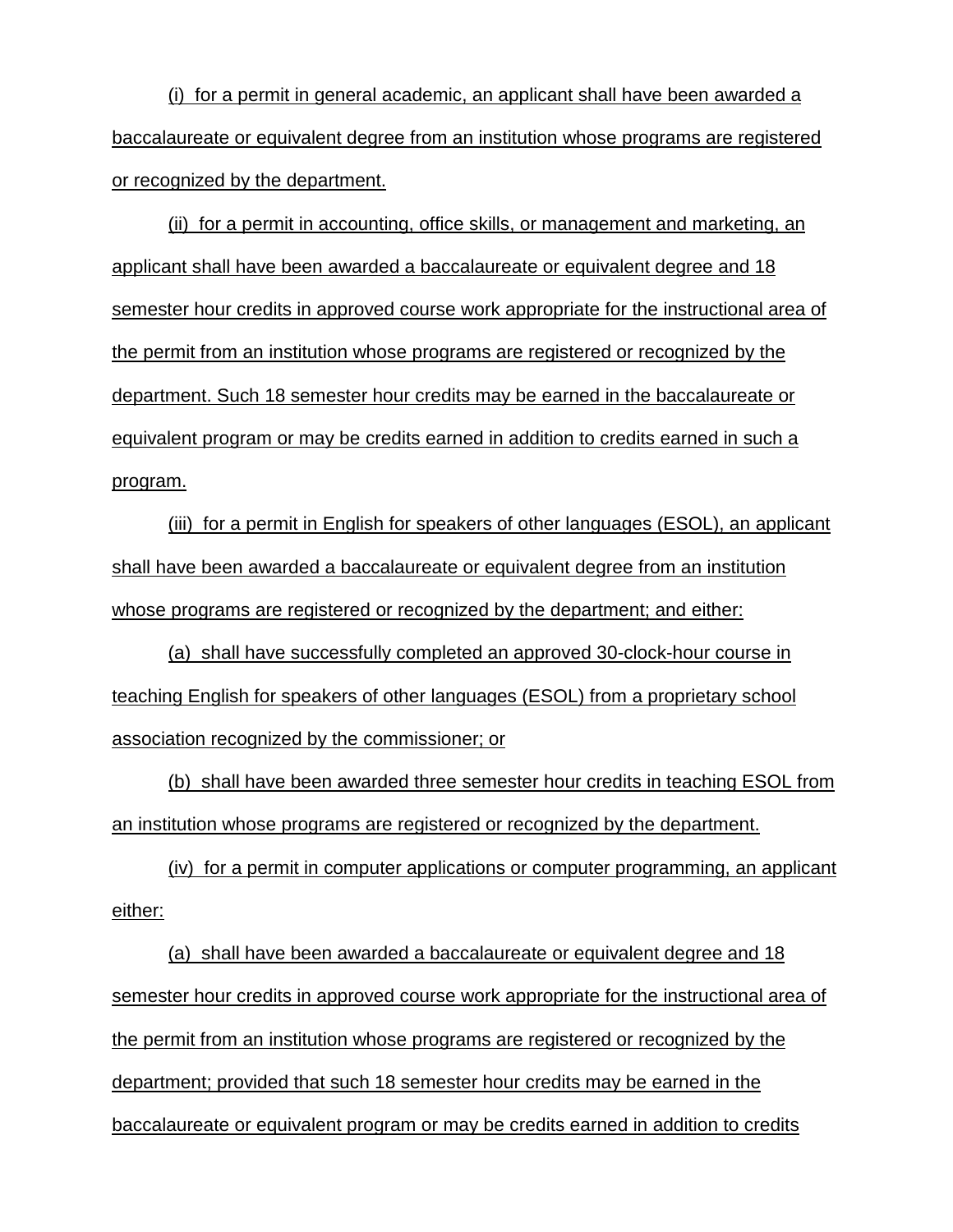earned in such a program and that appropriate work experience may be substituted for up to six of the 18 semester hour credits; or

(b) shall have been awarded an associate degree in computer science from an institution whose programs are registered or recognized by the department and shall have completed two years of appropriate work experience in the instructional area of the permit.

(v) for a permit in hospitality management, an applicant either:

(a) shall have been awarded a baccalaureate in hospitality management from an institution whose programs are registered or recognized by the department; or

(b) shall have been awarded a baccalaureate or equivalent degree in another field and 12 semester hour credits in approved course work appropriate for a permit in hospitality management from an institution whose programs are registered or recognized by the department; provided that such 12 semester hour credits may be earned in the baccalaureate or equivalent program or may be credits earned in addition to credits earned in such a program, and shall have completed four years of appropriate work experience in hospitality management; or

(c) shall have been awarded an associate degree in hospitality management from an institution whose programs are registered or recognized by the department and shall have completed two years of appropriate work experience in hospitality management.

(vi) For a permit in court reporting or paralegal, the applicant shall have been awarded a high school diploma or its equivalent, completed successfully an approved program in the instructional area of the permit, and completed two years of appropriate work experience.

(vii) for a permit for travel and tourism, an applicant either: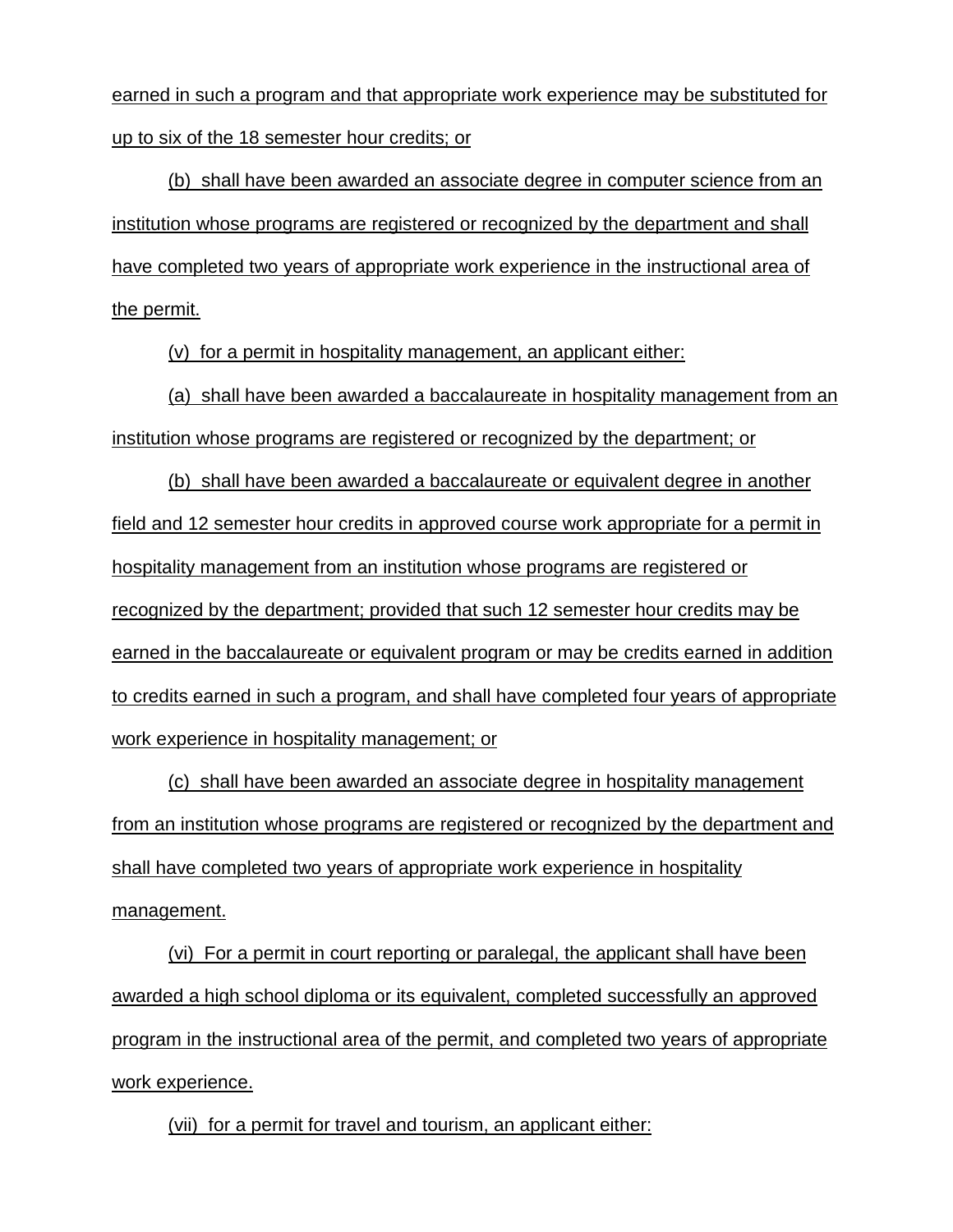(a) shall have been awarded a high school diploma or its equivalent and shall have completed four years of appropriate work experience in travel and tourism; or

(b) shall have been awarded an associate degree in travel and tourism from an institution whose programs are registered or recognized by the department and shall have completed two years of appropriate experience in the field of travel and tourism.

(viii) for a permit to teach a specific subject from a curriculum certified by a nationally recognized vendor, an applicant shall hold certification as an instructor by the vendor, in accordance with section 5002(6)(c) of the Education Law.

(iii) an exception may be made by the commissioner for an applicant who does not meet the requirements of subparagraph (i) or (ii) of this paragraph, if such applicant possesses qualifications sufficiently unique in the judgment of the commissioner to warrant such exception;

(iv) if [Federal or State license] an occupationally required credential is required for the performance of any occupation other than teaching, the teacher shall also be required to hold such [license] credential;

- $(v)$  . . .
- $(vi) \ldots$
- $(2)$  . . .
- $(3)$  . . .

[(g) All teachers in registered business schools/computer training facilities,

English as a second language curricula, or high school equivalency programs shall be subject to the requirements of this subdivision. Such teachers shall meet the requirements of paragraph (1) of this subdivision and have completed professional preparation specified in paragraph (4) of this subdivision, which shall be substantially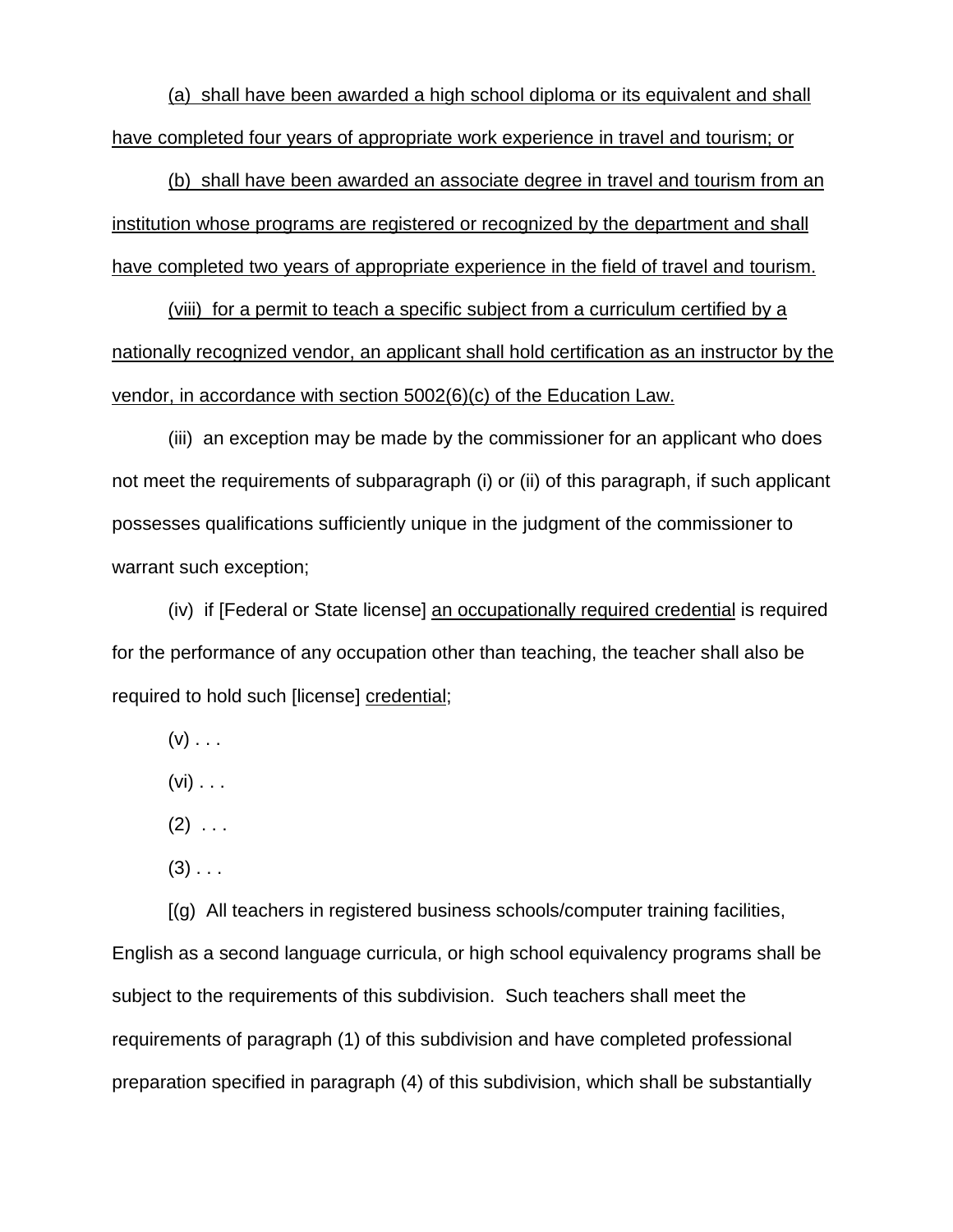equal to that required of teachers of equivalent curricula or courses in public secondary schools.

(1) Teachers shall meet the following requirements:

(i) be of good moral character as determined by the commissioner; and

(ii) have the instructional competency to provide the instruction authorized by the license, as determined by the commissioner, based on factors to be considered by the commissioner which shall include, but shall not be limited to, patterns of violations of the requirements of this Part or article 101 of the Education Law, relating to the instruction of students.

(2) Scope of permits and licenses. Teacher's permits or licenses issued on or after January 1, 1987 shall be valid at all registered business schools/computer training facilities for the instructional areas, curricula, or subjects indicated on the permit or license, except that permits or licenses for teaching specific technical occupational subjects or specific subjects from a curriculum certified by a nationally recognized vendor, or for instructors approved pursuant to subdivision (k) of this section shall be restricted to the specific school in which the teacher was employed at the time that such license was issued. Teacher's permits or licenses shall be issued in the following instructional areas:

- (i) accounting;
- (ii) bank teller;
- (iii) computer applications;
- (iv) computer programming;
- (v) court reporting;

(vi) English for speakers of other languages;

(vii) general academic;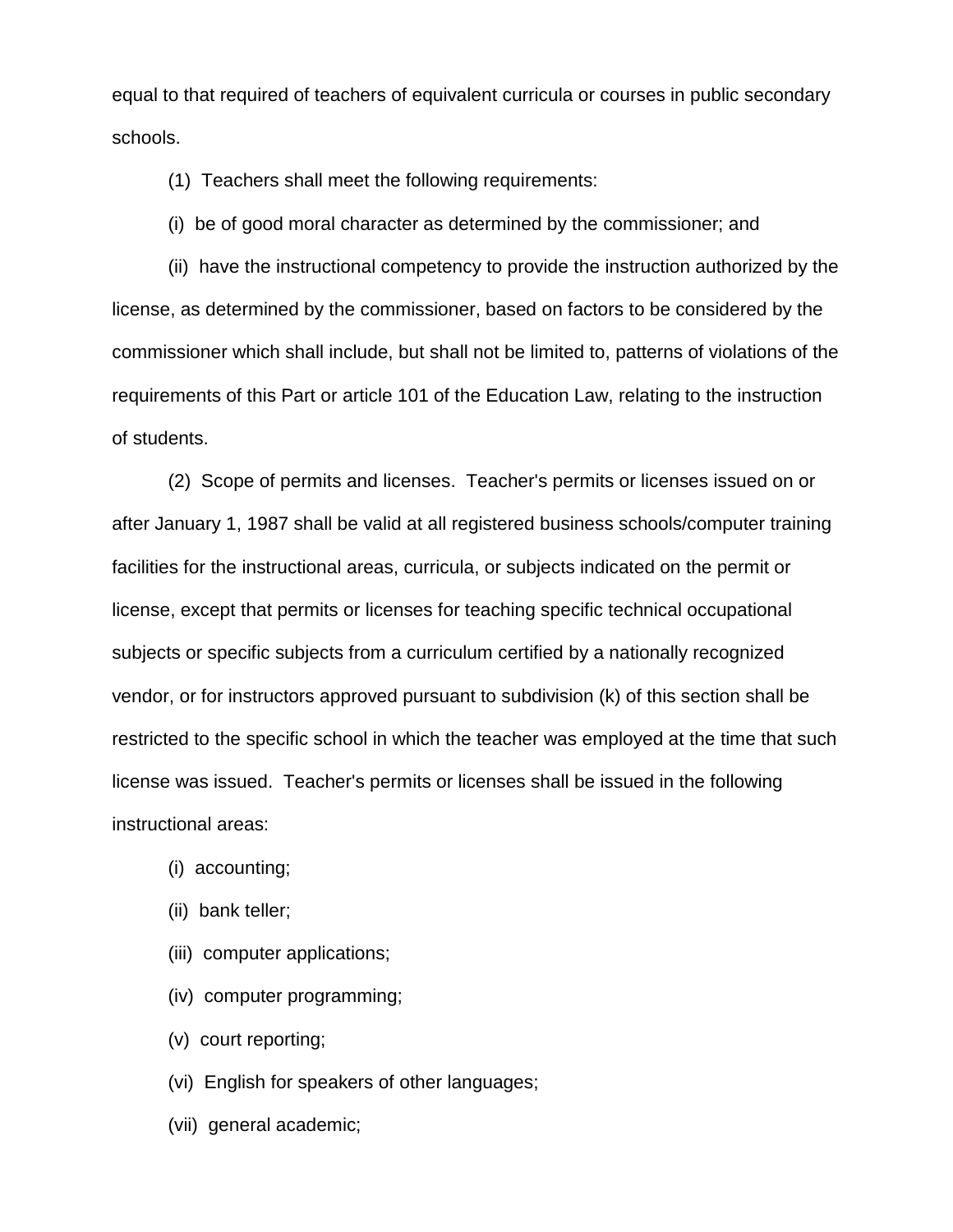(viii) hospitality management;

(ix) management and marketing;

(x) office skills;

(xi) paralegal;

(xii) travel and tourism;

(xiii) specific technical occupational subject(s) ; and

(xiv) specific subjects from a curriculum certified by a nationally recognized vendor .

(3) Term of permits and licenses.

(i) Upon application, teachers who satisfy the requirements set forth in paragraph (1) of this subdivision and the applicable requirements set forth in paragraph (4) of this subdivision may be issued one of the following:

(a) a permit valid for one year from the date of issue;

(b) a provisional license valid for three years from the date of issue; or

(c) a full license valid for four years from the date of issue and renewable.

(ii) A permanent teacher's license issued prior to May 25, 2000, shall continue to be valid without renewal, except that such permanent teacher's license restricted to a specific school and location shall continue to be valid without renewal until such time as the teacher leaves the school and location for which the license is valid.

(4) Required preparation and training.

(i) Permits. Applicants for a permit shall meet the following requirements:

(a) For a permit in general academic, an applicant shall have been awarded a baccalaureate or equivalent degree from an institution whose programs are registered or recognized by the department.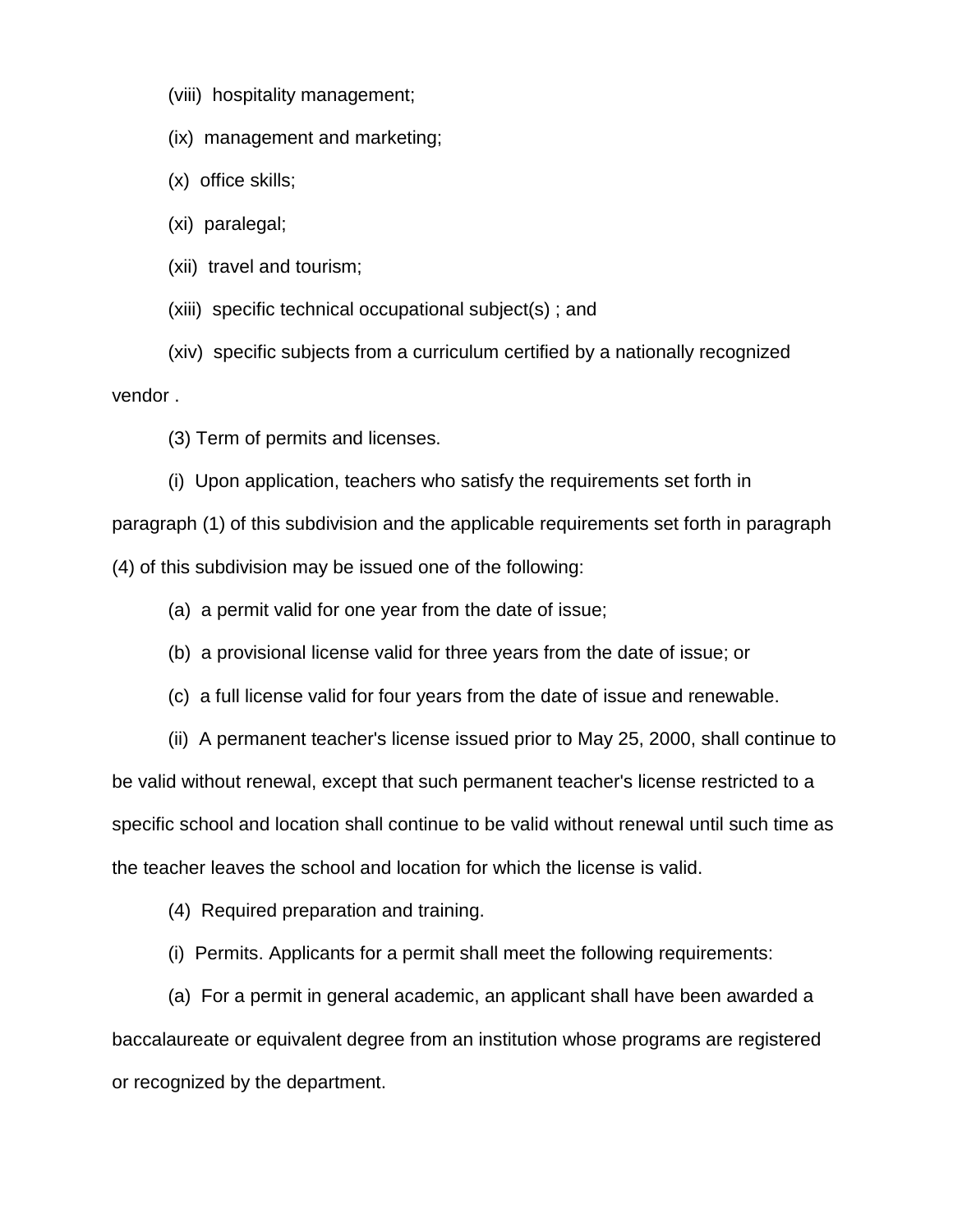(b) For a permit in accounting, office skills, or management and marketing, an applicant shall have been awarded a baccalaureate or equivalent degree and 18 semester hour credits in approved course work appropriate for the instructional area of the permit from an institution whose programs are registered or recognized by the department. Such 18 semester hour credits may be earned in the baccalaureate or equivalent program or may be credits earned in addition to credits earned in such a program.

(c) For a permit in English for speakers of other languages (ESOL), an applicant shall have been awarded a baccalaureate or equivalent degree from an institution whose programs are registered or recognized by the department; and either:

(1) shall have successfully completed an approved 30-clock-hour course in teaching English for speakers of other languages (ESOL) from a proprietary school association recognized by the commissioner; or

(2) shall have been awarded three semester hour credits in teaching ESOL from an institution whose programs are registered or recognized by the department.

(d) For a permit in computer applications or computer programming, an applicant either:

(1) shall have been awarded a baccalaureate or equivalent degree and 18 semester hour credits in approved course work appropriate for the instructional area of the permit from an institution whose programs are registered or recognized by the department, provided that such 18 semester hour credits may be earned in the baccalaureate or equivalent program or may be credits earned in addition to credits earned in such a program and that appropriate work experience may be substituted for up to six of the 18 semester hour credits; or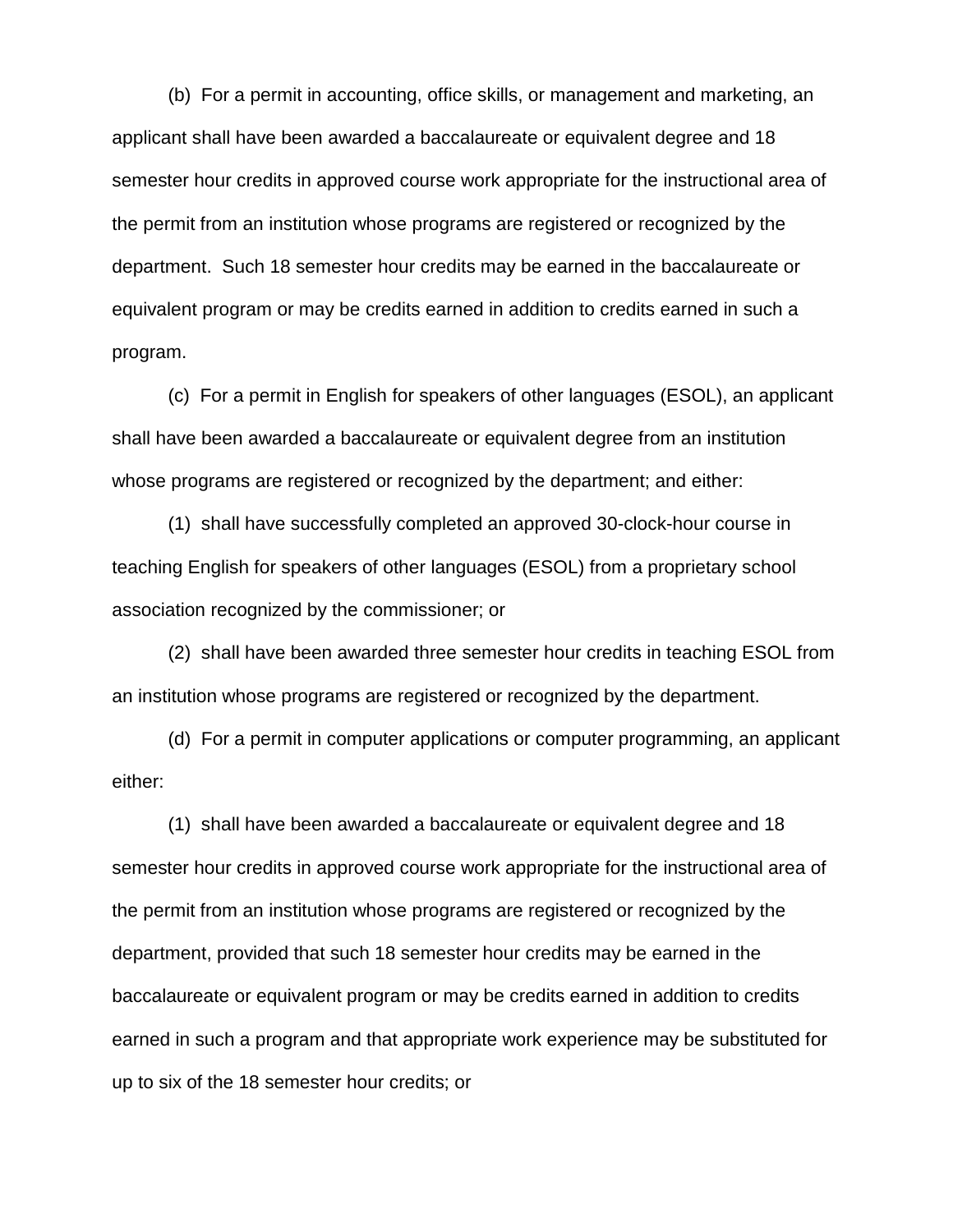(2) shall have been awarded an associate degree in computer science from an institution whose programs are registered or recognized by the department and shall have completed two years of appropriate work experience in the instructional area of the permit.

(e) For a permit in hospitality management, an applicant either:

(1) shall have been awarded a baccalaureate in hospitality management from an institution whose programs are registered or recognized by the department; or

(2) shall have been awarded a baccalaureate or equivalent degree in another field and 12 semester hour credits in approved course work appropriate for a permit in hospitality management from an institution whose programs are registered or recognized by the department, provided that such 12 semester hour credits may be earned in the baccalaureate or equivalent program or may be credits earned in addition to credits earned in such a program, and shall have completed four years of appropriate work experience in hospitality management; or

(3) shall have been awarded an associate degree in hospitality management from an institution whose programs are registered or recognized by the department and shall have completed two years of appropriate work experience in hospitality management.

(f) For a permit in court reporting or paralegal, the applicant shall have been awarded a high school diploma or its equivalent, completed successfully an approved program in the instructional area of the permit, and completed two years of appropriate work experience.

(g) For a permit for bank teller, an applicant shall have been awarded a high school diploma or its equivalent and shall have completed four years of appropriate work experience.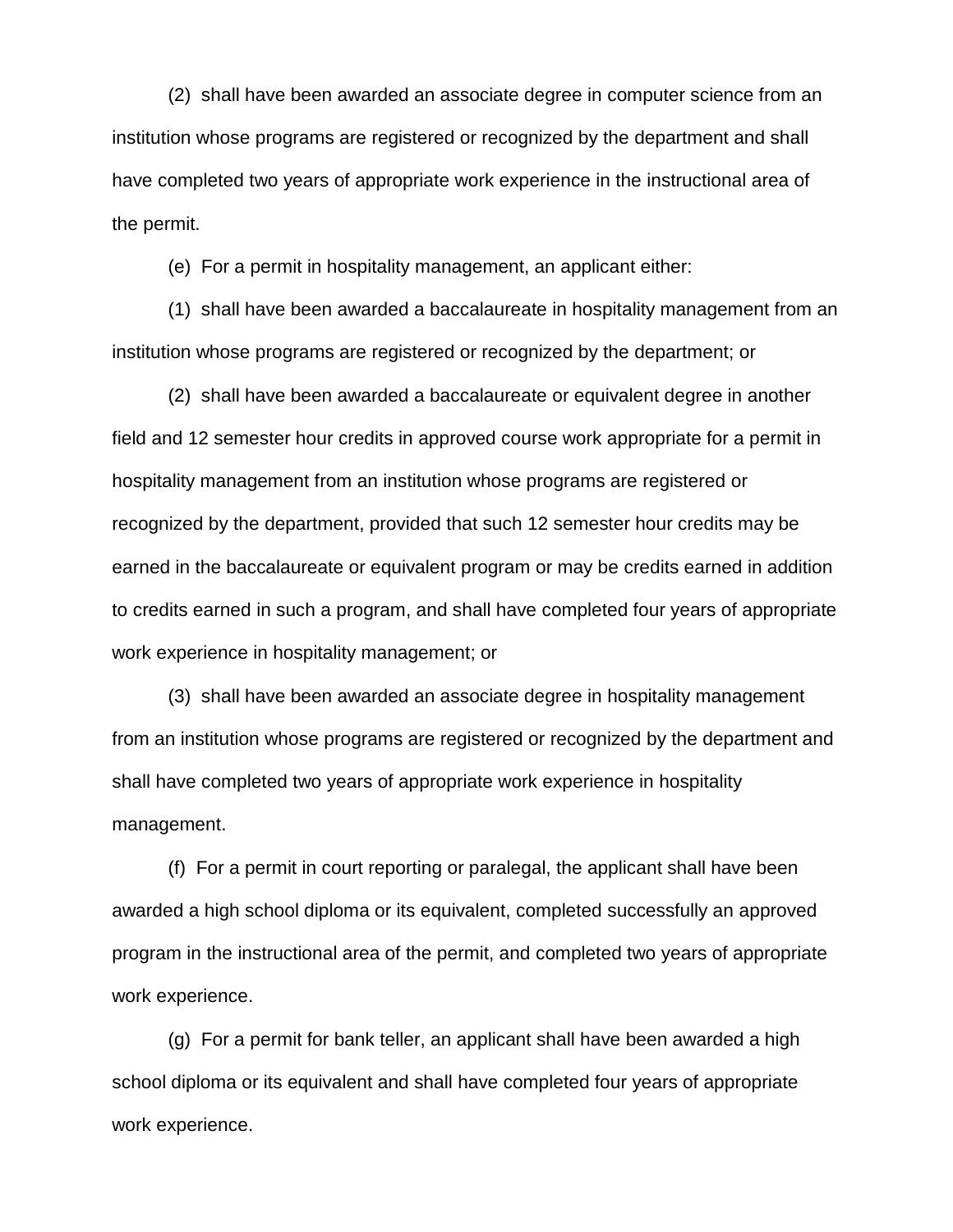(h) For a permit for travel and tourism, an applicant either:

(1) shall have been awarded a high school diploma or its equivalent and shall have completed four years of appropriate work experience in travel and tourism; or

(2) shall have been awarded an associate degree in travel and tourism from an institution whose programs are registered or recognized by the department and shall have completed two years of appropriate experience in the field of travel and tourism.

(i) For a permit for a specific technical occupational subject, an applicant shall have met the requirements for a temporary teacher's permit for teachers in licensed private schools, as set forth in subdivision (f) of this section.

(j) For a permit to teach a specific subject from a curriculum certified by a nationally recognized vendor, an applicant shall hold certification as an instructor by the vendor, in accordance with section 5002(6)(c) of the Education Law.]

[(ii)] (4) Provisional licenses. Applicants for a provisional license shall meet the appropriate requirements set forth in subparagraph [(i)] (1) of this paragraph and shall also meet the following requirements:

[(a)](i) For a provisional license for all instructional areas identified in paragraph [(2)] (1) of this subdivision with the exception of English for speakers of other languages (ESOL) [and a specific technical occupational subject], an applicant shall have successfully completed either three semester credit hours of study in approved course work in general teaching methods from an institution whose programs are registered or recognized by the department, or an approved 30-clock-hour course in general teaching methods from a proprietary school association recognized by the commissioner.

[(b) For a provisional license for accounting, bank teller, computer applications, computer programming, management and marketing, or office skills, an applicant shall have completed the requirements set forth in clause (a) of this subparagraph and shall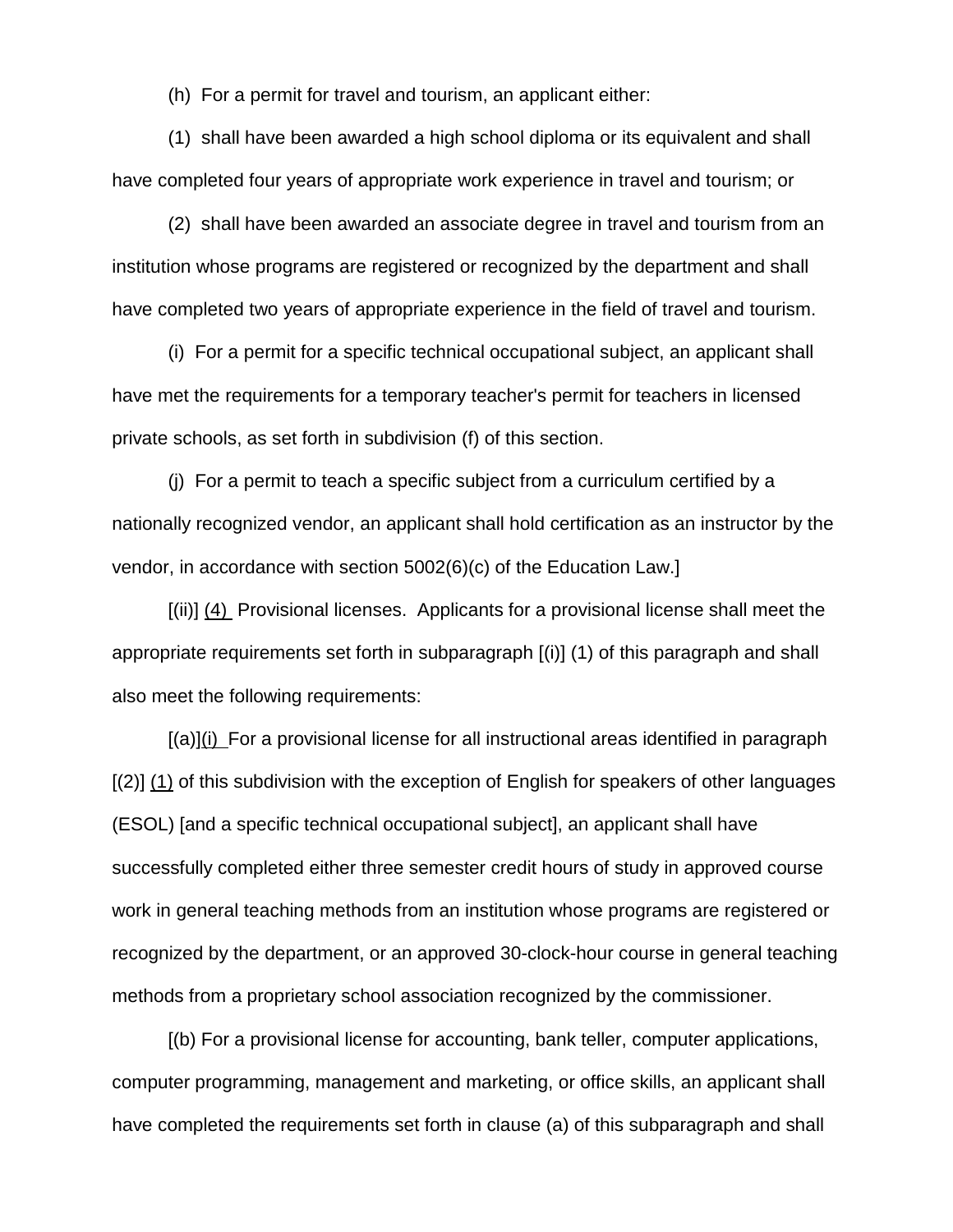have completed one year of either teaching experience, or college supervised student teaching or appropriate work experience, provided that such work experience is in addition to any work experience used to qualify for a permit.

(c) For a provisional license for court reporting, English for speakers of other languages (ESOL), general academic, hospitality management, paralegal, and travel and tourism, an applicant shall have completed the requirements set forth in clause (a) of this subparagraph and shall have completed one year of teaching experience or college supervised student teaching.

(d)] (ii) For a provisional license for English for speakers of other languages (ESOL), an applicant shall have successfully completed either three semester credit hours of study in approved course work in general teaching methods from an institution whose programs are registered or recognized by the department, or an approved 30 clock-hour program in general teaching methods or methods of teaching English for speakers of other languages (ESOL) from a proprietary school association recognized by the commissioner.

[(e) For a provisional license for a specific technical occupational subject or a specific subject from a curriculum certified by a nationally recognized vendor, an applicant shall have met the requirements for a provisional teacher's license for teachers in licensed private schools, as set forth in subdivision (f) of this section.]

[(iii)] (5) Full licenses. Applicants for a full license shall meet the appropriate requirements set forth in subparagraphs (i) and (ii) of this paragraph [and, shall also meet the following requirements], including any required coursework. Applicants shall also complete the following:

 $[(a)](i)$  For a full license for all instructional areas with the exception of English for speakers of other languages (ESOL) [and a specific technical occupational subject]**,**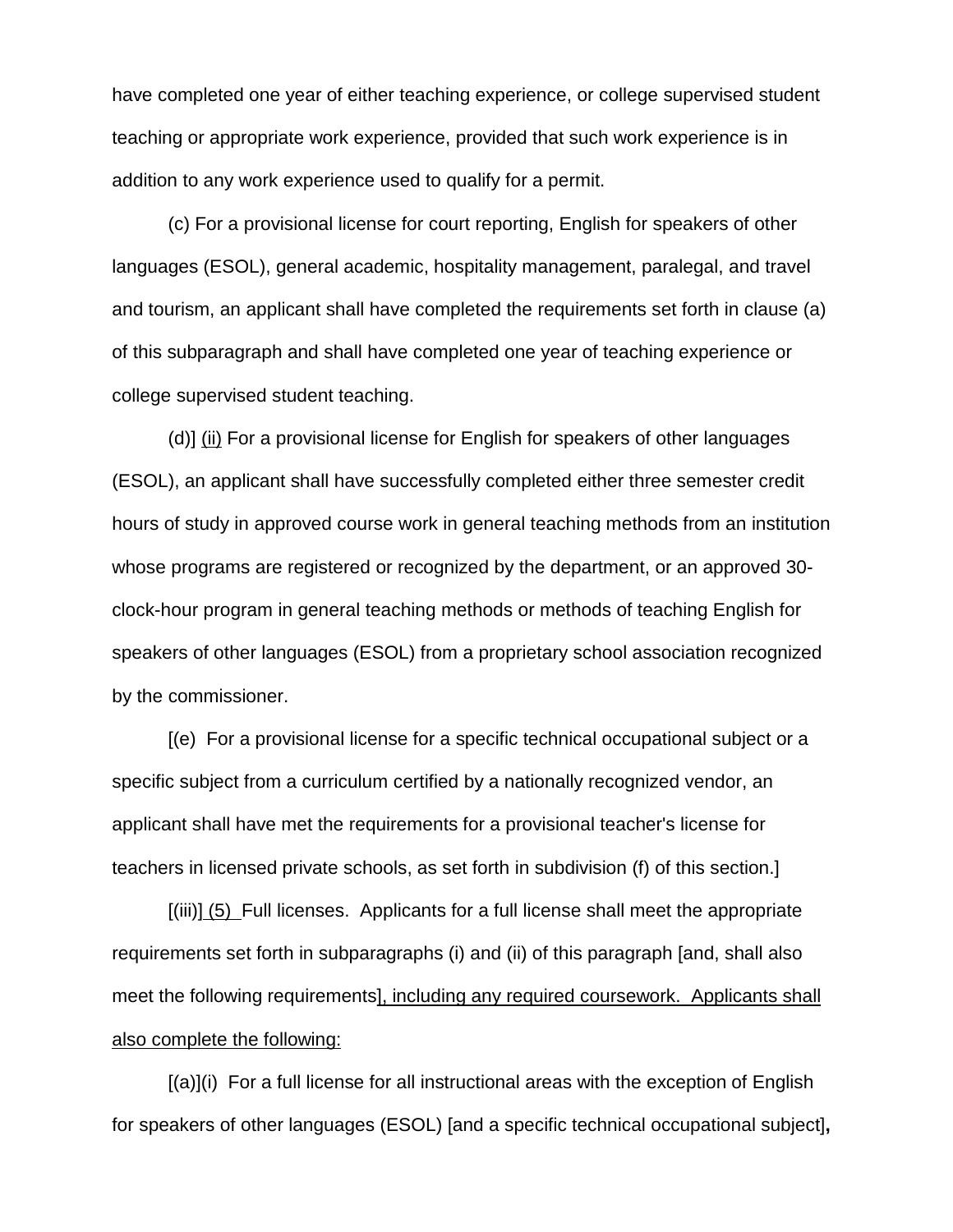applicants shall have successfully completed [one additional year of teaching experience and] either:

[(1)] (a) an additional three semester credit hours of appropriate study in professional education from an institution whose programs are registered or recognized by the department; or

[(2)] (b) an approved 60-clock-hour program(s) in professional education from a proprietary school professional association recognized by the commissioner.

[(b)](ii) For a full license [for] to teach English for speakers of other languages (ESOL), an applicant shall have successfully completed:

[(1) one additional year of teaching experience; and

(2) for an applicant without three semester hour credits in methods of teaching English for speakers of other languages (ESOL) and three semester hour credits in general education methods from an institution whose programs are registered or recognized by the department, an approved 30-clock-hour program in either professional education or methods of teaching English for speakers of other languages (ESOL) from a proprietary school association recognized by the commissioner, provided that the applicant has completed a total of 60-clock-hours in approved study in methods of teaching English for speakers of other languages (ESOL) from such an association.

(c) For full license for accounting, general academic, management and marketing, office skills, computer applications, computer programming or hospitality management, an applicant shall have completed the requirements set forth in clause (a) of this subparagraph and shall have successfully completed an additional 12 semester credit hours of study in approved course work appropriate for the instructional area of the permanent license from an institution whose programs are registered or recognized by the department.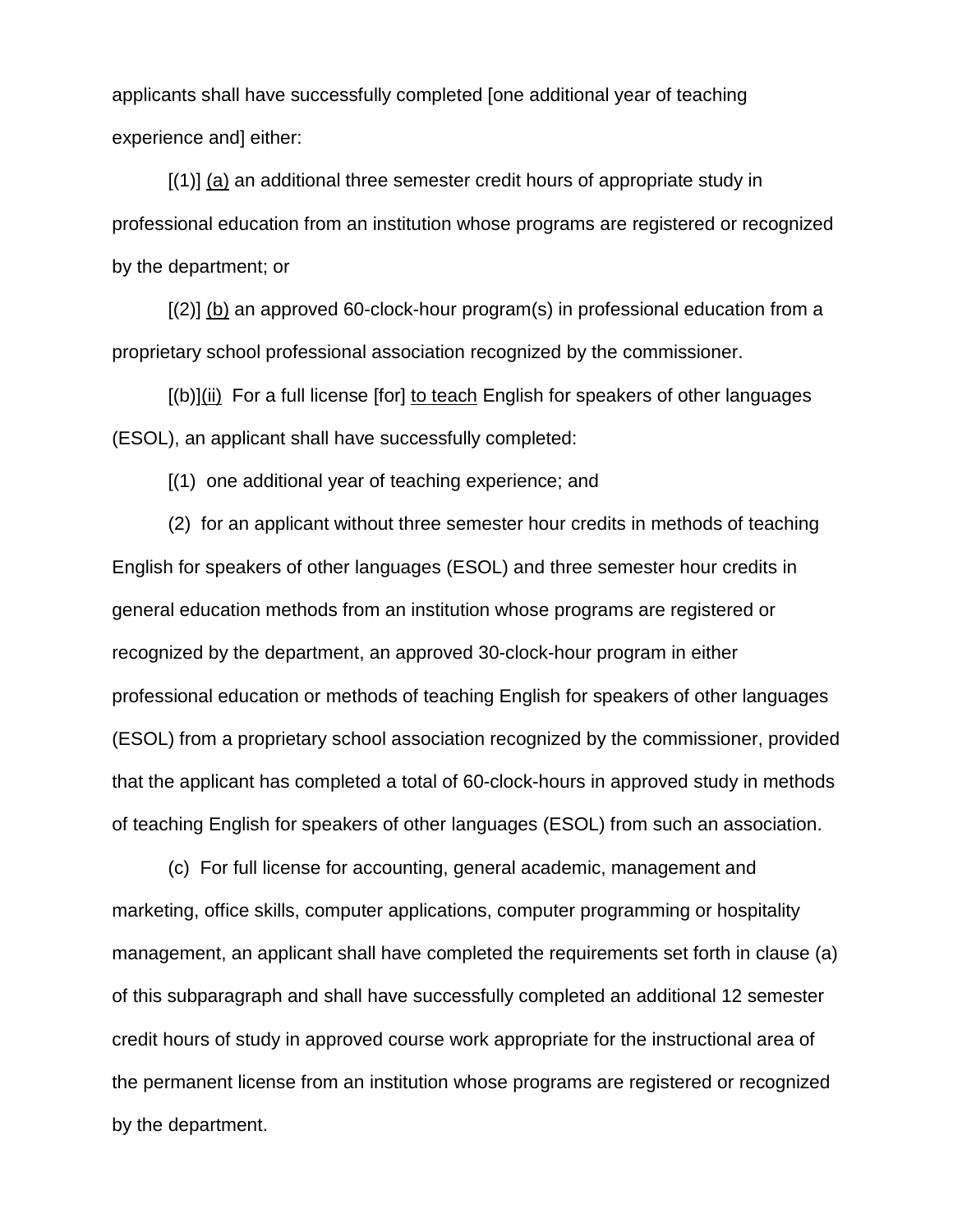(d) For a full license for a specific technical occupational subject or a specific subject from a curriculum certified by a nationally recognized vendor, an applicant shall have met the requirements for a full teacher's license for teachers in licensed private schools, as set forth in subdivision (f) of this section.

(5) Continuing eligibility. A teacher holding a permanent license to teach in a registered business school that was issued prior to January 1, 1987 may continue to teach the subjects or curricula that appear on the license in the registered business school for which the license was issued.**]**

(a) coursework in methods of teaching ESOL totaling 60 clock hours from a proprietary school association recognized by the commissioner or three semester credits from a program registered or recognized by the department; and

(b) coursework in general teaching methods totaling 30 clock hours from a proprietary school association recognized by the commissioner or three semester credits from a program registered or recognized by the department.

 $[(h)]$  (g) Notwithstanding the provisions of [subdivisions (f) and (g)] subdivision (f) of this section, instructors and/or examiners in home study, internet or correspondence schools must have appropriate education and experience qualifications acceptable to the commissioner to meet the requirements for a license.

[(i) Teacher's licenses or permits issued pursuant to subdivision (f) of this section may be amended to include additional curricula or courses upon the submission of such additional evidence of practical experience or education as required by the commissioner]

[(j)] (h) A [\$50] \$100 nonrefundable application fee in the form of a check or money order payable to the State Education Department shall accompany all applications for teachers' permits and licenses, directors' permits and licenses, renewals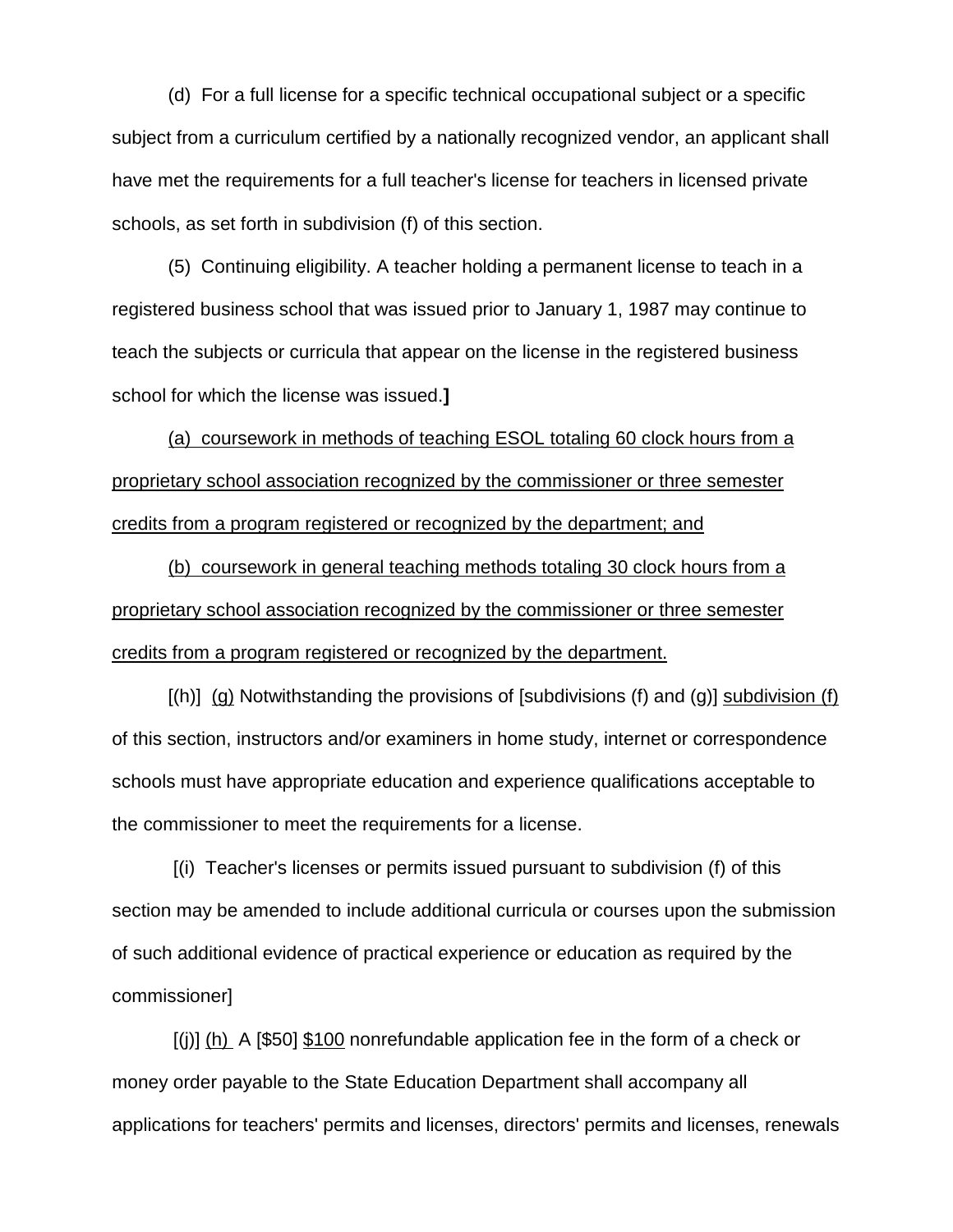thereof, and amendments of temporary permits and licenses. [All applications for a temporary permit or license issued in accordance with the provisions of subdivision (f) of this section shall be submitted by the director of the school.]Applications for licenses issued to teachers [in registered business schools/computer training facilities in accordance with the provisions of subdivision (g) of this section] may be submitted by the applicants or the directors of the schools.

[(k)] (i) Upon a finding by the commissioner that an applicant possesses sufficiently unique and exceptional training and/or experience that are the substantial equivalent of the preparation and experience requirements of this section, a variance may be granted from any such requirements established in this section.

[(l)] (j) All teachers or directors licensed pursuant to this section who hold a permit or a provisional license shall submit an application for the next level of licensure at least 30 days prior to the expiration of the existing permit or license. All full license holders must submit appropriate license renewal applications at least 90 days prior to the expiration of the existing license.

[(m)] (k) An applicant for licensure pursuant to the requirements of subdivision (f) [or (g)] of this section shall be exempt from the required general teaching methods course and the professional education courses, if the applicant meets one of the following criteria:

 $(1)$  . . .

 $(2)$  . . .

[(n) Teachers of fine arts are exempt from professional teacher training requirements.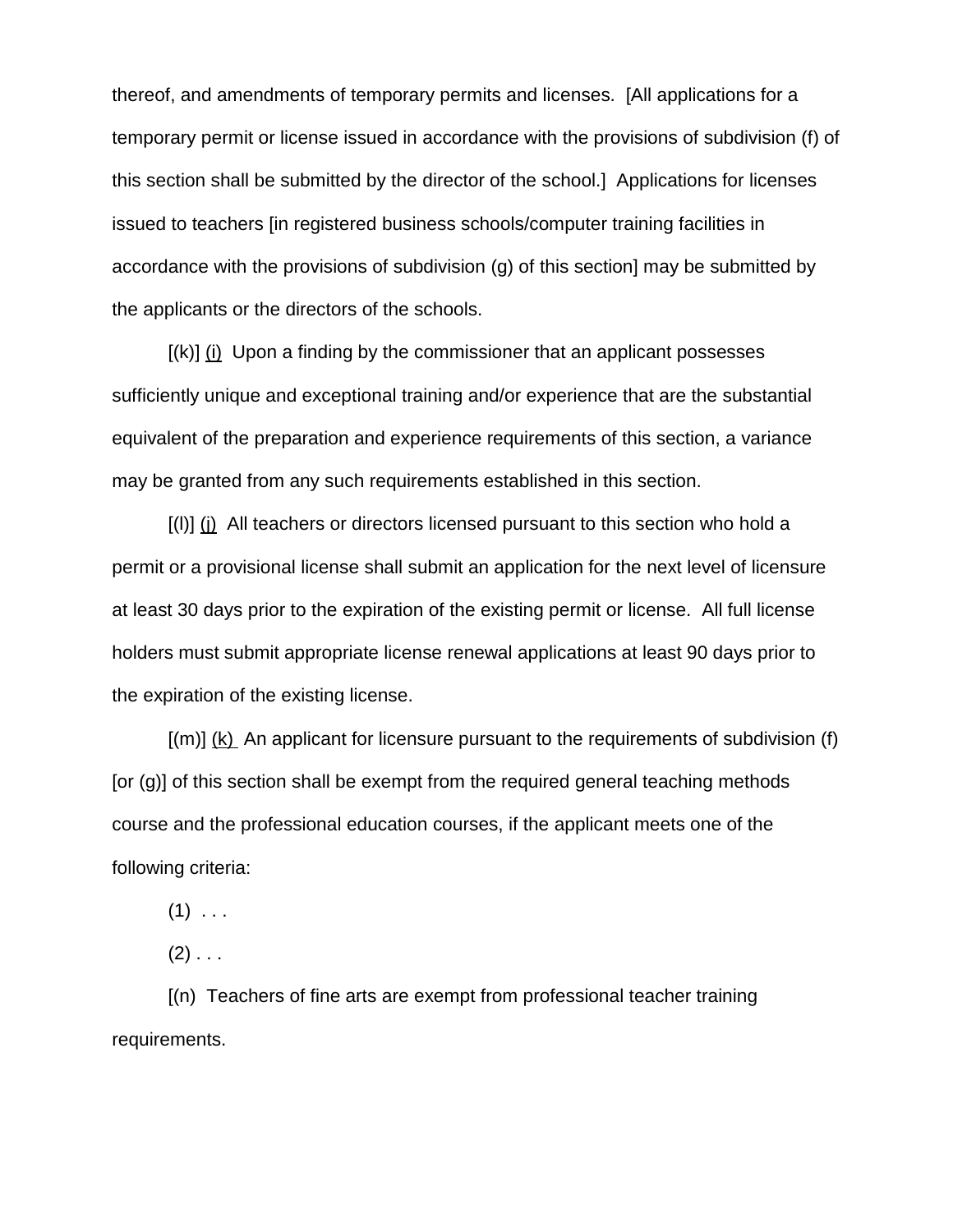(o) Teachers whose education and practical experience qualifications were approved prior to July 1, 1973 will be deemed to have met the requirements of subdivision (f) of this section.

(p)] (l) Proprietary school professional associations approved by the commissioner to conduct teacher training courses as specified in this section may have such approval rescinded if the courses are not provided as approved including but not limited to the failure to conduct such courses the approved number of times.

 $[(q)]$  (m) Substitute teachers. Only a teacher licensed pursuant to this section may act as a substitute teacher in a school under the following conditions:

[(1) A teacher holding a license for a licensed private school shall not act as a substitute teacher in a registered business school/computer training facility unless otherwise approved by the commissioner.

(2)] (1) Except as otherwise noted in paragraph [(3)] (2) of this subdivision, a substitute teacher shall be licensed in the course, curriculum or instructional area for which he or she is providing instruction.

[(3)] (2) A school may utilize the services of a substitute teacher who is licensed but not licensed for the [specific school and/or in the] appropriate course, curriculum or instructional area, if such substitute teacher meets the following requirements:

(i) the school's director appoints an appropriately licensed teacher employed at the school to serve as a mentor for such substitute teacher, and such mentor meets with the substitute teacher at least one hour each week to review lesson plans, resolve problems, explain school policies and provide the necessary support for the substitute teacher; and

(ii) such substitute teaching shall not exceed 10 percent of the total hours of the course or curriculum offering.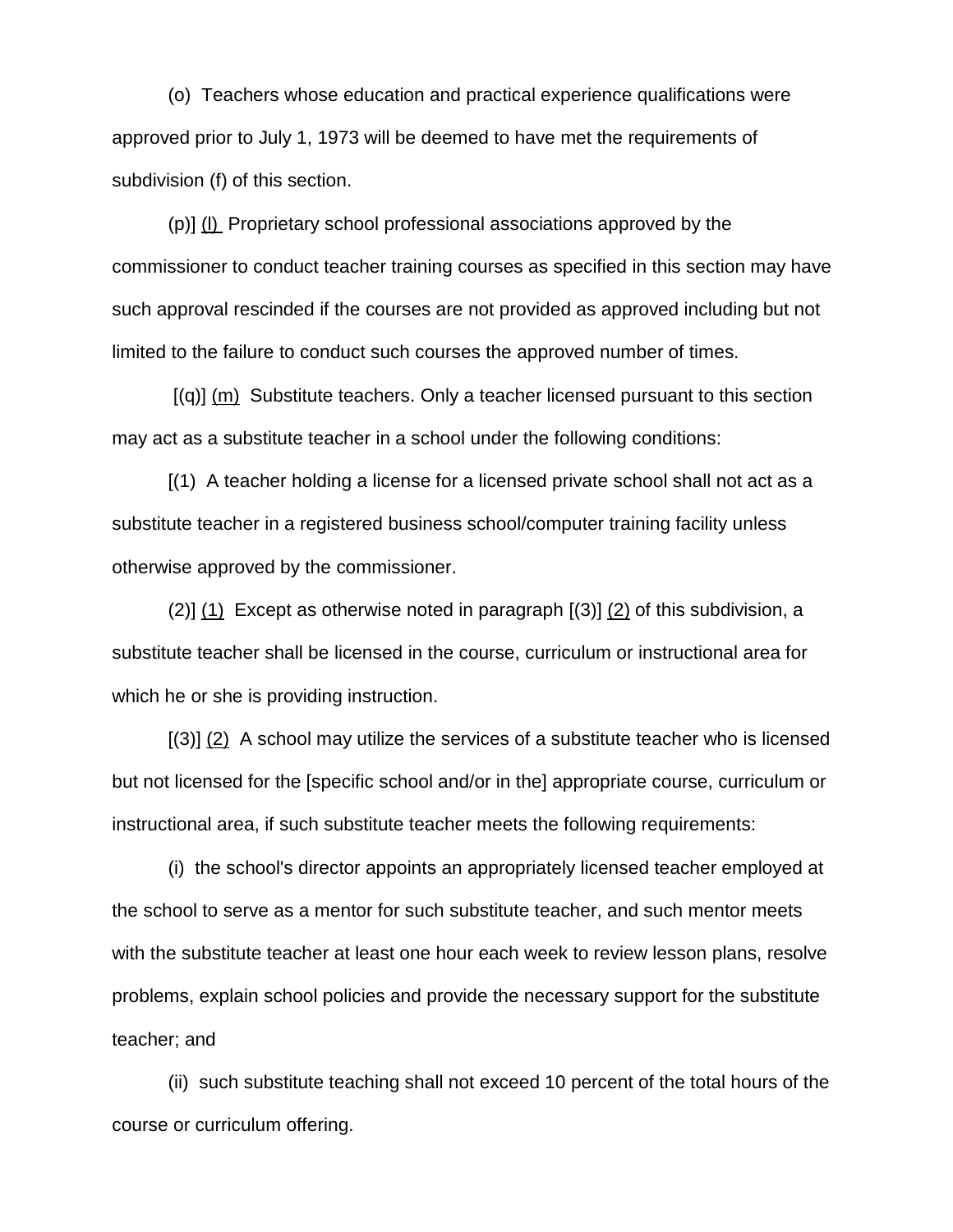(n) Vendor demonstrator. In cases where the curricula/courses offered require the assistance of a vendor demonstrator, the need for a demonstrator must be included and approved in the specific course or curriculum approval. Vendor demonstrators are not recognized as teachers, may not assume the routine function of teachers, and can only be used with a licensed teacher present.

126.7 Enrollment agreement and student refund policies.

 $(a) \ldots$ 

(b) The enrollment agreement shall be printed in no less than 10-point type, shall contain no advertising or extraneous material and shall set forth briefly and clearly the following:

- $(1)$  . . .
- $(2) \ldots$
- $(3)$  ...
- $(4)$  . . .
- $(5)$  ...
- $(6)$  ...
- $(7)$  ...
- $(8)$  ...

(9) provision for the method or methods of payment including, as appropriate, the disbursement schedule for each type of financial assistance available which shall meet the requirements set forth in section 5002(1)(b-1) of the Education Law;

- $(10)$  ...
- $(11)$  . . .
- $(12)$  . . .
- $(13)$  ...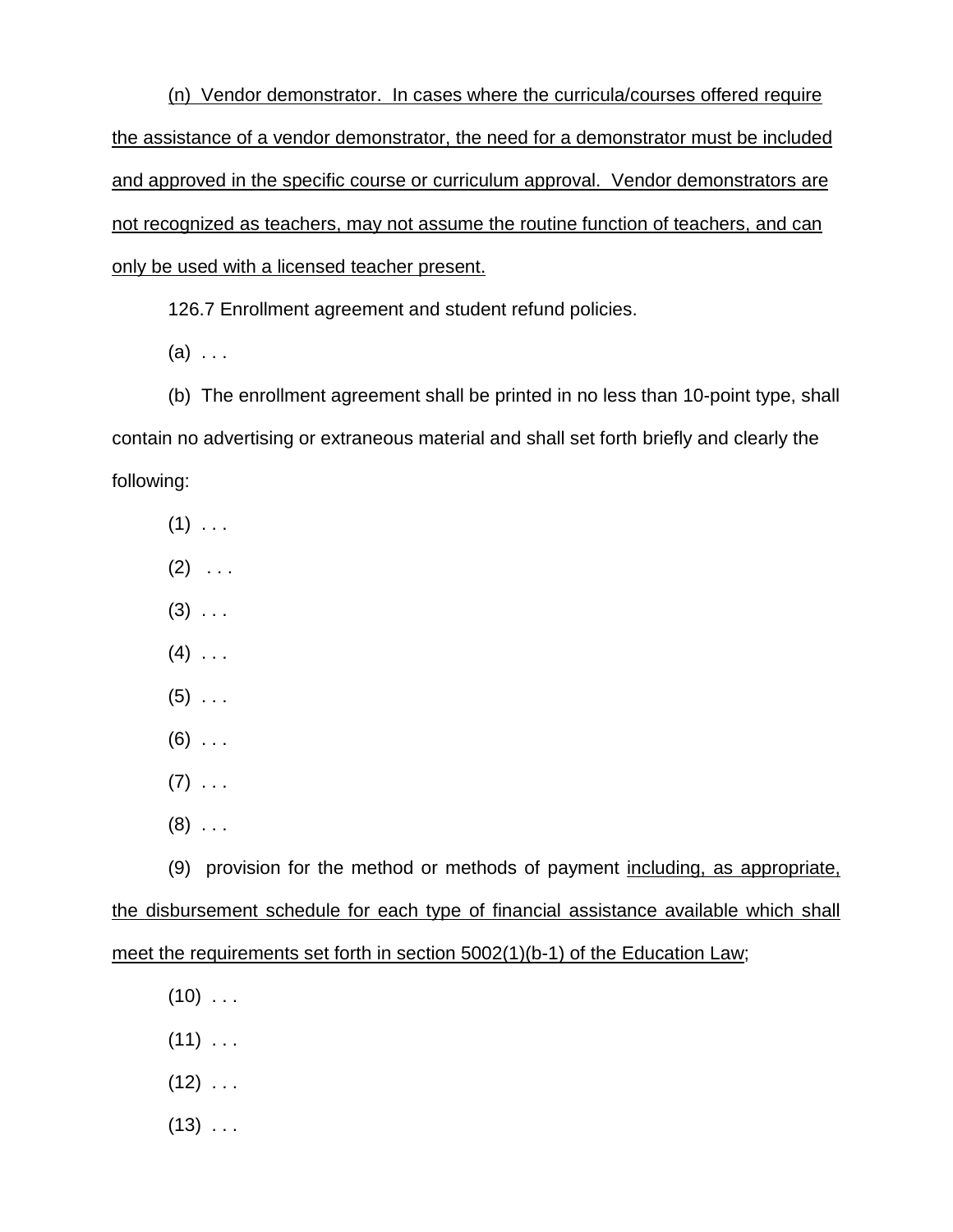$(14)$  ...  $(15)$  . . .  $(c)$  . . .  $(d)$  ...  $(e)$  ...  $(f)$  . . .  $(g) \ldots$ 

126.8 Resources.

(a) The owners, or chief administrative officer of a private career school shall submit to the commissioner such evidence as he may require to determine the adequacy of resources beyond all indebtedness available for instruction purposes and to ensure financial viability of the school to meet its obligations to all enrolled students as defined in their enrollment agreements. Schools failing, in the judgment of the commissioner, to maintain such adequacy of resources may be subject to [probation] suspension or revocation of the school's license, or the Commissioner may require the cessation of student enrollment, [as defined in] pursuant to section 5001(6) of the Education Law.

(b) Financial reports.

 $(1)$  . . .

 $(2) \ldots$ 

(3) Pursuant to section 500l(4)(e) of the Education Law, schools shall be required to submit to the commissioner an annual financial statement and shall meet the following requirements with respect to the submission of such annual financial statement: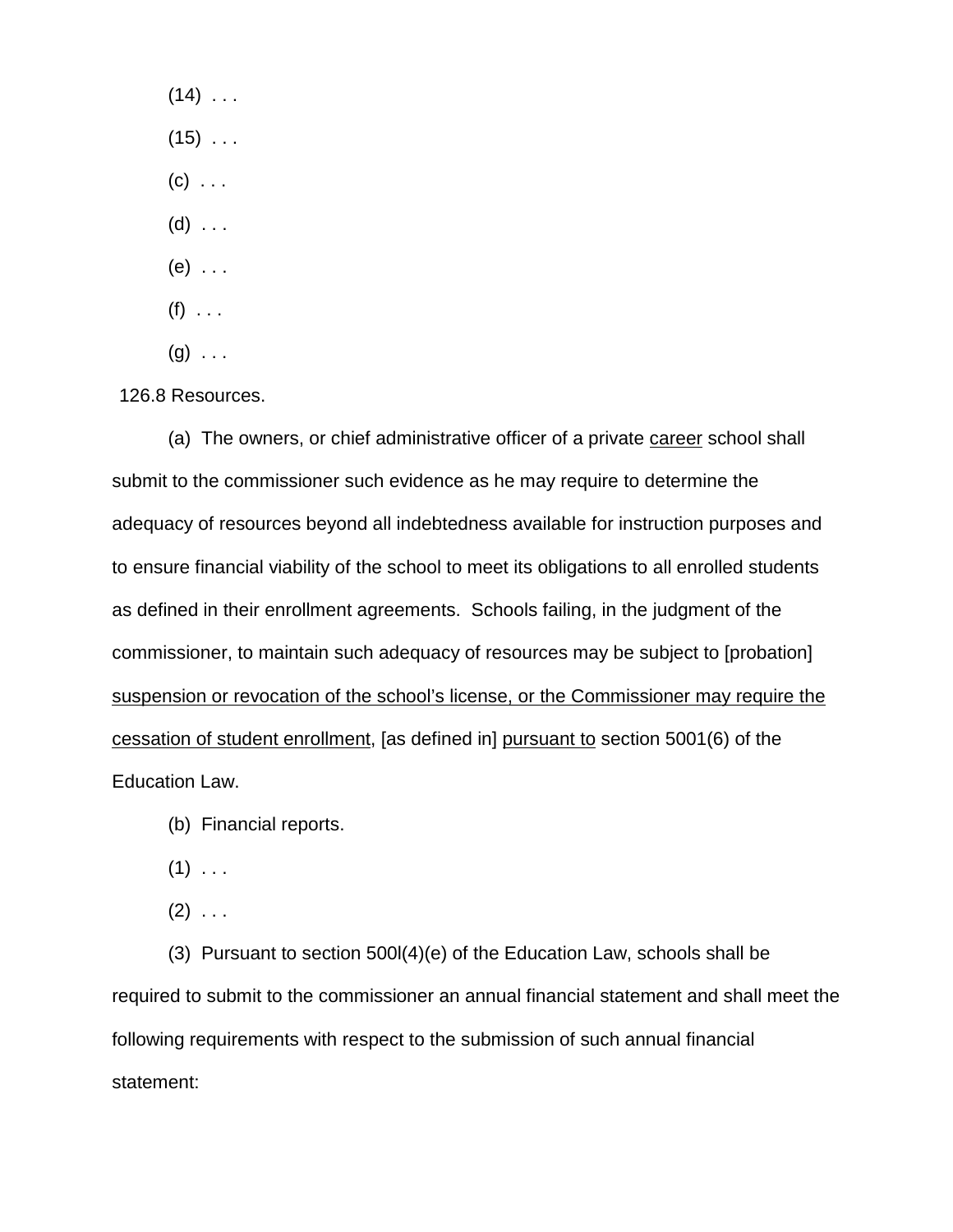(i) Any school which received [in excess of \$250,000] \$500,000 or more in gross tuition or whose combined state and federal student financial aid is \$100,000 or more in a school fiscal year shall submit an audited financial statement to the commissioner for that fiscal year.

(ii) Any school which received [in excess of \$100,000] less than \$500,000 and less than \$100,000 in combined Federal and State student financial aid in a school fiscal year shall submit either an unaudited reviewed financial statement in a format prescribed by the Commissioner or an audited financial statement to the commissioner for that fiscal year provided that a reviewed financial statement cannot be submitted for two consecutive fiscal years. An audited financial statement must be filed for the year following the fiscal year for which a reviewed financial statement was filed.

[(iii) Any school which received between \$100,000 and \$250,000 in gross tuition and \$100,000 or less in combined State and Federal student financial aid in a school fiscal year shall submit an unaudited reviewed financial statement to the commissioner for that fiscal year.

(iv) Any school which received less than \$100,000 in gross tuition and \$100,000 or less in combined State and Federal student financial aid in a school fiscal year shall submit an unaudited compiled financial statement to the commissioner for that fiscal year.

(v) Any school which received in excess of \$50,000 but no more than \$250,000 in gross tuition and \$100,000 or less in combined State and Federal student financial aid in a school fiscal year shall submit an audited financial statement to the commissioner for the next school fiscal year, provided that such school has not filed at least one audited financial statement since its first year of operation.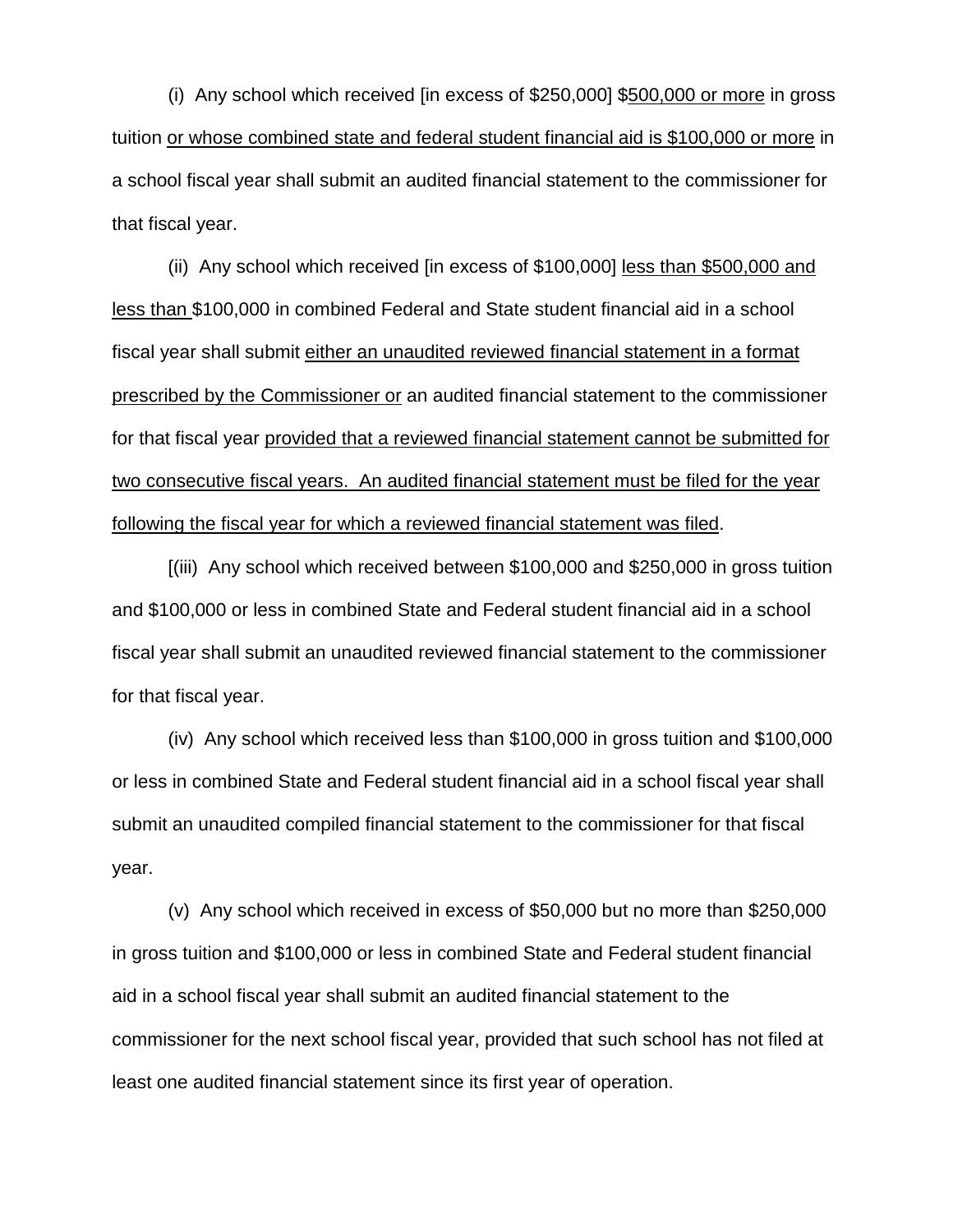(vi) Any school may satisfy the requirement for an unaudited compiled financial statement with either an unaudited reviewed financial statement or an audited financial statement; and may satisfy the requirement for an unaudited reviewed financial statement with an audited financial statement.]

126.9 Catalogs.

(a) Each licensed private career school [and registered business school/computer training facility] shall publish a catalog or bulletin, which shall be furnished to each prospective or enrolled student, which shall include the following:

- $(1)$  . . .
- $(2)$  . . .
- $(3)$  ...
- $(4)$  . . .
- $(5)$  . . .
- $(6)$  ...
- $(7) \ldots$
- $(8)$  ...
- $(9)$  ...
- $(10)$  ...
- $(11)$  . . .
- $(12)$  ...

(13) financial assistance information to be disseminated to enrolled and prospective students, including:

 $(i) \ldots$ 

 $(ii) \ldots$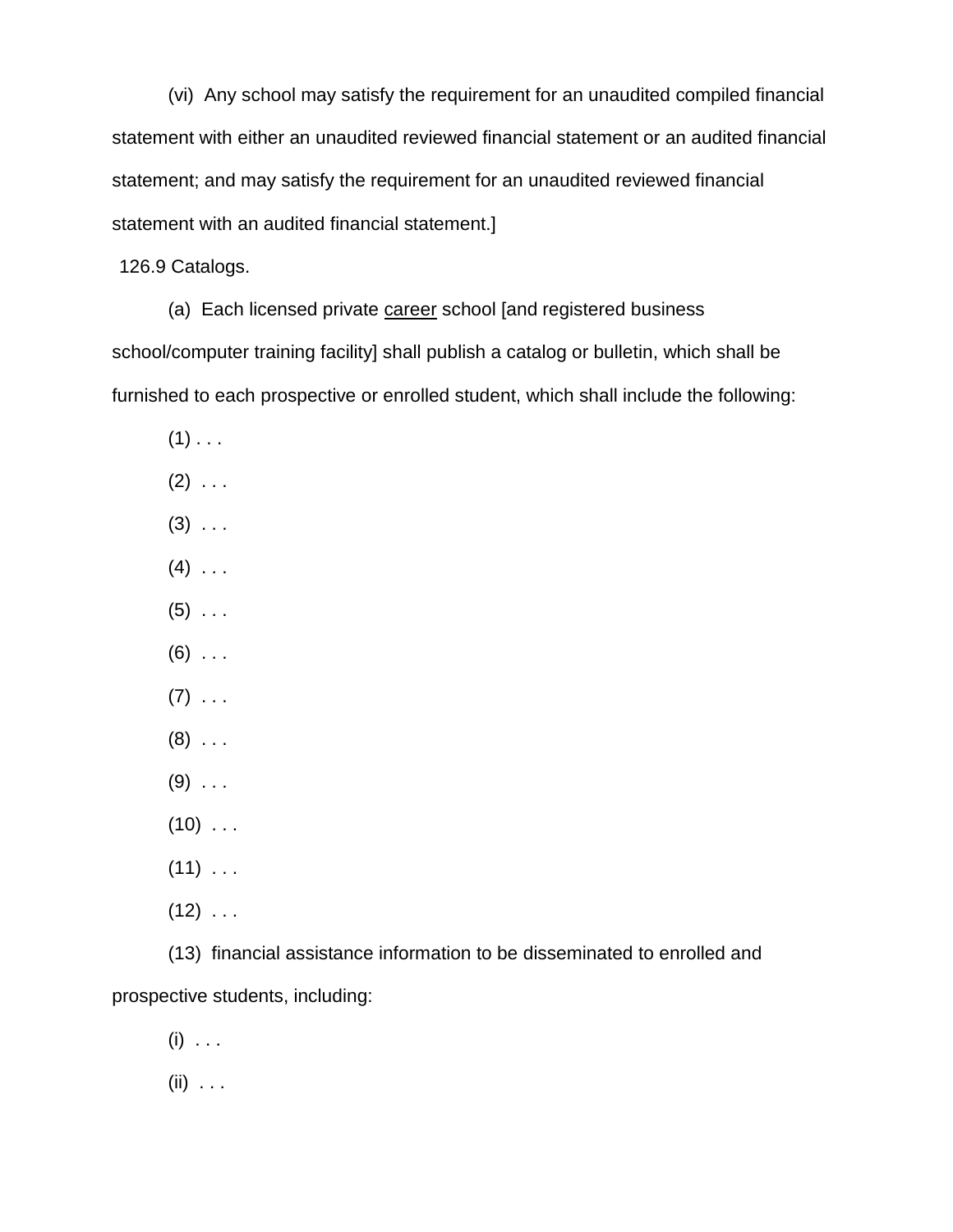(iii) the designated employee or group of employees, by title, who are available to assist students in obtaining the information specified above; and

(iv) the disbursement schedule for each type of financial assistance available which shall meet the requirements set forth is section 5002(1)(b-1) of the Education Law.

 $(14)$  . . .

 $(15)$  ...

(16) the names of associations, agencies or governmental bodies which accredit, approve [, register] or license the school;

(17) a description of the complaint procedures pursuant to section 5003 of the Education Law;

(18) a description of the process for obtaining a tuition refund from the tuition reimbursement fund pursuant to section 5007 of the Education Law; [and]

(19) a weekly tuition liability chart for each program that indicates the amount of refund due the student in the event of withdrawal; and

 $(20)$  ...

(b) Each school catalog or bulletin shall be approved by the commissioner prior to its use, except as provided in section 5002(5)(f) of the Education Law [or subdivision (c) of this section.

(c) As an alternative to the prior approval of a catalog or bulletin by the commissioner, a school may submit, in a form prescribed by the commissioner, an attestation that the catalog or bulletin meets all of the requirements set forth in subdivision (a) of this section, is true and accurate, and contains no false, misleading, or fraudulent representations. A subsequent determination by the commissioner that the catalog does not meet the requirements of subdivision (a) of this section, or is not true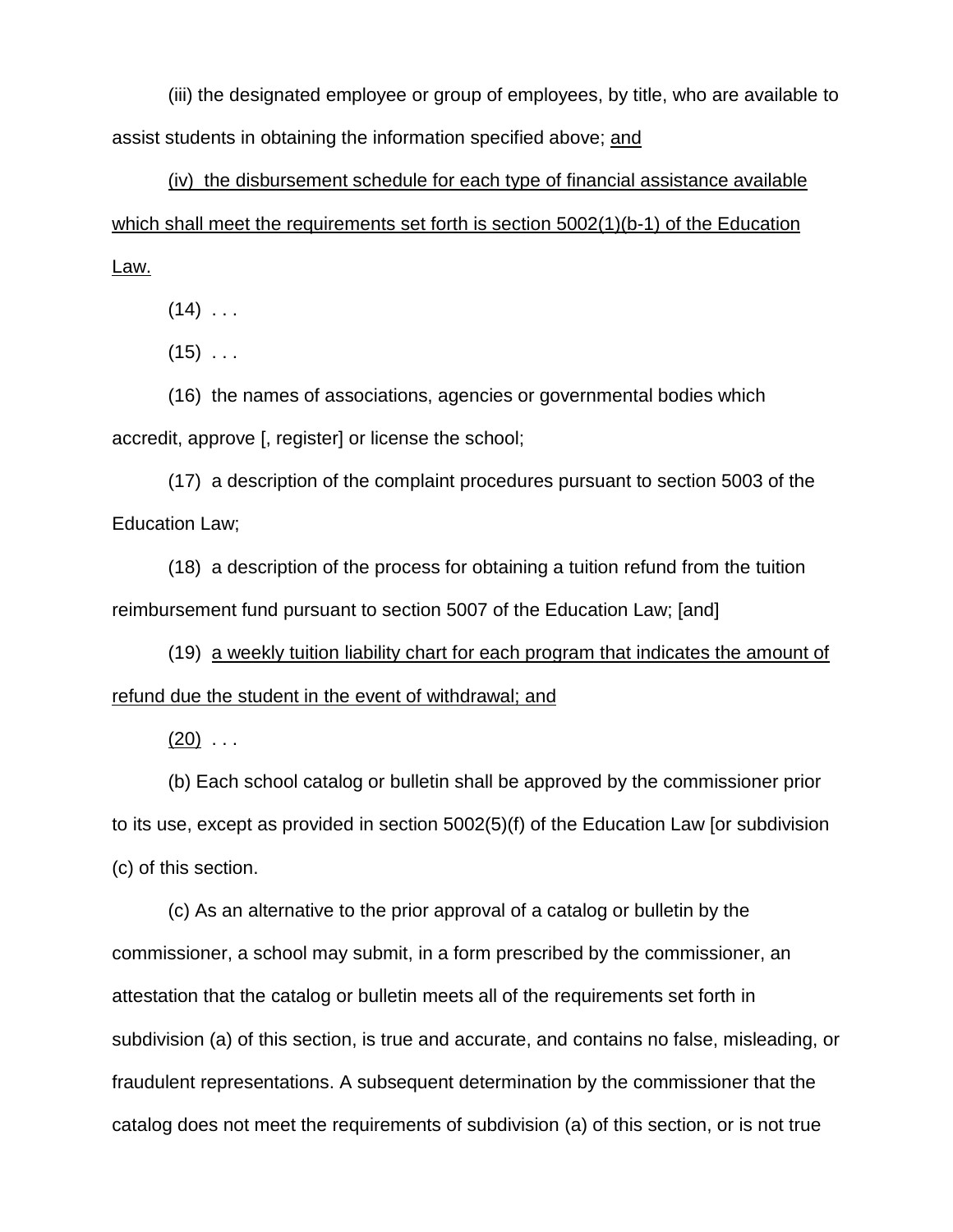and accurate, or that the catalog contains false, misleading or fraudulent representations, may subject the school to disciplinary action, as prescribed in section 126.14 of this Part and section 5003 of the Education Law].

126.10 School license [or registration required]; licensing [or registration] procedure.

(a) Every applicant shall submit an application for licensure of a private career school [or registration of a business school/computer training facility,] upon forms provided by the commissioner, together with such other information as the commissioner may require, including applications for approval of curricula or courses of study, quarters or facilities, required personnel licenses, and documentation of ownership and adequacy of resources. The application shall be accompanied by the statutory fee. [The commissioner shall act on an initial application for a license or registration within 120 days of receipt of a complete application.] In accordance with section 5001(4) of the Education Law, the applicant shall receive a written approval or denial, together with the reasons for a denial of such application.

(b) An application for renewal of any license [or registration] shall be submitted at least 120 days prior to the expiration date of the current authorization, on a form prescribed by the commissioner and accompanied by the statutory fee; annual financial reports on forms prescribed by the commissioner; and such other information as the commissioner may require. When complete and timely application for renewal of any license [or registration] has been made, the school shall receive a written approval or denial, together with the reasons for denial of renewal, from the commissioner no less than 30 days prior to the date such license [or registration] expires.

(c) Pursuant to section 5001(7) of the Education Law, no license [or registration] granted under this Part shall be transferrable or assignable without the approval of the commissioner. [Any] Upon transfer or assignment of any interest totaling [10] 25 percent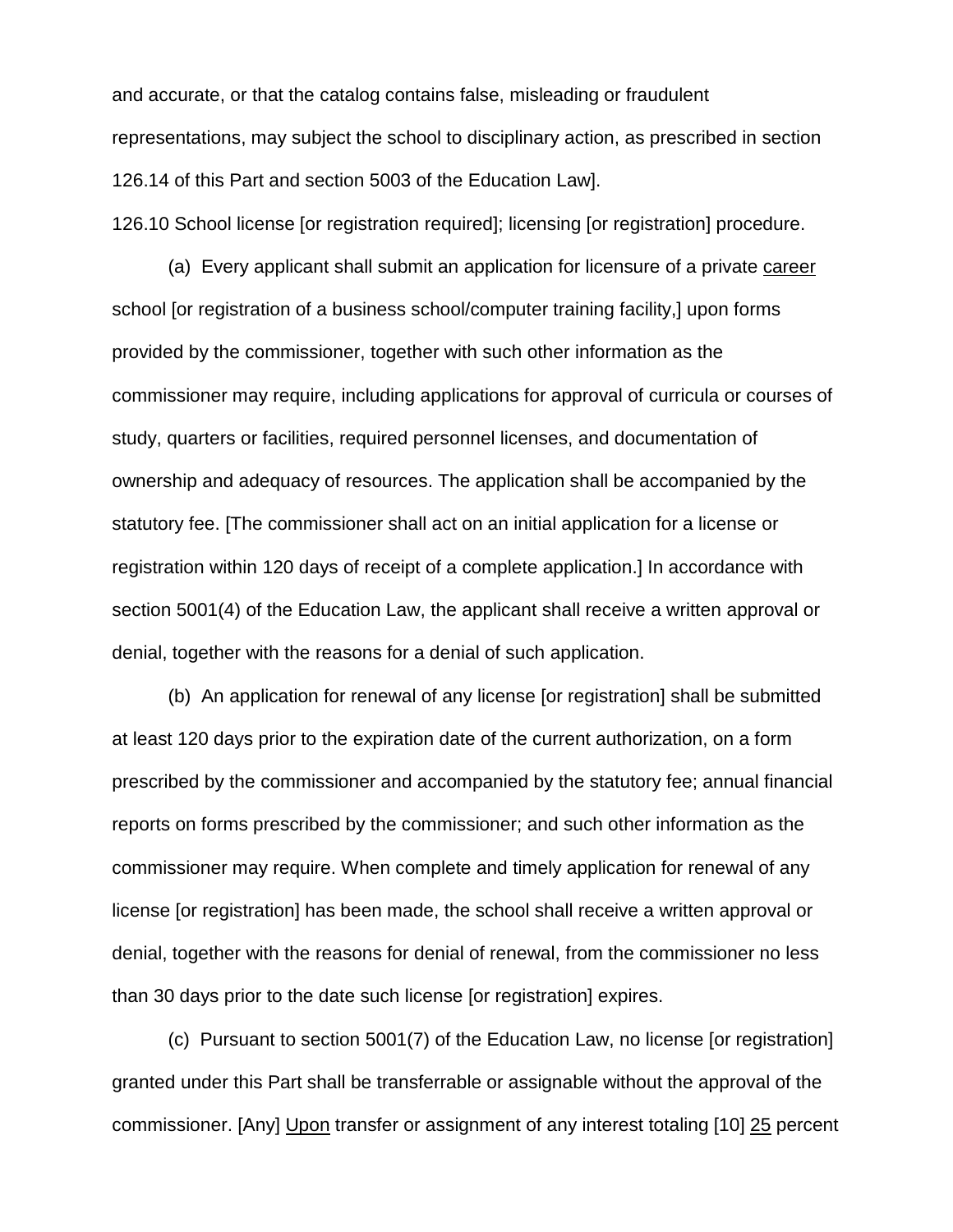or more, whether direct or indirect, in the total equity or assets of a school shall be deemed a [transfer of such schools' license or registration. The commissioner shall approve or deny a transfer or assignment based on the requirements set forth in this Part. Such approval or denial, together with the reasons for denial, shall be transmitted in writing within 90 days of the receipt of the complete application by the commissioner. Upon a showing of good cause as to why the applicant could not obtain the commissioner's approval prior to a transfer or assignment, the commissioner shall temporarily approve the transfer or assignment for a period not to exceed 45 days and for such additional periods as the commissioner may deem appropriate] new school required to submit a new school application and obtain a new license pursuant to the requirements of this Part. However, upon such a substantial change in interest, the previous school license shall remain in effect until the new license is issued or denied or the previous license expires or is revoked, whichever comes first.

(d) Each school shall display, near the entrance to the school [and under glass], the license [or registration] which has been issued to it. Such authorization shall be displayed only during the period of its validity.

(e) A school shall be subject to an annual assessment based on the school's gross tuition from the previous year, in accordance with the requirements of sections 5001(9) and 5007(10) of the Education Law. For a school in operation in the year prior to the issuance of its license [or registration], such assessment shall begin in its initial year of licensure [or registration], based on the school's gross tuition from such previous year, in accordance with the requirements of sections 5001(9) and 5007(10) of the Education Law.

(f) Each school shall submit annual statistical reports on forms prescribed by the commissioner. Such statistical reports shall be certified by the owner that they are true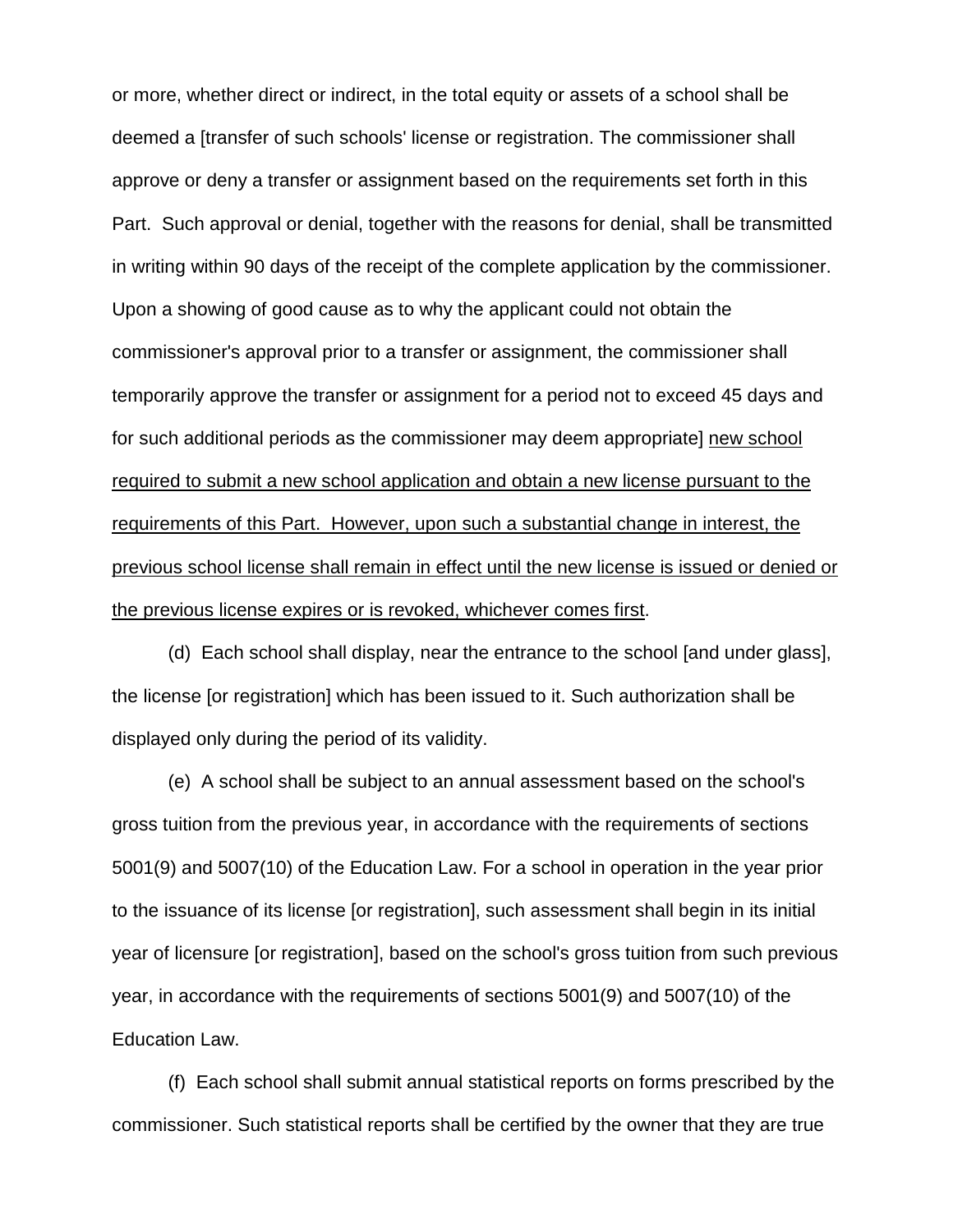and accurate, in a manner established-by the commissioner. The commissioner may require audited statistical reports upon a determination that a school has provided false or inaccurate statistical reports. Statistical reports shall be submitted annually for a reporting period established by the commissioner and shall include the following information:

(1) number of applicants, by [gender and] program of instruction, who were accepted for enrollment during the reporting period;

(2) number of applicants, by [gender and] program of instruction, who applied for, but were denied, enrollment because they failed to satisfy the entrance requirements;

(3) number of full-time and part-time students, by [gender and] program of instruction, enrolled at the beginning of the reporting period;

(4) number of full-time and part-time students, by [gender and] program of instruction, who enrolled during the reporting period;

(5) number of full-time and part-time students, by [gender and] program of instruction, who were still enrolled at the end of the reporting period;

(6) number of full-time and part-time students, by [gender and] program of instruction, who graduated during the reporting period;

(7) number of full-time and part-time students, by [gender and] program of instruction, who withdrew without completing the program of instruction during the reporting period;

(8) number of full-time and part-time students, by [gender and] program of instruction, who received financial assistance from Federal and/or State programs during the reporting period; and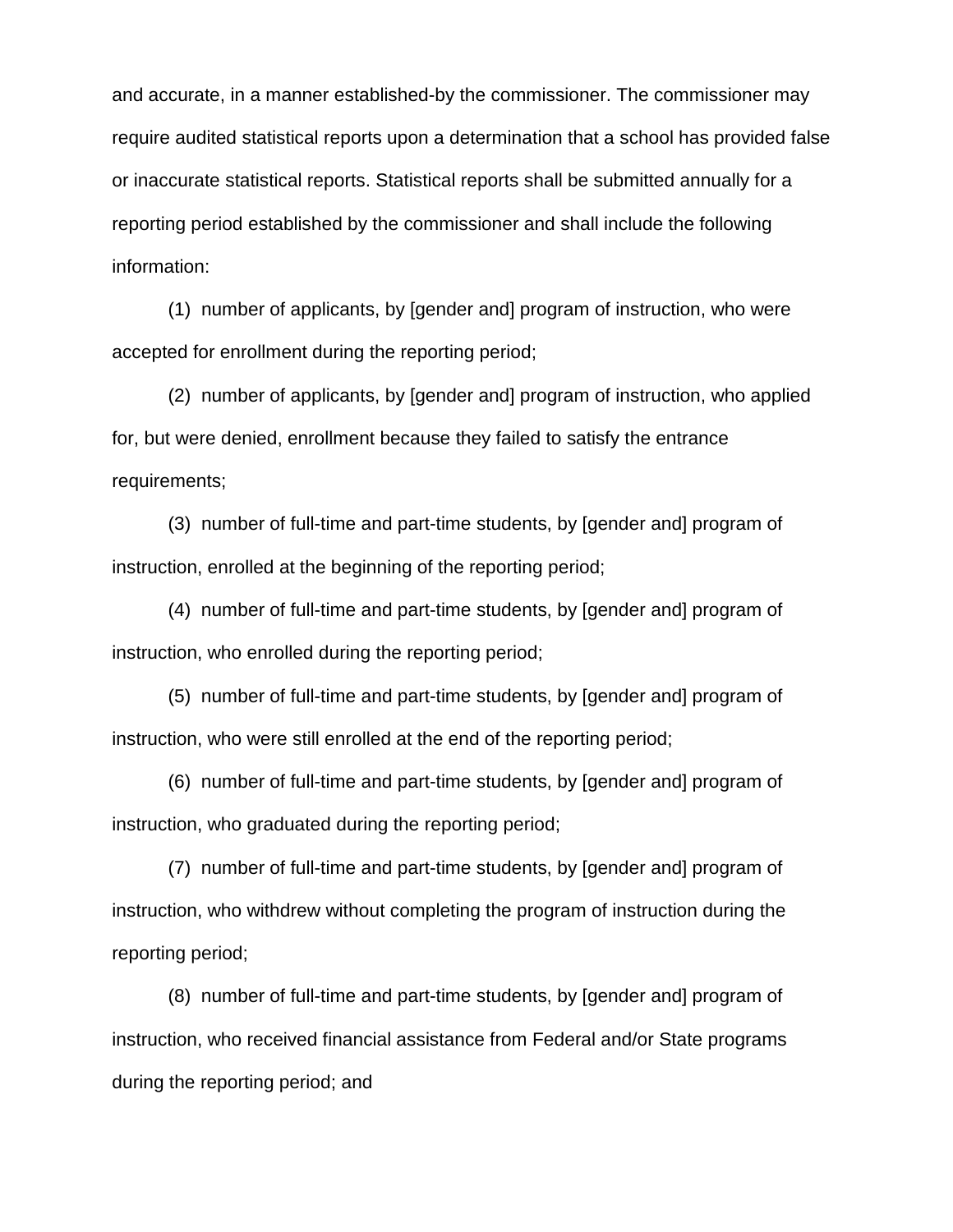(9) the employment or educational status, by [gender and] program, of students graduating during the reporting period.

(g) Schools conducted for profit which provide instruction in English as a second language or preparation for the high school equivalency examinations to out-of-school youth or adults which are required to be licensed under section 5001 of the Education Law, pursuant to chapter 887 of the Laws of 1990, shall comply with the provisions of this Part, article 101 of the Education Law and all other applicable laws and regulations, in a time frame established by the commissioner. Such schools in operation prior to September 1, 1990 may be granted a variance from any provision of this Part relating to an initial or renewal application for licensure, if in the judgment of the commissioner, the educational quality of the program or financial viability of the school will not be impaired.

(h) Alternate licensing procedures for correspondence, internet or home study schools. Pursuant to section 5001(4)(f) of the Education Law, correspondence, internet or home study schools in which all approved programs and courses are under 300 hours shall be subject to all of the requirements of article 101 of Education Law and this Part, except that they shall be exempt from the following provisions:

- $(1)$  ...
- $(2)$  . . .
- $(3)$  . . .
- $(4)$  . . .
- $(5)$  . . .
- $(6)$  . . .
- $(7).$ ...
- $(8)$  . . .
- $(9)$  . . .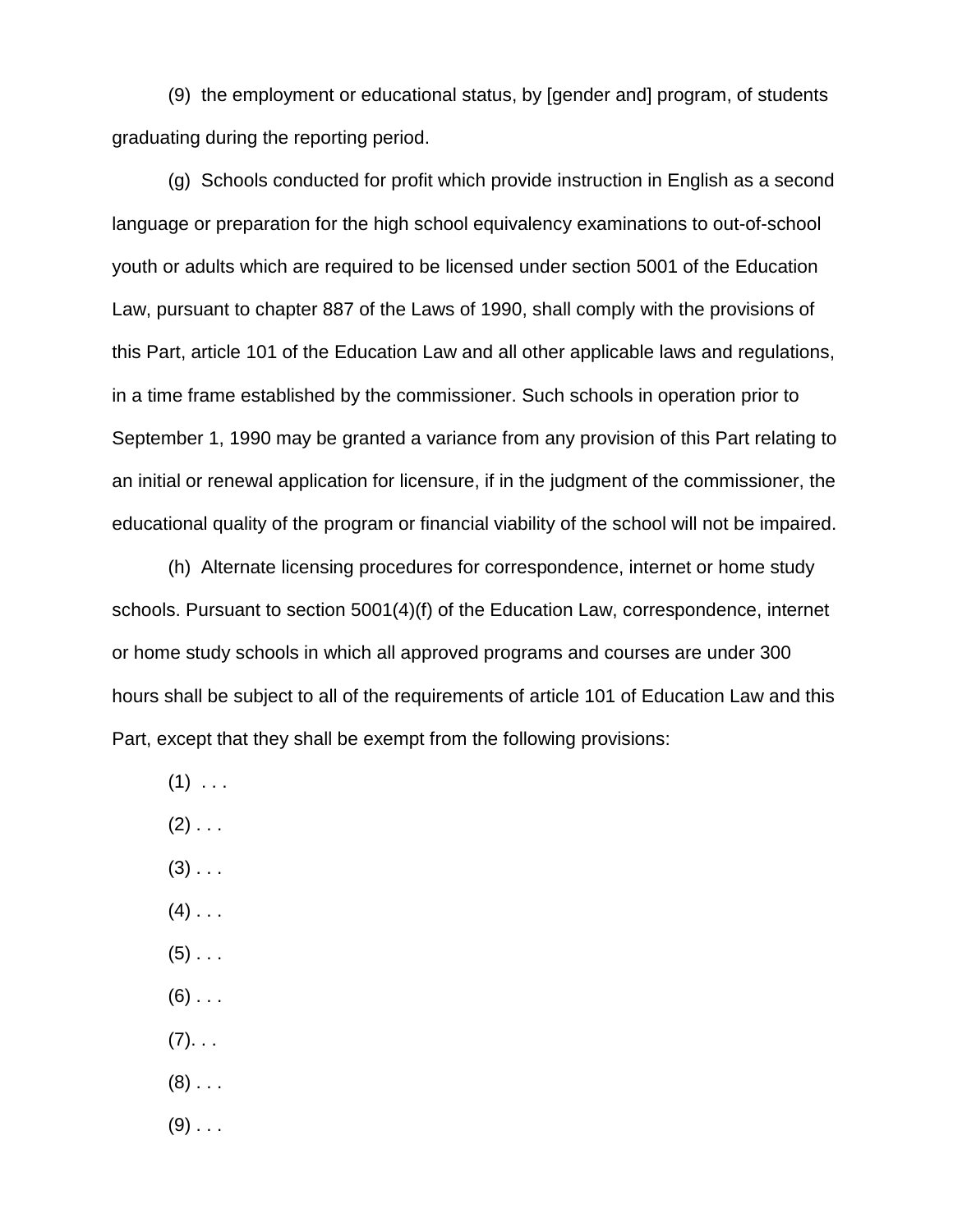$(10)$  . . .

 $(11)$  . . .

 $(12)$ . . .

(i) Alternate licensing procedures for schools exempt from licensure pursuant to subdivision (2) of section 5001 of the Education Law which elect to be licensed.

(1) Exempt schools operated, licensed, regulated, approved by or contracting with a governmental agency or authority, which elect to be licensed.

(i) Exempt schools operated, licensed, regulated, approved by or contracting with a governmental agency or authority, which elect to be licensed, shall meet all of the requirements of article 101 of the Education Law and this Part, except that such schools may meet the requirement for a certificate of occupancy by meeting the requirement in paragraph (3) of this subdivision and except that such school shall be subject to an alternate requirement established by the governmental agency or authority, provided that the commissioner determines that such requirement is equivalent to a requirement established in one or more of the following provisions:

 $(a)$ ...

 $(b)$  . . .

 $(c)$  . . .

(d) [paragraph (e) of subdivision (3) of section 5001 of the Education Law and section 126.8 of this Part relating to financial resources and financial statements;

(e)] section 126.4(e)(2) of this Part relating to academic standards of progress; and

(e) [(f)] section 126.11 of this Part relating to school and student records.

(ii) The commissioner shall consult with the governmental agency or authority which operates, licenses, regulates, approves or contracts with such a school before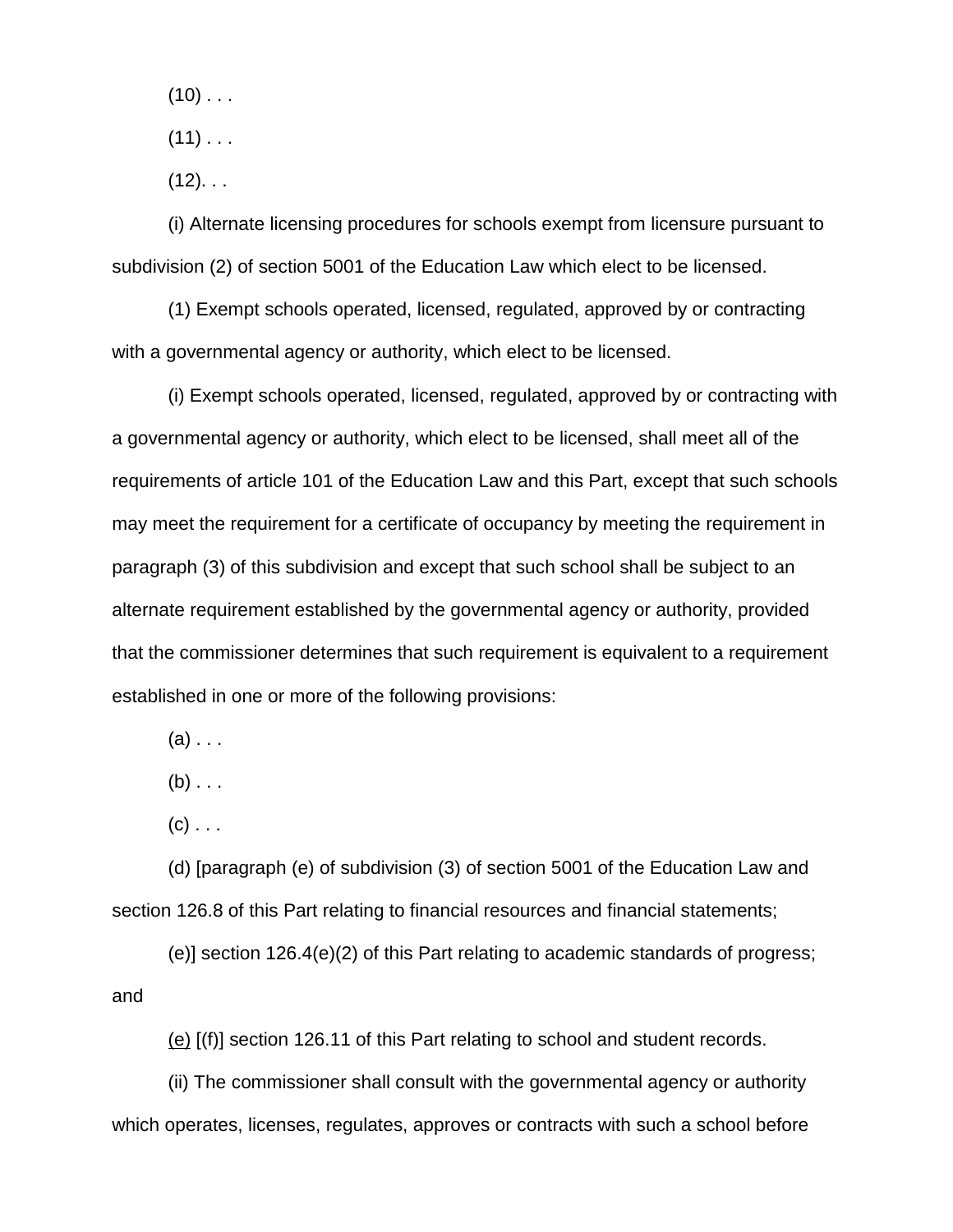implementing the provisions of section 5003(6) of the Education Law relating to civil penalties and administrative action against such school.

(2) Other exempt schools which elect to be licensed. All exempt schools which elect to be licensed, with the exception of those specified in paragraph (1) of this subdivision, shall meet all of the requirements of article 101 of the Education Law and this Part, except that such schools may meet the requirement for a certificate of occupancy by meeting the requirement in paragraph (3) of this subdivision.

(3) For any exempt school which elects to be licensed pursuant to article 101 of the Education Law and this Part and is in existence prior to such licensure, a certificate of occupancy which was in effect at the time of application for licensure shall be acceptable to the commissioner, provided that the governmental authority issuing such certificate of occupancy has determined that the certificate of occupancy is valid as of that date.

(j) Alternate licensing requirements for nonpublicly funded ESL schools.

 $(1)$  . . .

(2) Application procedures.

(i) Initial certification.

(a) [Schools] Every applicant and renewal applicant shall apply for [initial] certification on an application form prescribed by the commissioner and shall submit with such application a nonrefundable and nontransferable [250] \$5000 certificate fee of which \$3,000 shall accrue to the credit of the proprietary vocational school supervision account and \$2,000 shall accrue to the tuition reimbursement account. For additional locations of currently certified operating schools, the application fee shall be \$2,500 which shall accrue to the credit of the proprietary vocational school supervision account.

 $(b) \ldots$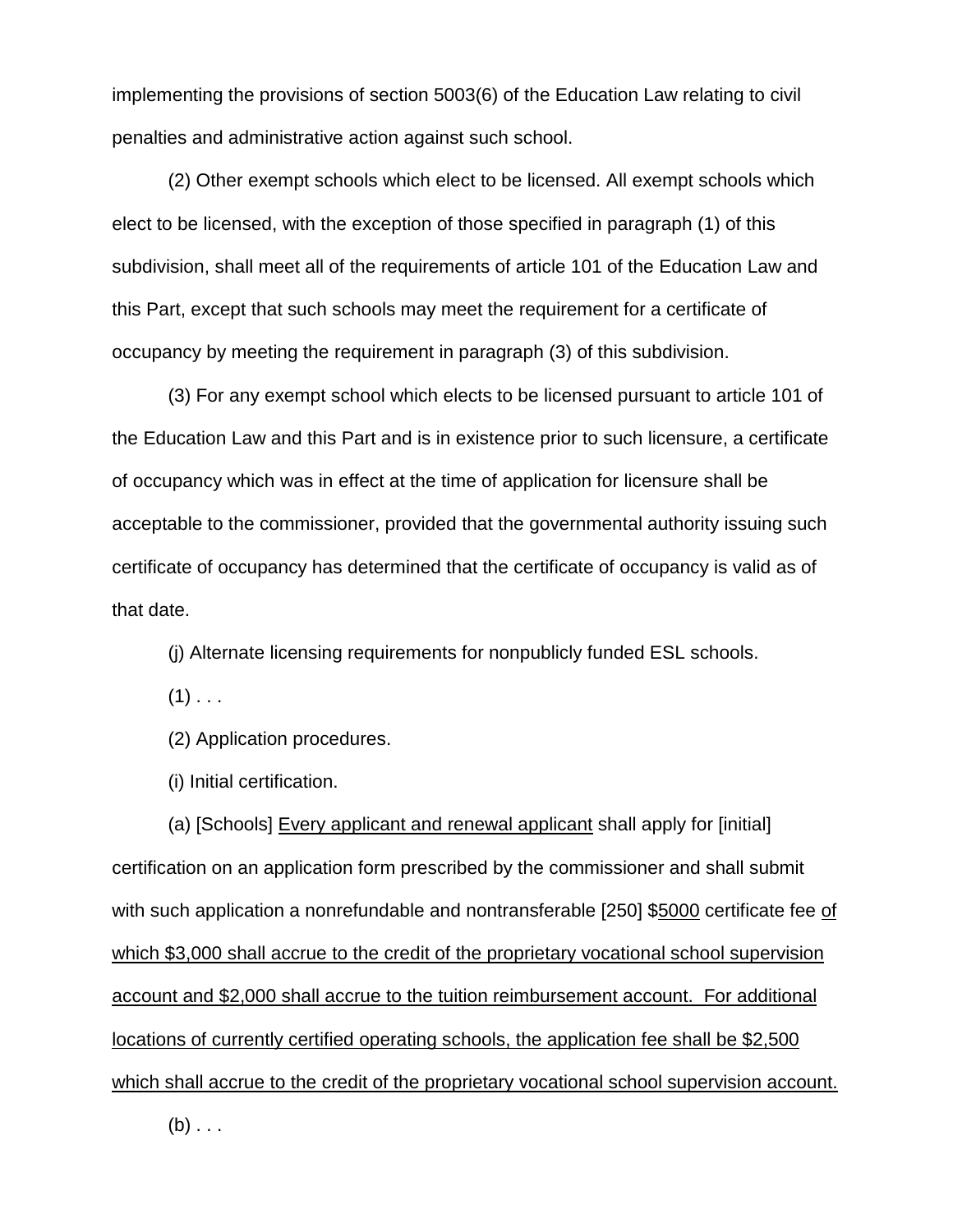(ii) Renewal of certification.

(a) Schools shall apply for renewal of certification at least 120 days prior to the expiration of the current certificate on an application form prescribed by the commissioner and shall submit with such an application a nonrefundable and nontransferable fee in accordance with the provisions of [sections] section 5001(4)(b) [and  $5001(4)(g)$ ] of the Education Law.

(b) Schools which received \$500,000 or more in [excess of \$250,000] gross tuition in the previous school fiscal year shall submit with such completed application an audited statement of revenue to the commissioner for that fiscal year, and schools which received [\$250,000 or less] less than \$500,000 in gross tuition in the previous school fiscal year shall submit either an audited statement of revenue or an unaudited reviewed statement of revenue, as prescribed by the commissioner, for that fiscal year provided that the school choosing to submit an unaudited reviewed statement of revenue had submitted an audited statement of revenue in the preceding year.

 $(iii)$ . . .

(3) Personnel.

 $(i)$  . . .

 $(ii)$  . . .

(iii) Teachers.

(a) Teachers providing instruction in English as a second language programs at a nonpublicly funded ESL school shall have been awarded a baccalaureate or equivalent degree from an institution [registered] licensed or recognized by the department; and have successfully completed either an English as a second language training program recognized by the department or one year of teaching experience in an English as a second language program.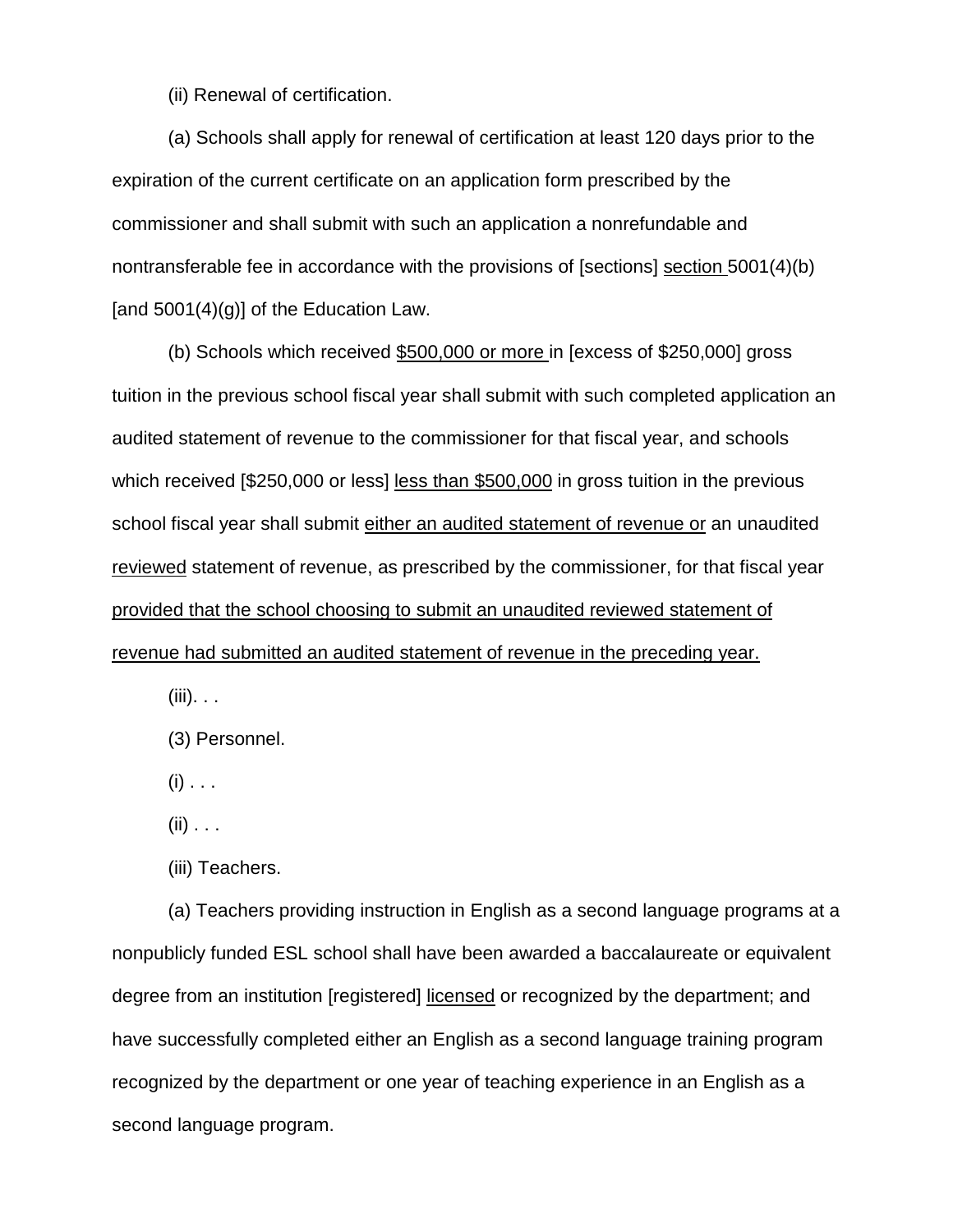$(b)$ ...

 $(4)$  . . .

(5) Disclosure to students. For all students enrolled in English as a second language curricula, schools shall provide the following information to students in a format prescribed by the commissioner prior to the execution of the enrollment agreement with them:

(i) a description of the status of the school as a nonpublicly funded English as a second language school certified by the New York State Education Department as meeting alternative licensing requirements and not subject to all of the licensing standards and requirements in Article 101 of the Education Law this Part which are applicable to licensed private career schools [and registered business schools/computer training facilities];

- $(ii)$  . . .
- $(iii)$  . . .
- $(6)$  . . .
- $(7)$  . . .
- $(8)$  . . .
- $(9)$  . . .
- $(10)$  . . .

(11) Supervision account and tuition reimbursement account assessments.

(i) The commissioner shall annually assess each school an assessment equal to five-tenths of one percent of its gross tuition, as determined by the audited statement of revenue or the unaudited reviewed statement of revenue, as required by this subdivision, of which three-tenths of one percent shall accrue to the benefit of the proprietary vocational school supervision account. Any school which received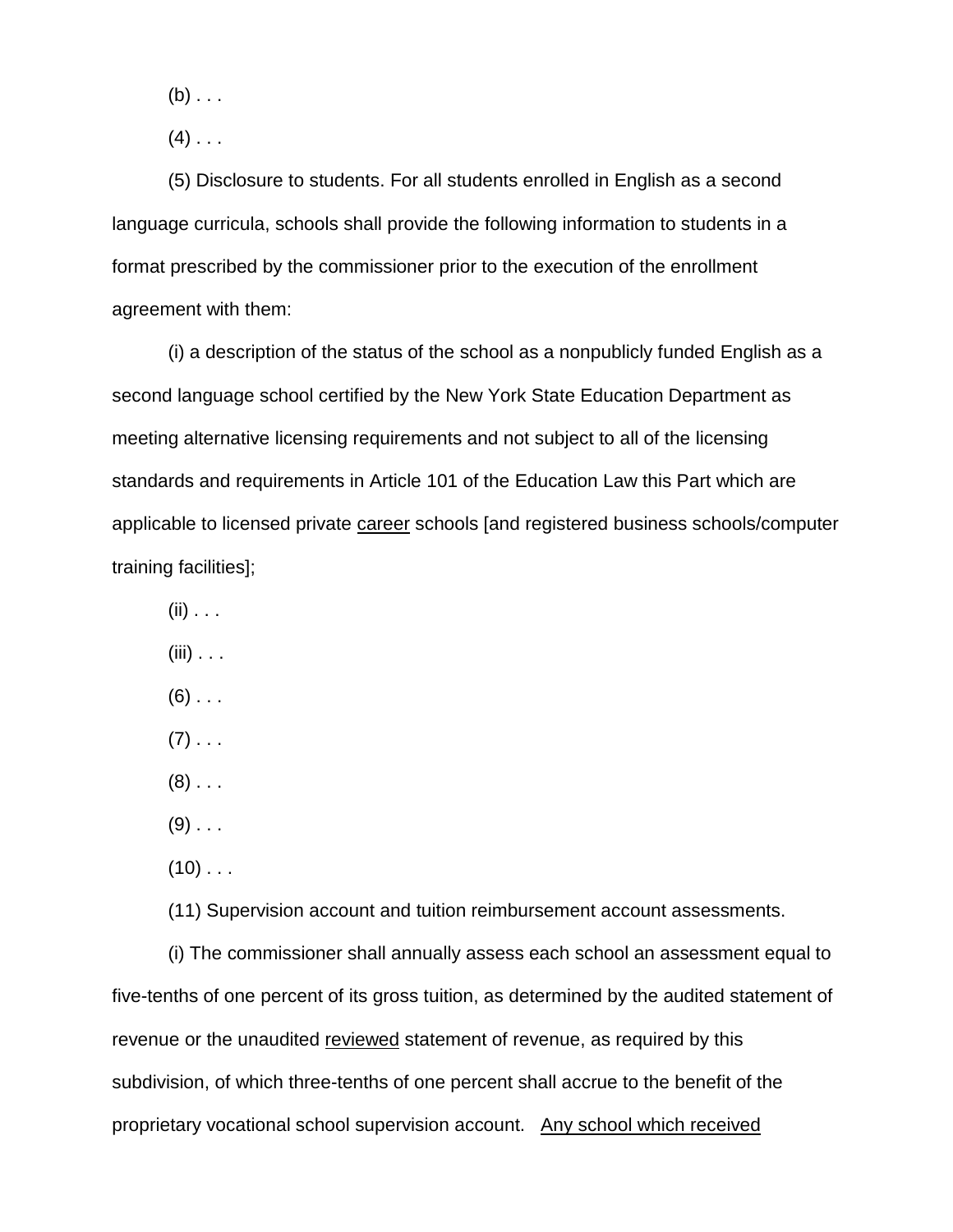\$500,000 or more in gross tuition in a school fiscal year shall be required to submit to the commissioner an annual audited statement of revenue prepared in accordance with generally accepted accounting principles for that fiscal year. In addition, any school which has a gross tuition of less than \$500,000 in a school fiscal year shall file with the commissioner either an audited statement of revenue or an unaudited reviewed statement of revenue provided, however, that any such school shall file an audited statement of revenue the fiscal year after an unaudited reviewed statement of revenue is submitted. For such schools, audited statements of revenue are required every two years, at minimum, with unaudited reviewed statements of revenue allowed during the alternate year. Upon a determination by the commissioner that a school has submitted false or inaccurate statements or that a significant, unsubstantiated decline in gross tuition has occurred, the commissioner may require any such school to file an audited statement of revenue pursuant to this paragraph even during alternate years when unaudited reviewed statements would ordinarily be allowed.

 $(ii). \ldots$ 

(iii). . .

 $(iv)$ . . .

 $(12)$  . . .

126.11 Records.

 $(a)$ ...

(b) Student permanent records, compiled at the time of course or curriculum completion, discontinuance or withdrawal, shall be maintained in a single file for each student, for a period of not less than 20 years after the student completes the program, and contain the following information: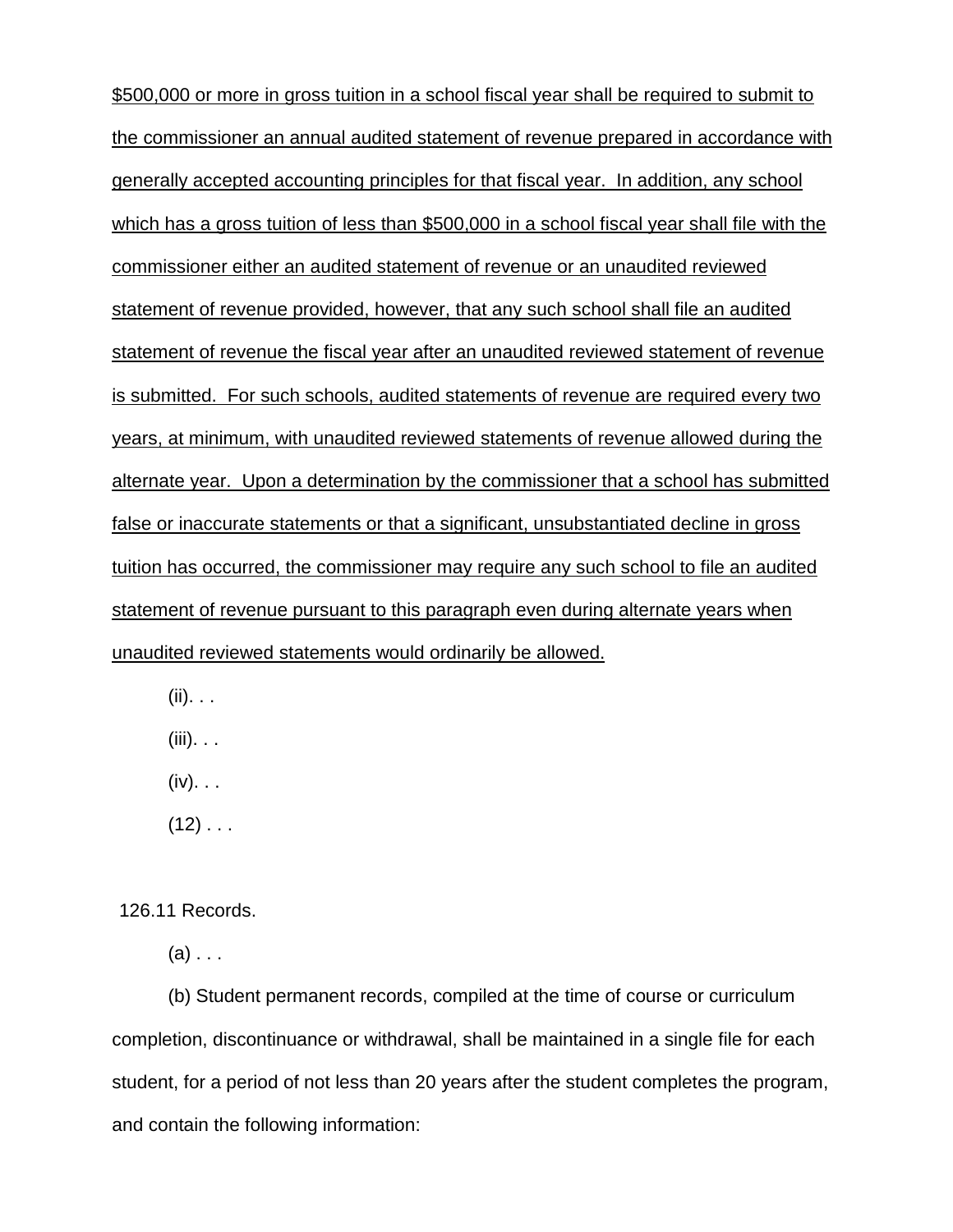(1) name, address, and date of birth [and gender];

 $(2)$  . . .

- $(3)$  . . .
- $(4)$  . . .
- $(5)$  . . .
- $(6)$  . . .
- $(c)$  . . .
- $(d)$ . . .
- $(e)$  . . .

126.12 Private school agent's certificate.

(a) No person shall receive any form of compensation or remuneration from any representative, agent, employee or officer of a licensed private career school [or registered business school/computer training facility] for the purpose of soliciting, procuring, or enrolling students, unless such person is a salaried employee of the school and holds a valid private school agent's certificate. Each agent shall produce his or her agent certificate upon the request of the commissioner, the commissioner's designee, or any prospective student. A school shall submit an application for licensure for an agent on or before the first day of employment of such individual. Upon submission of a complete initial agent application for licensure, the commissioner shall issue a temporary approval certificate within five days of receipt of the application by mail, or on the same day at offices and times designated by the commissioner. Upon receipt of a temporary approval certificate, an applicant may procure, solicit or enroll any student. A temporary approval certificate shall be effective for up to 60 days, as determined by the commissioner, and shall be destroyed by the school upon the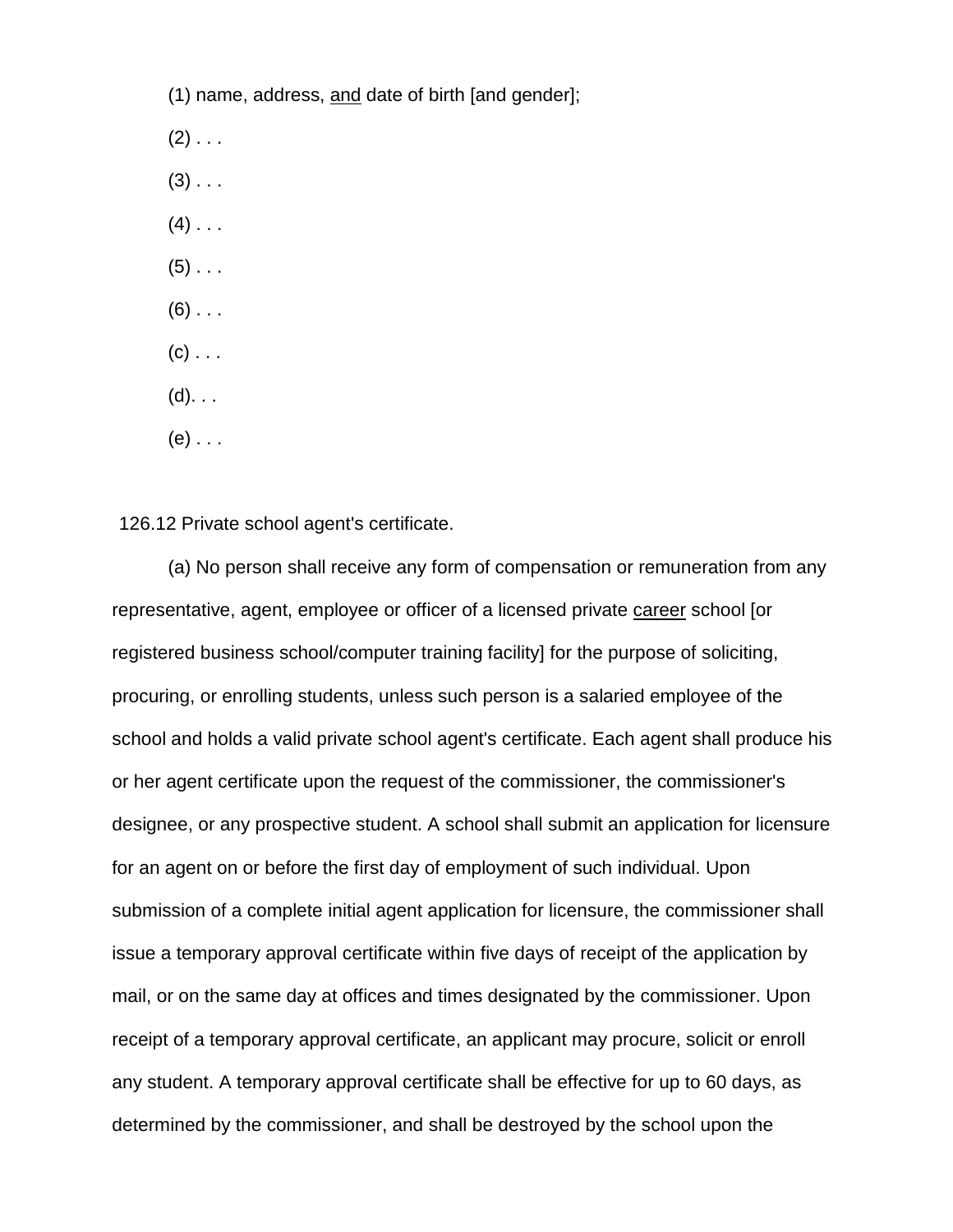issuance or denial of the applicant's [two] three-year certificate. An initial agent application shall mean an application submitted on behalf of an individual having never held an agent's certificate for the submitting school.

(b) Application for a certificate shall be made on forms furnished by the commissioner. It may be made only by the school or schools which the agent is to represent. If an agent represents more than one school, each school must apply for a certificate. If the school employs more than one agent, a separate application must be filed for each agent. The application shall request such information as the commissioner may require, including information about whether the applicant has ever been convicted of a crime or whether criminal charges are now pending. The application must be accompanied by: two full-face photographs which are a good likeness of the applicant and are one inch by one inch in dimension; certification by two persons other than employers or coworkers attesting to the good moral character of the applicant; and a nonrefundable \$[100 check or money order] 200 fee payable to the Education Department except that, pursuant to Section 5004(4-a), the school director may apply for an agent's certificate without incurring the application fee. In making application for an agent's certificate, the school shall certify that through the medium of sales manuals, bulletins or other similar means, the agent is fully informed as to its courses, services, charges, enrollment conditions and operating policies, including the refund policy. The school must further certify that it assumes full responsibility for the actions, statements and conduct of its agent, acting in its behalf, and that it uses an acceptable plan for the selection, training and supervision of the agent.

(c) Application for the renewal of an agent's certificate shall be filed by mail no later than 30 days before the expiration of the current certificate at an office designated by the commissioner. A renewal application shall mean an application submitted prior to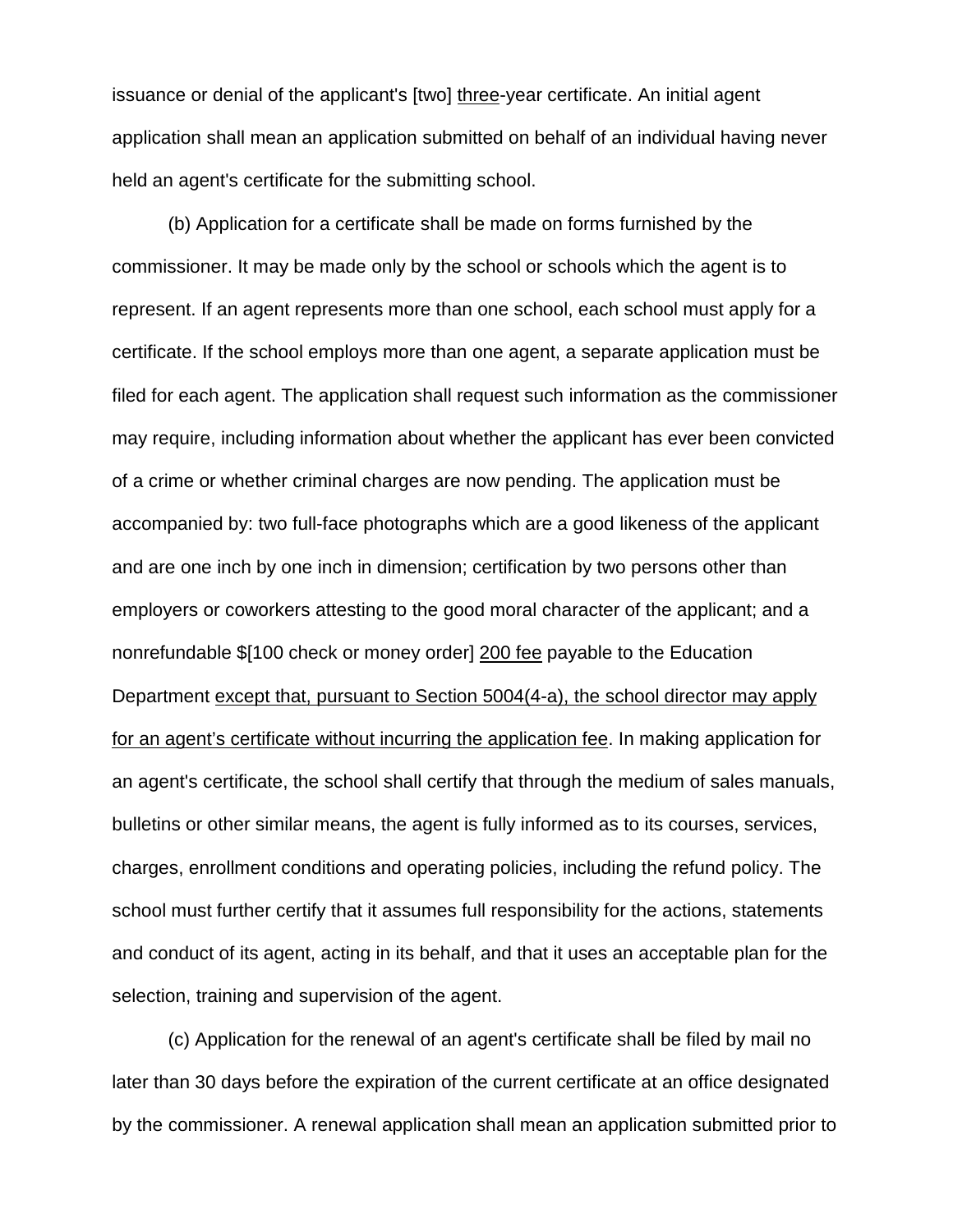the expiration date of the current certificate. All other applications shall be filed as new applications. Certificates which have been renewed shall be valid for a period of [two] three years from the expiration date of the certificate which has been renewed. It shall be accompanied by a nonrefundable \$[100 check or money order] 200 fee payable to the Education Department.

- $(d)$ . . .
- $(e)$  . . .
- $(f)$  . . .

126.13 Exemptions. Entities that are exempt from Article 101 of the Education Law and this Part are prescribed in section 5001(2) of the Education Law.

126.14 Disciplinary actions and penalties.

- $(a)$ ...
- $(b)$  . . .
- $(c)$  . . .

126.15 Disclosure to students.

 $(a)$ ...

126.16 Teachout plans. All teachout plans developed [by schools] pursuant to section 5006 of the Education Law shall be submitted to the department at least 30 days prior to the implementation of the teachout plan. Teachout plans submitted less than 30 days prior to the teachout may be denied based upon a school's inability to meet such a timeline.

126.17 Tuition reimbursement account.